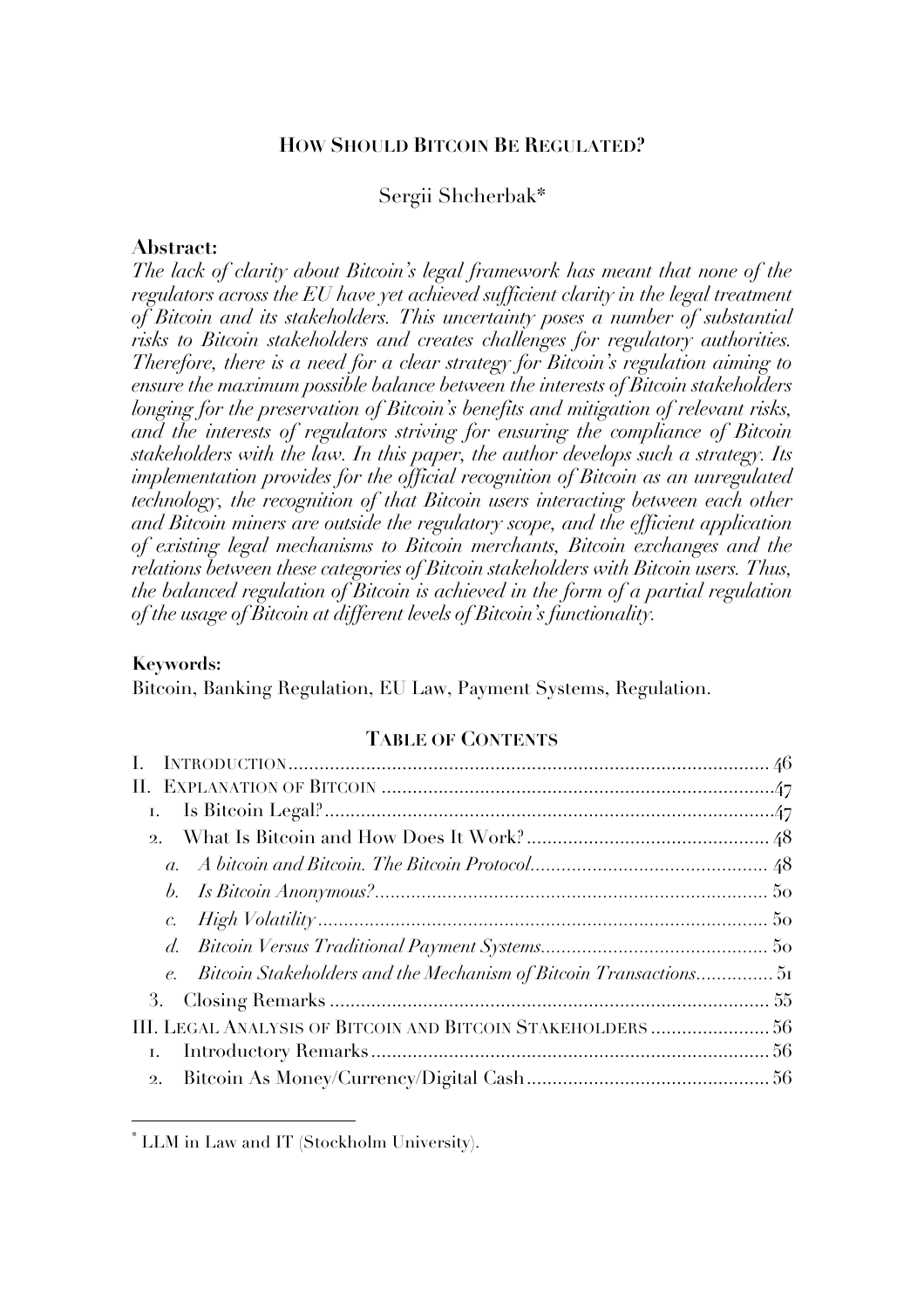| 3.                                                                                     |  |
|----------------------------------------------------------------------------------------|--|
| Bitcoin as a Payment Service Provider/E-Money/Payment<br>4.                            |  |
|                                                                                        |  |
| 5.                                                                                     |  |
| 6.                                                                                     |  |
| $a_{\cdot}$                                                                            |  |
| $\mathfrak{b}$ .                                                                       |  |
|                                                                                        |  |
| 7.                                                                                     |  |
|                                                                                        |  |
| Ι.                                                                                     |  |
| $\mathfrak{D}$ .                                                                       |  |
| 3.                                                                                     |  |
| $\mathfrak{a}.$                                                                        |  |
| $\mathfrak{b}.$                                                                        |  |
| Aspect 3 – The Level of Interaction Between Users and Merchants  88<br>$\mathcal{C}$ . |  |
| Aspect $4$ – The Level of Interaction Between Users and Exchanges 89<br>d.             |  |
| 4.                                                                                     |  |
|                                                                                        |  |
|                                                                                        |  |

## I. **INTRODUCTION**

Bitcoin, the first decentralised virtual currency based on a peer-to-peer network, is essentially a novel online payment system with unique properties substantially distinguishing it from other online payment systems. However, Bitcoin's legal framework is very unclear, which has entailed that none of the regulatory bodies across the EU have yet achieved sufficient clarity in the legal treatment of Bitcoin and its stakeholders. This vagueness and uncertainty pose a number of substantial risks to Bitcoin stakeholders and create challenges for regulatory authorities: Bitcoin users remain legally unprotected as consumers; Bitcoin transactions are often conducted in circumvention of traditional contract and tax law; the properties of Bitcoin and the lack of its clear regulation are often exploited by criminals who use Bitcoin for the purposes of money laundering etc.

Therefore, there is a need for a clear strategy of Bitcoin's regulation aiming to ensure the maximum possible balance between the interests of Bitcoin stakeholders longing for the preservation of Bitcoin's benefits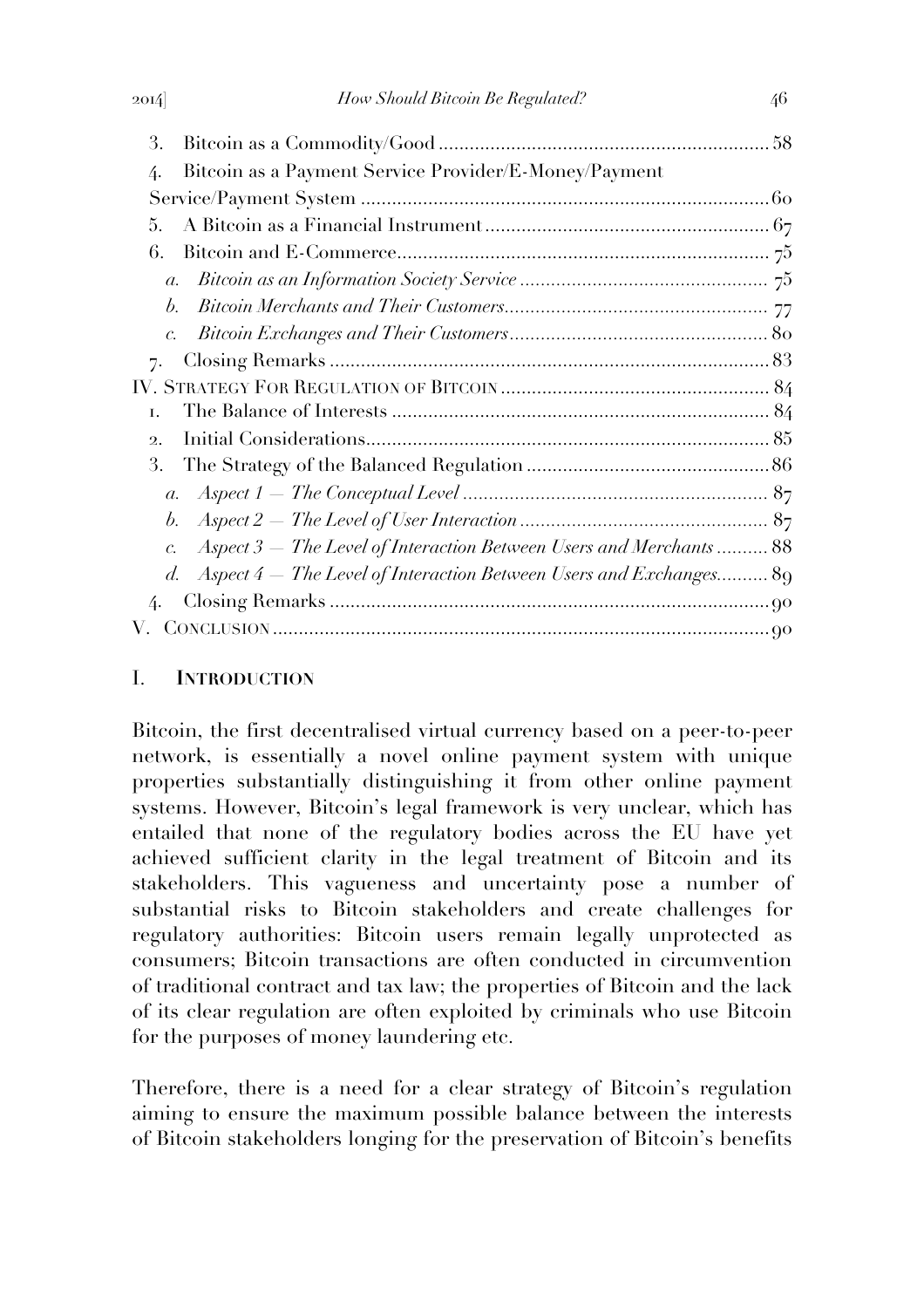and the mitigation of the relevant risks, and the interests of regulators striving for ensuring the compliance of Bitcoin stakeholders with the law. In this paper, the author develops such a strategy of balanced regulation.

The sought balanced regulation should determine the legal issues surrounding the concept of Bitcoin, clarify the legal statuses of and the legal rules applicable to Bitcoin stakeholders, and provide regulatory authorities with legal tools for overseeing the compliance of Bitcoin stakeholders with applicable law. In order to develop the strategy of Bitcoin's balanced regulation, the author analyses the aspects of Bitcoin's functionality from technical and legal perspectives. The legal analysis is carried out using the traditional legal dogmatic method.

The structure of the paper is as follows: In the introduction and section II, the author provides briefly information on the legality of Bitcoin and an overview of Bitcoin's functionality. Section III encompasses the legal analysis of Bitcoin and Bitcoin stakeholders. In section IV, the author's strategy of the implementation of the sought balanced regulation of Bitcoin is provided. In the conclusion, the author's findings are summarised. Within the paper, the focus is on the regulation of Bitcoin within the European Union (EU).

# II. **EXPLANATION OF BITCOIN**

## 1. **Is Bitcoin Legal?**

Notwithstanding that the concept of Bitcoin lacks clear legal framework, the EU regulatory bodies tend to agree that Bitcoin is legal. The European Central Bank in its comprehensive research on virtual currencies<sup>1</sup> has defined Bitcoin as 'unregulated digital money'<sup>2</sup> which falls 'within central banks' responsibility as a result of characteristics shared with payment systems that give rise to the need for at least an examination of developments and the provision of an initial assessment'.<sup>3</sup> The European Banking Authority has designated virtual

<sup>1</sup> European Central Bank, *Virtual Currency Schemes* (ECB Publications 2012)

<sup>&</sup>lt;www.ecb.europa.eu/pub/pdf/other/virtualcurrencyschemes201210en.pdf> accessed 17 April 2014.

 $<sup>2</sup>$  ibid, 5.</sup>

 $<sup>3</sup>$  ibid, 47.</sup>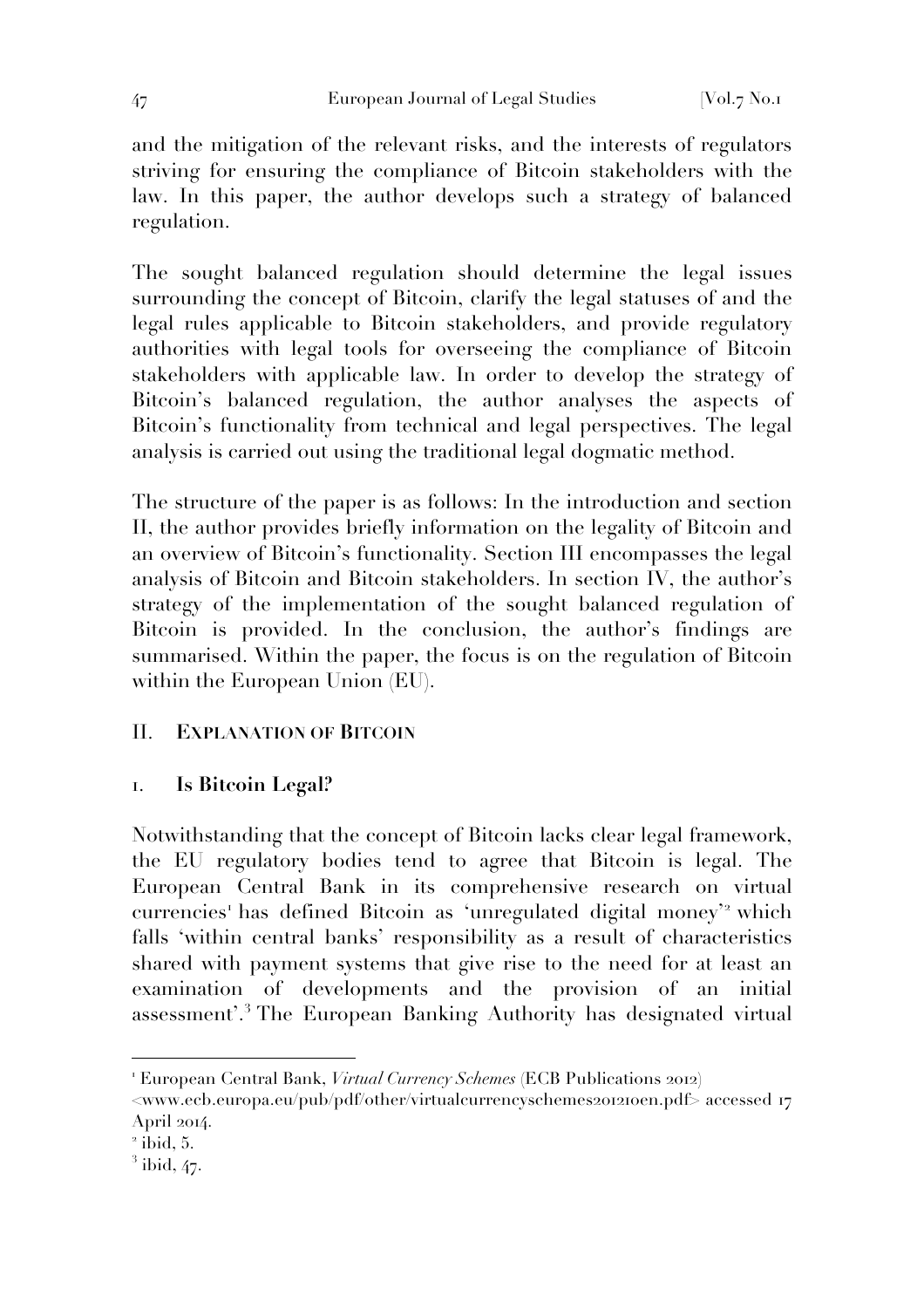currencies, including Bitcoin, as 'a form of unregulated digital money that is not issued or guaranteed by a central bank and that can act as means of payment'<sup>4</sup> . In Germany, the Federal Ministry of Finance has announced that Bitcoin is a 'unit of account' and a kind of 'private money' which can be used in 'multilateral clearing circles'.<sup>5</sup> In Finland, the State Accounting Board has determined that Bitcoin transactions are subject to business accounting rules.<sup>6</sup>

### 2. **What Is Bitcoin and How Does It Work?**

### *a. A bitcoin and Bitcoin. The Bitcoin Protocol*

Introduced in 20087 and launched in 2009, Bitcoin constitutes both a virtual currency and a digital payment system within which transactions in this currency are made. Bitcoin as a virtual currency is denominated in virtual units of account called bitcoins. Bitcoin as a payment system is not controlled and/or owned by any entity and is based on a decentralised peer-to-peer network which consists of users and functions under the Bitcoin protocol.

The Bitcoin protocol solely determines the rules under which the Bitcoin network operates, the same way as any protocol functioning on the Internet determines rules for a specific technology. For example, Voice over IP (VoIP) protocols form the underlying set of rules for Internet telephony, and Simple Mail Transfer Protocol (SMTP) serves as an essential part of the set of rules for email communication. The Bitcoin protocol is open-source, which means that the review and modification of the protocol's code can be carried out by any

<sup>4</sup> European Banking Authority, *Warning to consumers on virtual currencies* (EBA 2013) <www.eba.europa.eu/documents/10180/598344/EBA+Warning+on+Virtual+Currencies .pdf> accessed 17 April 2014.

 $5$  Letter from Federal Ministry of Finance of Germany to Frank Schaeffler (7 August 2013) <www.frank-schaeffler.de/wp-content/uploads/2013/08/2013\_08\_07-Antwort-Koschyk-Bitcoins-Umsatzsteuer.pdf> accessed 17 April 2014.

<sup>6</sup> State Accounting Board of Finland, *Digitaalisen vertaisvaluutan käsittelystä kirjanpidossa* (State Accounting Board of Finland 2012) <http://ktm.elinar.fi/ktm/fin/kirjanpi.nsf/717602942eb71ebdc22570210049e02b/f3aa8c34 418d93e3c2257aad0040d1f3?OpenDocument> accessed 17 April 2014.

<sup>7</sup> See Satoshi Nakamoto, 'Bitcoin: A Peer-To-Peer Electronic Cash System' (*Bitcoin.org*, 2008) <http://bitcoin.org/bitcoin.pdf> accessed 17 April 2014.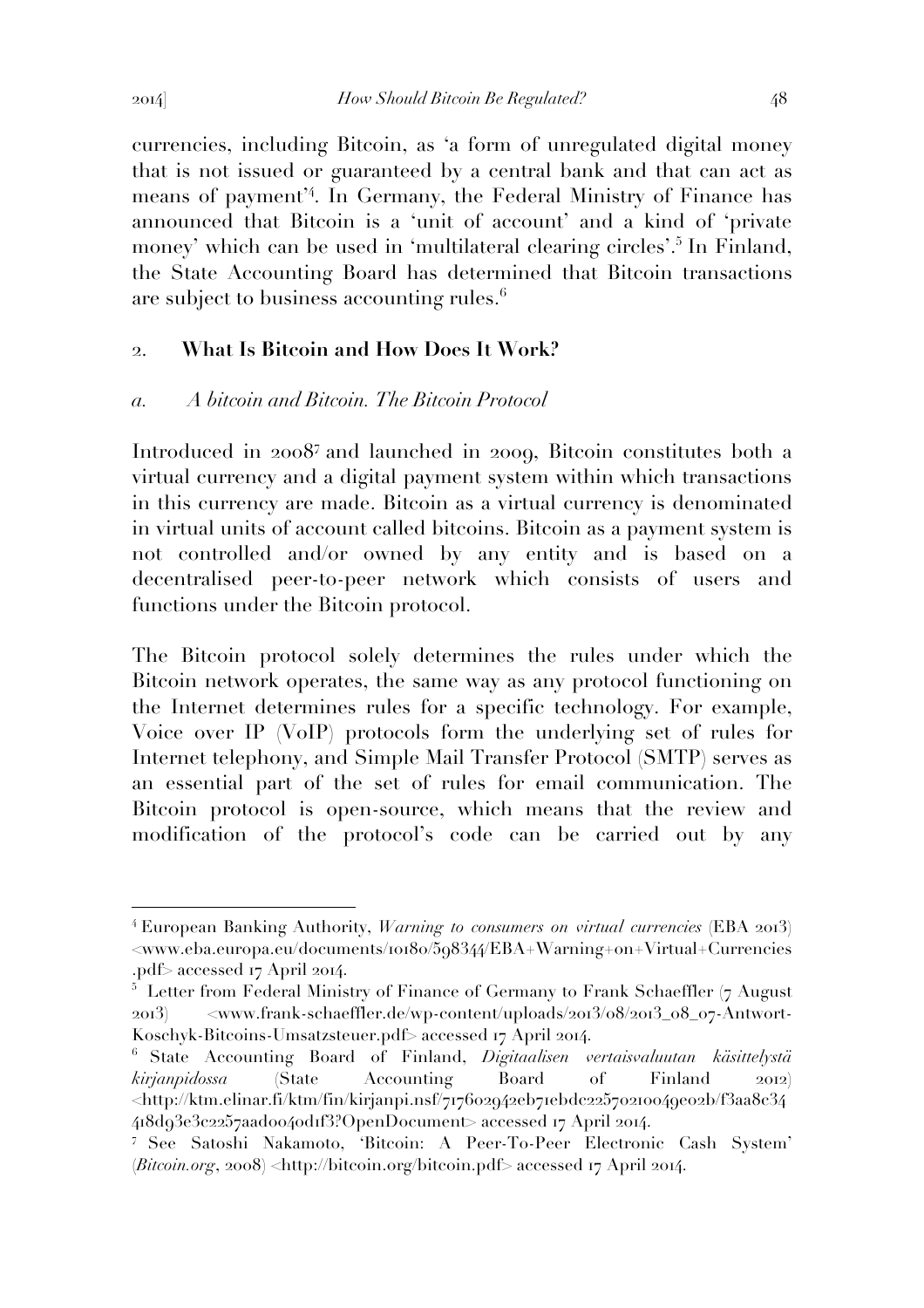developer.<sup>8</sup> However, the open-source nature of the protocol does not imply that any modification of the protocol instantaneously becomes an effective rule for the Bitcoin network. If this scenario was possible, anyone would be able to change the way Bitcoin functions by merely modifying the protocol's code in any arbitrary way. However, Bitcoin's security measure is the principle of consensus of the majority, which means that new modifications become effective rules if only these modifications are embraced by the majority of users of the network.<sup>9</sup> The majority of users embrace these new modifications by starting using the modified protocol-based client software, that is Bitcoin wallets, discussed in more detail in section II.2.e below. Logically, the users tend to embrace only those modifications which are not detrimental. Therefore, the Bitcoin protocol is practically impossible to amend in a way that contradicts the interests of the majority of users of the Bitcoin network.

The Bitcoin protocol ensures that bitcoins are created within the Bitcoin network at a pre-determined pace and with the pre-programmed supply: roughly every 10 minutes 25 new bitcoins are put into circulation. However, the base amount of bitcoins periodically created decreases by half every four years. To clarify, within the period from 2017 to 2020, only 12.5 bitcoins will be created at the same pace. A bitcoin is highly divisible, since it can be divided into 100 million units called satoshi. Due to the previously described properties of the Bitcoin protocol, the last satoshi will be created in 2140, and the total maximum amount of bitcoins ever created is about 21 million. Bitcoin has deflationary properties due to the limited supply, and can be used in any kind of transactions due to the high level of divisibility.<sup>10</sup>

<sup>8</sup> 'Who Created Bitcoin?' (*Bitcoin.org*) <https://bitcoin.org/en/faq> accessed 17 April 2014.

<sup>9</sup> 'Could Users Collude Against Bitcoin?' (*Bitcoin.org*) <https://bitcoin.org/en/faq> accessed 17 April 2014; 'How Could the Bitcoin Protocol Be Changed? Has This Ever Occurred?' (*Bitcoin Beta*) <http://bitcoin.stackexchange.com/questions/3945/howcould-the-bitcoin-protocol-be-changed-has-this-ever-occurred> accessed 17 April 2014.

<sup>&</sup>lt;sup>10</sup> See 'Controlled Supply' (*Bitcoin wiki*) <https://en.bitcoin.it/wiki/Controlled\_supply> accessed 17 April 2014.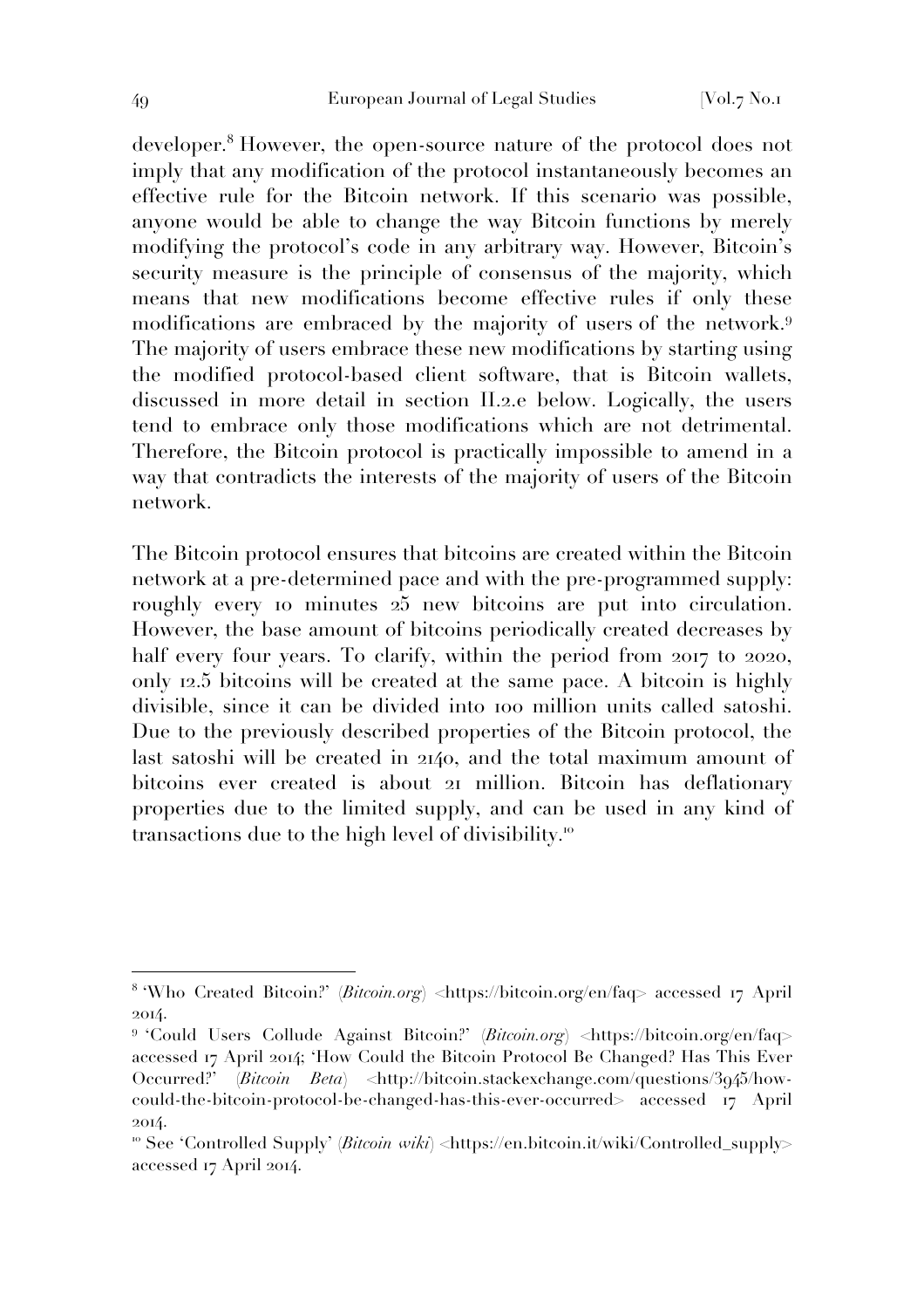# *b. Is Bitcoin Anonymous?*

All Bitcoin transactions are made public in the online public ledger called the blockchain. The information available in the blockchain includes the details of every Bitcoin transaction. These details do not include information which could directly identify the parties of a transaction, but include the exact time and the estimated amount of the transaction, and also the transactors Bitcoin addresses used for sending and receiving bitcoins. Though the identifying information is not public, the other available data can be used to track the transaction to certain individuals.<sup>"</sup> Since the complete anonymity of the transacting parties is not achievable, Bitcoin can be classified as partly anonymous.

# *c. High Volatility*

Resulting from its decentralised nature and qualities inherent to the Bitcoin protocol, Bitcoin as a virtual currency is not backed by any entity, is not redeemable for any commodity and has no intrinsic value. Bitcoin is a very volatile virtual currency, which can be seen from substantive fluctuations of its exchange value.<sup>12</sup> According to the European Central Bank, Bitcoin's exchange value 'with respect to other currencies is determined by supply and demand'.<sup>13</sup>

## *d. Bitcoin Versus Traditional Payment Systems*

Bitcoin was originally designed as an alternative to traditional centralised electronic payment systems which suffer 'from the inherent weaknesses of the trust based model'.<sup>14</sup> Such traditional digital payment systems have a number of properties: transaction costs are high, which makes small online transactions impracticable; the processing of transactions is time-consuming; transactions are reversible, which allows chargeback fraud<sup>15</sup>; privacy of transactions is not achievable, since

<sup>11</sup> Elli Androulaki and others, 'Evaluating User Privacy in Bitcoin' in Ahmad-Reza Sadeghi (ed), *Financial Cryptography and Data Security: 17th International Conference, FC 2013, Okinawa, Japan, April 1-5, 2013, Revised Selected Papers* (Berlin Heidelberg, Springer 2013).

<sup>12</sup> See 'Market Price (USD)' (*Blockchain.info*) <https://blockchain.info/charts/marketprice> accessed 17 April 2014.

 $13$  European Central Bank (n 1), 6.

<sup>&</sup>lt;sup>14</sup> Nakamoto (n 7), 1.

<sup>15</sup> See 'Chargeback Fraud' (*Wikipedia)*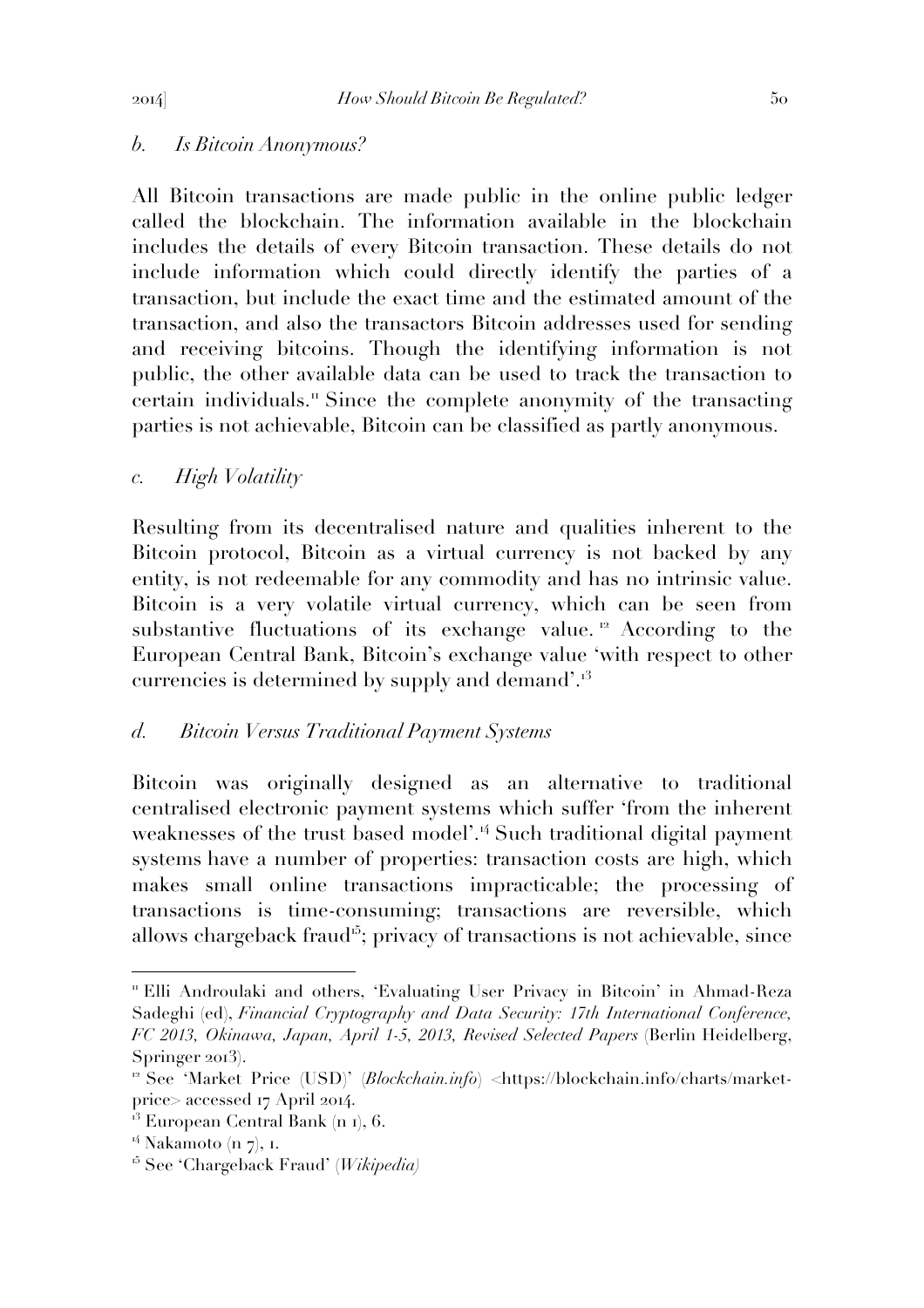a payment service provider possesses identifying information on transactors; there tend to be territorial limitations of use, which makes impossible to send funds online from and to certain locations.

At the same time, Bitcoin provides the opportunity to conduct online transactions directly between transactors, not involving any trusted party such as a payment service provider. Bitcoin, in turn, essentially functions as digital cash: a transaction is private unless the parties transact with such Bitcoin stakeholders as Bitcoin exchanges (see the next section); the processing of the transaction may be instantaneous or very fast; the transaction is irreversible, which makes chargeback fraud impossible; there are no or insignificant transaction costs, which enables the practicability of small casual online payments; there are no territorial limitations, which means that bitcoins can be sent and received from and to any location. Therefore, Bitcoin has several advantages over traditional digital payment systems.

## *e. Bitcoin Stakeholders and the Mechanism of Bitcoin Transactions*

Bitcoin is used by an ever-increasing number of Bitcoin stakeholders who can be conditionally divided into four main categories: users, miners, exchanges, and merchants.

*Users* are the persons who use bitcoins to buy goods and services from Bitcoin merchants, store bitcoins, or buy or sell bitcoins for traditional currency through Bitcoin exchanges. To become a Bitcoin user, one needs to obtain a Bitcoin wallet by, for example, downloading a free open-source client software on a computer or a smartphone, or signing up for a free online service providing web wallets.<sup>16</sup> These software or web wallets are used as a storage for bitcoins and as a user client ensuring the interaction between the Bitcoin user and the Bitcoin network. The installation and usage of a Bitcoin wallet does not require the provision of any identifying data from a user. The wallets, just as the Bitcoin network, operate under the Bitcoin protocol. Operating principles and functions of the wallets are usually the same in essence irrespective of the wallet type or provider. The Bitcoin wallets are interoperable with each other.

<sup>&</sup>lt;http://en.wikipedia.org/wiki/Chargeback\_fraud> accessed 17 April 2014.

<sup>16</sup> See 'Choose your Bitcoin Wallet' (*Bitcoin.org*) <http://bitcoin.org/en/choose-yourwallet> accessed 17 April 2014.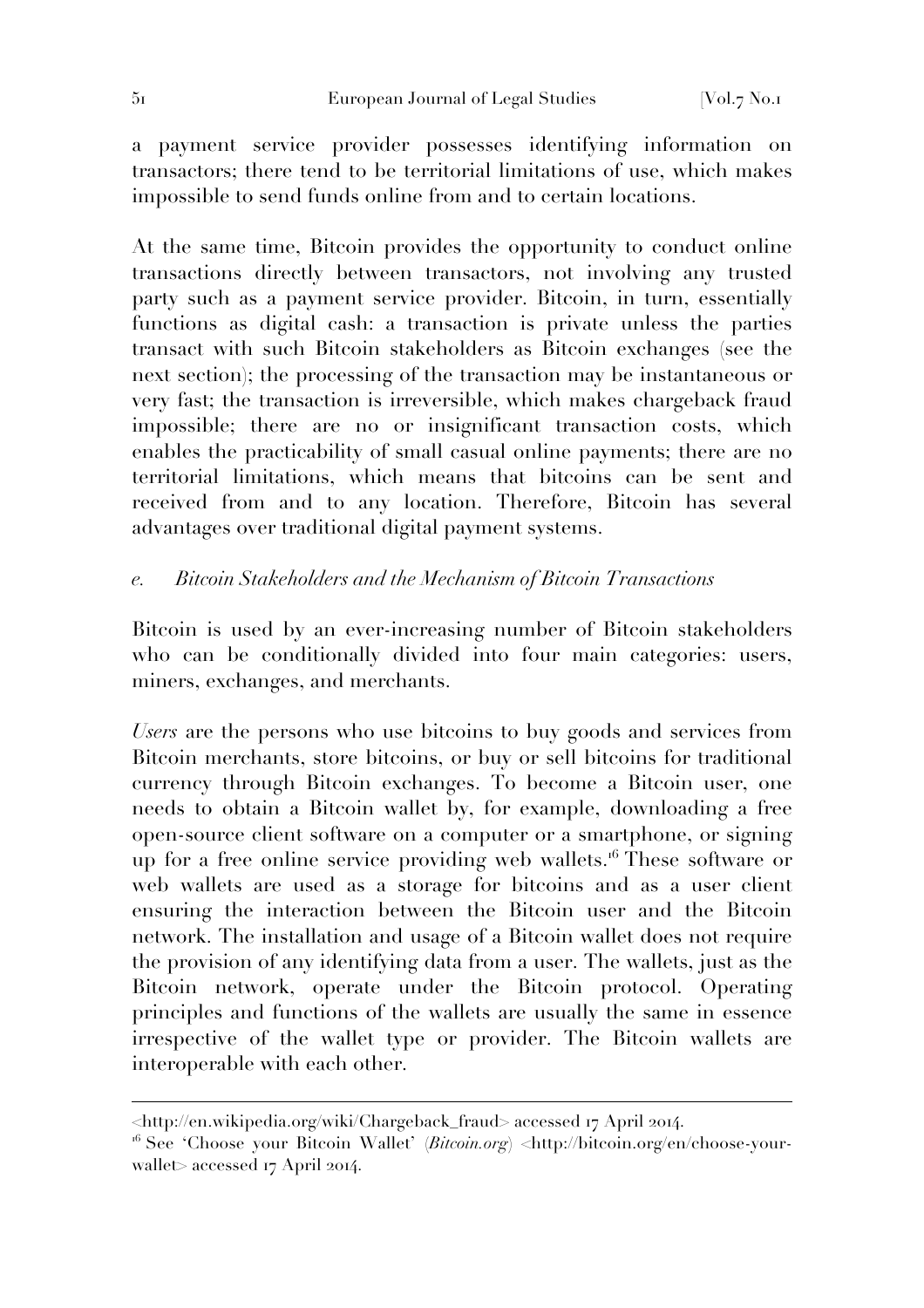The user is provided with two keys generated by the wallet: a private key and a public key. The private key is generated only once. It is secret and used as a password for the wallet. The public key, in turn, is generated any number of times on demand of the user. The public key is the user's Bitcoin address serving as a kind of a bank account for receiving and sending bitcoins. Therefore, the user may use different Bitcoin addresses for different transactions.

A bitcoin can be perceived as a record of transactions taken place within the Bitcoin network ('a chain of digital signatures'<sup>17</sup>) up to the moment when the bitcoin has been placed on the holder's Bitcoin address, or, put this another way, when the holder has obtained ownership over this bitcoin. When one Bitcoin user (the payer) sends bitcoins to another Bitcoin user (the payee), the payer digitally signs the message about the current transaction with her/his secret private key. The message in whole contains the information on: all the previous transactions related to these bitcoins; the amount of the bitcoins sent to the payee; and the payee's Bitcoin address which is the payee's public key.

Then, the payer sends the message about the current transaction not to the payee but to the Bitcoin peer-to-peer network, where the message should be included in a cluster of digital information called a 'block'. The block contains messages about other current transactions within the Bitcoin network, given these messages have not been included in any prior block. The block constitutes a kind of a mathematical puzzle, as every message is signed by payers' private keys and is, thus, based on public key cryptography.<sup>18</sup> After the message about the current transaction has been included into the block, this block should be placed into the Bitcoin public ledger called the 'blockchain'. The blockchain, as the name suggests, constitutes the chain of blocks. The blockchain is publicly accessible online.<sup>19</sup>

To be included into the blockchain, the block should be 'solved' by the Bitcoin miners. Solving the block basically means finding the unique

<sup>&</sup>lt;sup>17</sup> Nakamoto (n 7), 2.

<sup>18</sup> See 'Public-Key Cryptography', *Wikipedia*

<sup>&</sup>lt;http://en.wikipedia.org/wiki/Public-key\_cryptography> accessed 17 April 2014.

<sup>19</sup> See 'Home: Welcome to Blockchain' (*Blockchain.info*) <https://blockchain.info> accessed 17 April 2014.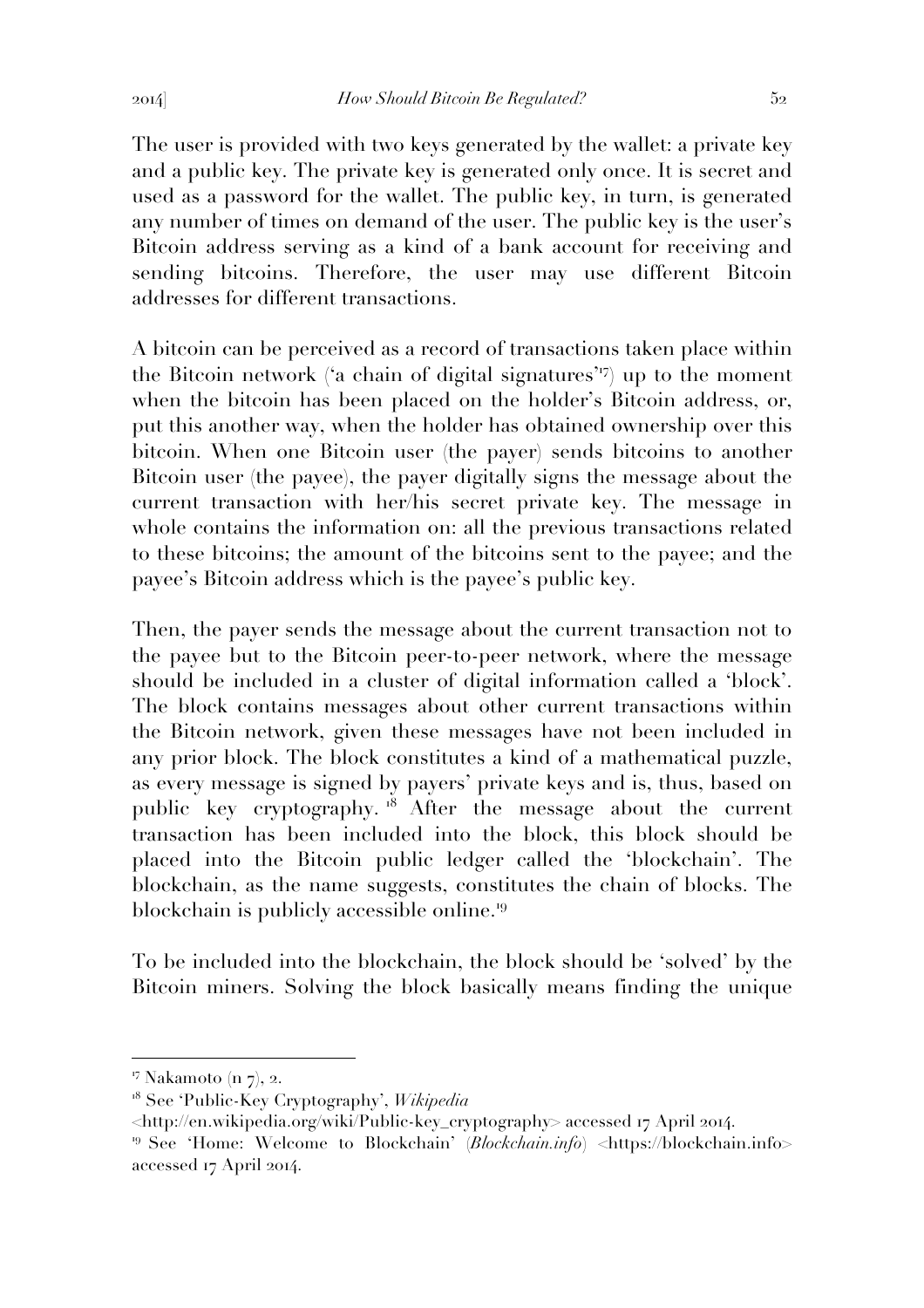answer to the mathematical puzzle constituting the block.<sup>20</sup> The *miners* are those Bitcoin stakeholders who contribute the processing power of their computer systems to this process. When the block is solved, it is immediately placed into the blockchain. When the block is included into the blockchain, it means that all transactions, the information on which has been initially included into the block, are deemed confirmed by one block. Since every subsequent block contains the reference to the prior one, the transaction is confirmed by every block following the block into which the transaction has been initially included. This mechanism prevents the possibility of forgery and double spending of bitcoins.<sup>21</sup> Usually, a number of blocks should be solved to confirm the transaction. <sup>22</sup> When the message is sent, the payer's bitcoins are immediately sent to the payee, but the payee can spend these bitcoins only after the transaction has been confirmed.

The Bitcoin protocol ensures that one block is solved, or, in other words, the unique answer to the mathematical puzzle is found, roughly every 10 minutes.<sup>23</sup> This interval is kept standard with time, since the difficulty of blocks automatically adjusts to the computational powers of computer systems exploited by miners. As these computational powers tend to increase<sup>24</sup>, so does the difficulty of the mathematical puzzles to solve. The amount of bitcoins, mentioned in section I.2.a. above, constitutes a kind of *reward* for solving a block. When the block is solved, the generated reward in the amount of 25 bitcoins (currently) is automatically sent to the randomly chosen Bitcoin address of the miner who has been contributing to the process of solving the block. The acquisition of the reward is always registered as the first transaction of the block and constitutes the essence of the Bitcoin mining.<sup> $25$ </sup> The

<sup>&</sup>lt;sup>20</sup> See 'Blocks' *(Bitcoin wiki*) <https://en.bitcoin.it/wiki/Blocks> accessed 17 April 2014.

<sup>&</sup>lt;sup>21</sup> See 'Double-Spending' (*Bitcoin wiki*) <https://en.bitcoin.it/wiki/Double-spending> accessed 17 April 2014.

<sup>&</sup>lt;sup>22</sup> See 'Confirmation' (*Bitcoin wiki*) <https://en.bitcoin.it/wiki/Confirmation> accessed 17 April 2014.

 $2^3$  See n 20.

<sup>&</sup>lt;sup>24</sup> See 'International Technology Roadmap for Semiconductors: 2011 Edition, Executive Summary' (according to the document, the number of transistors on a processor chip is doubling every 3 years since 2013, thus overcoming Moore's law, 2011) 86, 91, 95 <www.itrs.net/Links/2011ITRS/2011Chapters/2011ExecSum.pdf> accessed 17 April 2014. See also Gordon Moore, 'Cramming More Components Onto Integrated Circuits' (1965) 38(8) Electronics 114.

<sup>&</sup>lt;sup>25</sup> See 'What is Bitcoin Mining?' (*Youtube*)  $\langle$ www.youtube.com/watch?v=GmOzih6Irzs> accessed 17 April 2014.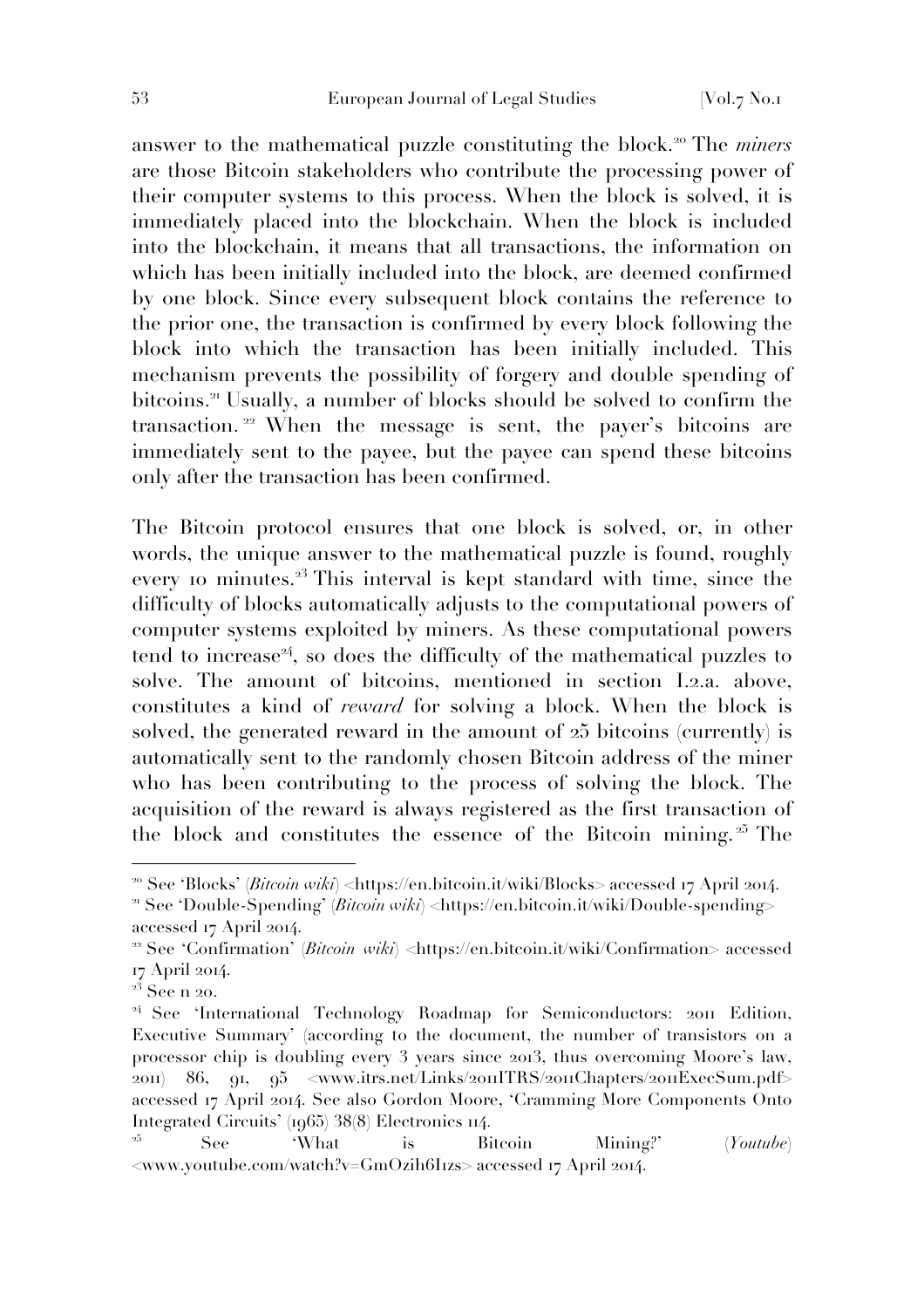bitcoins obtained in this way are considered to be mined by the miner. Moreover, the miner may also receive an additional reward in the form of a transaction fee if it has been initially assigned by a payer for the priority confirmation of a transaction.

Another category of Bitcoin stakeholders is *Bitcoin exchanges* which provide the online trading platforms where the registered members can exchange their bitcoins for traditional currency and vice versa. A Bitcoin exchange is connected to the Bitcoin network and acts as an intermediary involved in the exchange transactions directly between its members. To become a member of the exchange, the Bitcoin user has to register an account on the exchange platform. In order to use services provided on the platform, including purchasing and selling bitcoins, or placing the member's funds on and withdrawing the member's funds from the member's account through a bank transfer, the member of the exchange usually has to verify his registered account. The account verification generally requires the submission of the member's identifying information including a valid ID to the exchange.<sup>26</sup> Currently the most popular European exchanges have implemented know-yourcustomer and anti-money laundering policies.<sup>27</sup>

*Bitcoin merchants*, in turn, are businesses which accept bitcoins as a medium of exchange for goods and services and are connected to the Bitcoin network. There are a number of available Bitcoin electronic payment processors providing Bitcoin merchants with the possibility to accept bitcoins in business. <sup>28</sup> Considering the nature of Bitcoin transactions, a Bitcoin merchant does not usually check the identity of a customer. The only thing usually required from the customer is the provision of a valid e-mail address to ensure the subsequent commercial communication, and, in case of a physical delivery of goods or services, a valid delivery address. Therefore, Bitcoin merchants do not tend to implement know-your-customer and anti-money laundering policies.

<sup>&</sup>lt;sup>26</sup> See 'Privacy Policy' (*Bitstamp*) <www.bitstamp.net/privacy-policy/> accessed 17 April 2014.

<sup>27</sup> ibid. See also 'Coinfloor Terms and Conditions' (*Coinfloor*)

<sup>&</sup>lt;https://coinfloor.co.uk/legal> accessed 17 April 2014; 'Terms of Service of Bitcoin-Central.Net' (*Bitcoin-Central*) <https://bitcoin-central.net/page/tos> accessed 17 April 2014.

<sup>&</sup>lt;sup>28</sup> BitPay is one of the most popular merchant tools implemented to accept bitcoins in business, and currently supports over 30 thousand businesses and organisations; <https://bitpay.com> accessed 17 April 2014.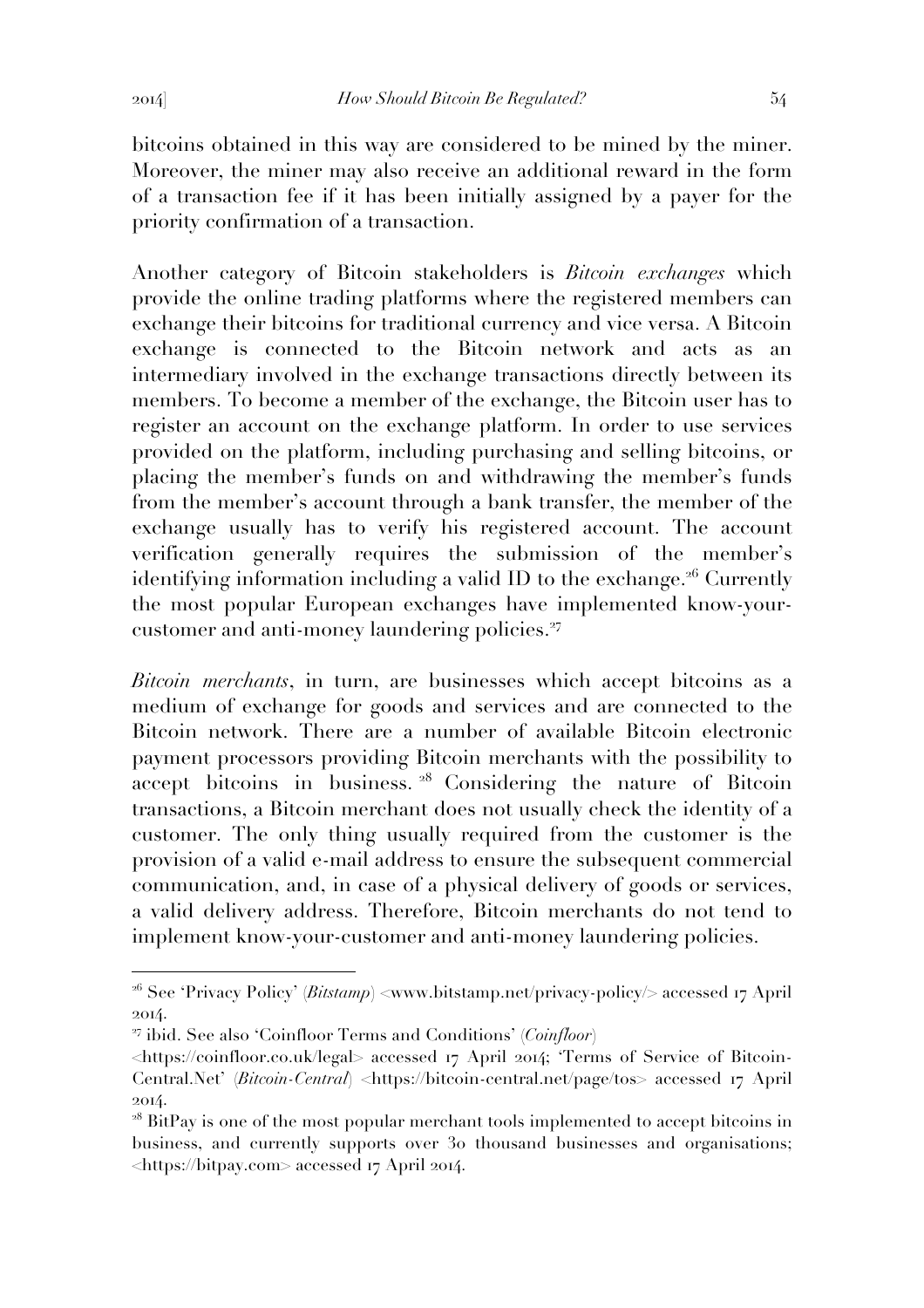Importantly, since the roles of the Bitcoin stakeholders listed above are conditionally assigned according to the kind of activity of a Bitcoin stakeholder, it is typical that the same Bitcoin stakeholder would fall under or even combine certain different roles from time to time. For example, Bitcoin users carry the roles of miners as long as these users contribute the computational powers of their computer systems to the Bitcoin network. Conversely, miners act as users when they spend bitcoins previously mined.

# 3. **Closing Remarks**

It can be concluded from the discussion above that Bitcoin constitutes both a very volatile virtual currency and a partly anonymous digital payment system within which transactions in this currency are made. Bitcoin as a virtual currency is denominated in bitcoins. Bitcoin as a payment system is not controlled and/or owned by any entity and is based on a decentralised peer-to-peer network operating under the Bitcoin protocol which is practically impossible to amend in a way that contradicts the interests of the majority of Bitcoin stakeholders.

Bitcoin has several advantages over traditional payment systems: transactions can be private; there are no or insignificant transaction costs; there are no territorial limitations; the processing of transactions is instantaneous or very fast; transactions are irreversible.

The main categories of Bitcoin stakeholders are users, miners, exchanges, and merchants. To become a Bitcoin user, one needs to register a Bitcoin wallet which serves as a storage for bitcoins and a user client ensuring the interaction between the Bitcoin user and the Bitcoin network. The creation of bitcoins within the network is carried out under the Bitcoin protocol through rewarding the Bitcoin miners who confirm Bitcoin transactions.

In the next section, the legal analysis of Bitcoin and Bitcoin stakeholders is carried out.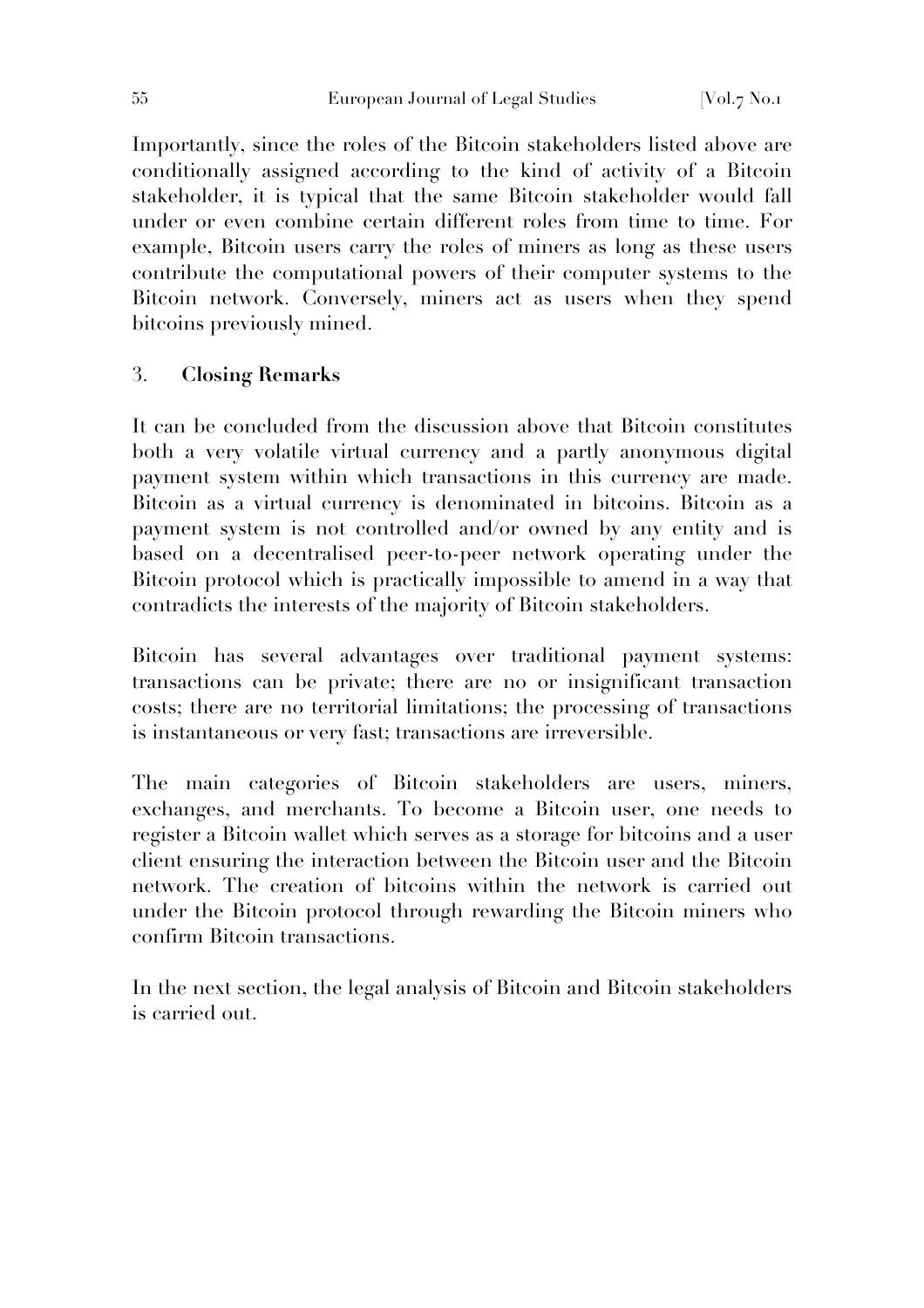#### III. **LEGAL ANALYSIS OF BITCOIN AND BITCOIN STAKEHOLDERS**

#### 1. **Introductory Remarks**

In this section, the legal analysis of Bitcoin's functionality is carried out from the perspective of relevant EU supranational legislation and underlying conceptual framework. The legal analysis aims to demonstrate the overall lack of clarity about Bitcoin's legal framework, reflect the author's attempts at determining the applicability of relevant legislation to Bitcoin and its stakeholders, and, more importantly, deliver research data necessary for determining the regulatory scheme in the final Section. The legal analysis method allows to determine the degree of Bitcoin's legal commonality with conceptual and legal categories covered by the relevant legislation.

#### 2. **Bitcoin As Money/Currency/Digital Cash**

There are three known essential functions of money: a medium of exchange, a unit of account, and a store of value.<sup>29</sup> In 2012, the European Central Bank defined virtual currencies, including Bitcoin, as 'a type of unregulated, digital money<sup>30</sup>, which 'act[s] as a medium of exchange and as a unit of account within a particular virtual community<sup> $31$ </sup>, but does not clearly 'fulfil the 'store of value' function in terms of being reliable and safe<sup>7</sup>.<sup>32</sup> More recently, the European Banking Authority have designated virtual currencies, including Bitcoin, as 'a form of unregulated digital money that is not issued or guaranteed by a central bank and that can act as means of payment'.<sup>33</sup>

Though the issue is controversial, one can argue that Bitcoin has all the essential functions of money: Bitcoin serves as a medium of exchange

<sup>&</sup>lt;sup>29</sup> See European Central Bank, *Virtual Currency Schemes* (ECB Publications 2012) 10 <www.ecb.europa.eu/pub/pdf/other/virtualcurrencyschemes201210en.pdf> accessed 17 April 2014; 'Money' (*Wikipedia*) <http://en.wikipedia.org/wiki/Money> accessed 17 April 2014.

 $30$  European Central Bank (n 29), 13.

 $31$  European Central Bank (n 29), 11.

 $^{32}$ ibid.

<sup>&</sup>lt;sup>33</sup> European Banking Authority, 'Warning to consumers on virtual currencies' (EBA  $2013)$  2

<sup>&</sup>lt;www.eba.europa.eu/documents/10180/598344/EBA+Warning+on+Virtual+Currencies .pdf> accessed 17 April 2014.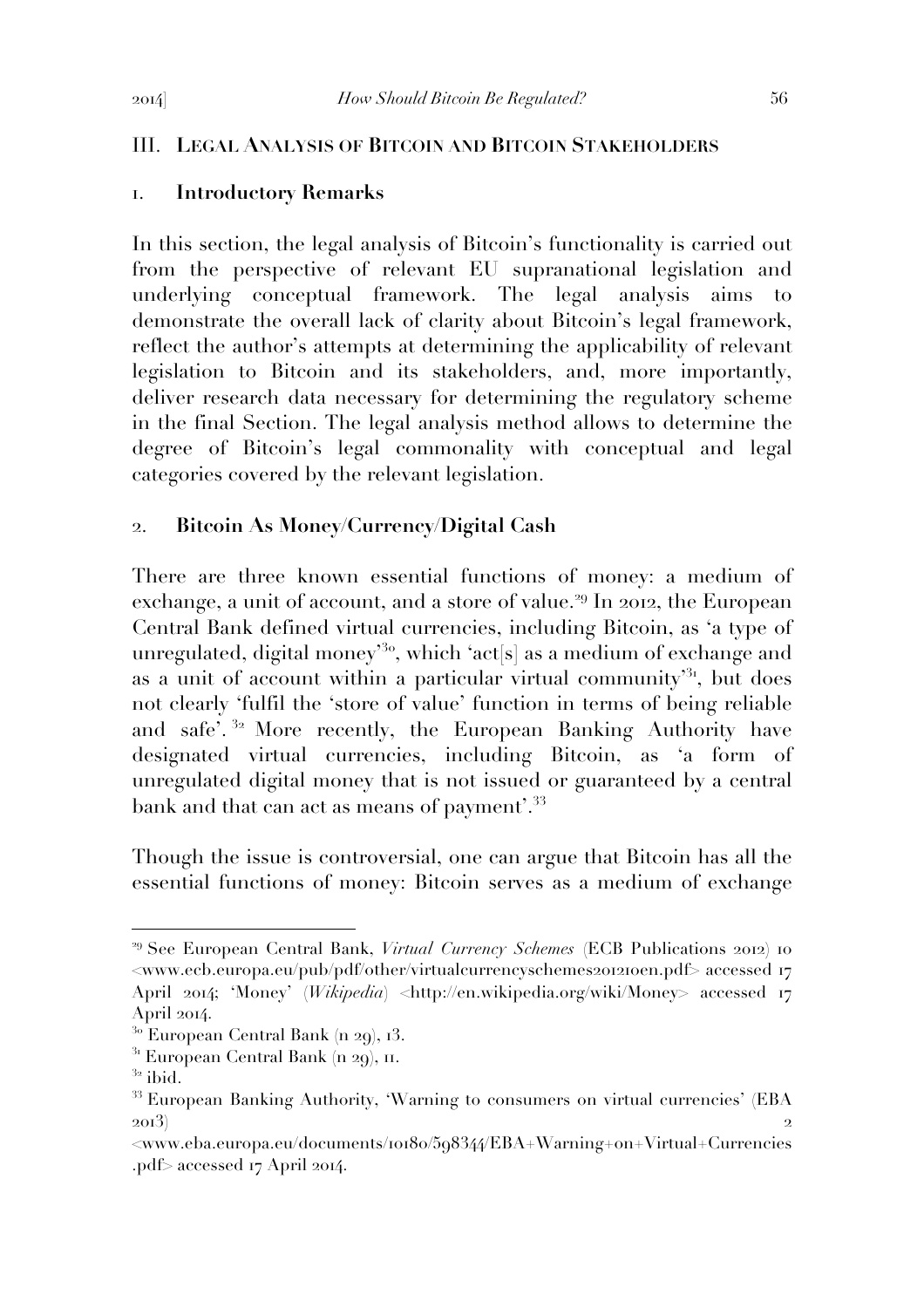when bitcoins are sent to merchants in exchange for goods and services; Bitcoin functions as a unit of account when merchants denominate the prices of certain goods and services in bitcoins; and Bitcoin is used as a store of value when users hold bitcoins to send or sell them in future, relying on a positive leap forward in the exchange price of the bitcoins (see section II.2.c. above).

There are three known types of money: commodity money, representative money, and fiat money.<sup>34</sup> Commodity money is the money whose intrinsic value is determined by the commodity the money is made of. The supply of commodity money is naturally limited, which may cause deflation increasing the value of this money. Silver or ancient gold coins are examples of commodity money. Representative money is the money whose intrinsic value is backed by a certain commodity this money is redeemable for.<sup>35</sup> Tokens or certificates that can be exchanged for a fixed quantity of gold are representative money.<sup>36</sup> Finally, fiat money is not made of or backed by any commodity, and has no intrinsic value. Fiat money is a legal tender put into circulation and backed by a government. Nowadays, fiat money constitutes the basis of modern economies. The supply of fiat money is not naturally limited. Currency is a form of fiat money, and is a fungible, transferable, divisible and recognisable legal tender. In its turn, cash is a tangible form of currency. Currency is centralised, since it is issued and backed by a government. The exchange value of the currency directly depends on the government policy and the national economy.

As has been noted, Bitcoin has all the essential functions of money. At the same time, Bitcoin is, like commodity money, scarce and endowed with deflationary properties, since its supply is initially limited by the Bitcoin protocol (see section II.2.a. above). Bitcoin has, like fiat money, no intrinsic value backed by any commodity. A bitcoin is a denomination of Bitcoin-currency which is, in turn, a form of Bitcoinmoney. It can be argued that Bitcoin is, like a legal tender, fungible, transferable, divisible (even to a much higher extent than fiat, that is

<sup>34</sup> See 'Money' (n 29); Jodi Beggs, 'Types of Money' (*About.com*)

<sup>&</sup>lt;http://economics.about.com/od/money/a/Types-Of-Money.htm> accessed 17 April 2014.

 $35$  ibid.

<sup>36</sup> See 'Representative Money' (*Fact Index*)

<sup>&</sup>lt;www.fact-index.com/r/re/representative\_money.html> accessed 17 April 2014.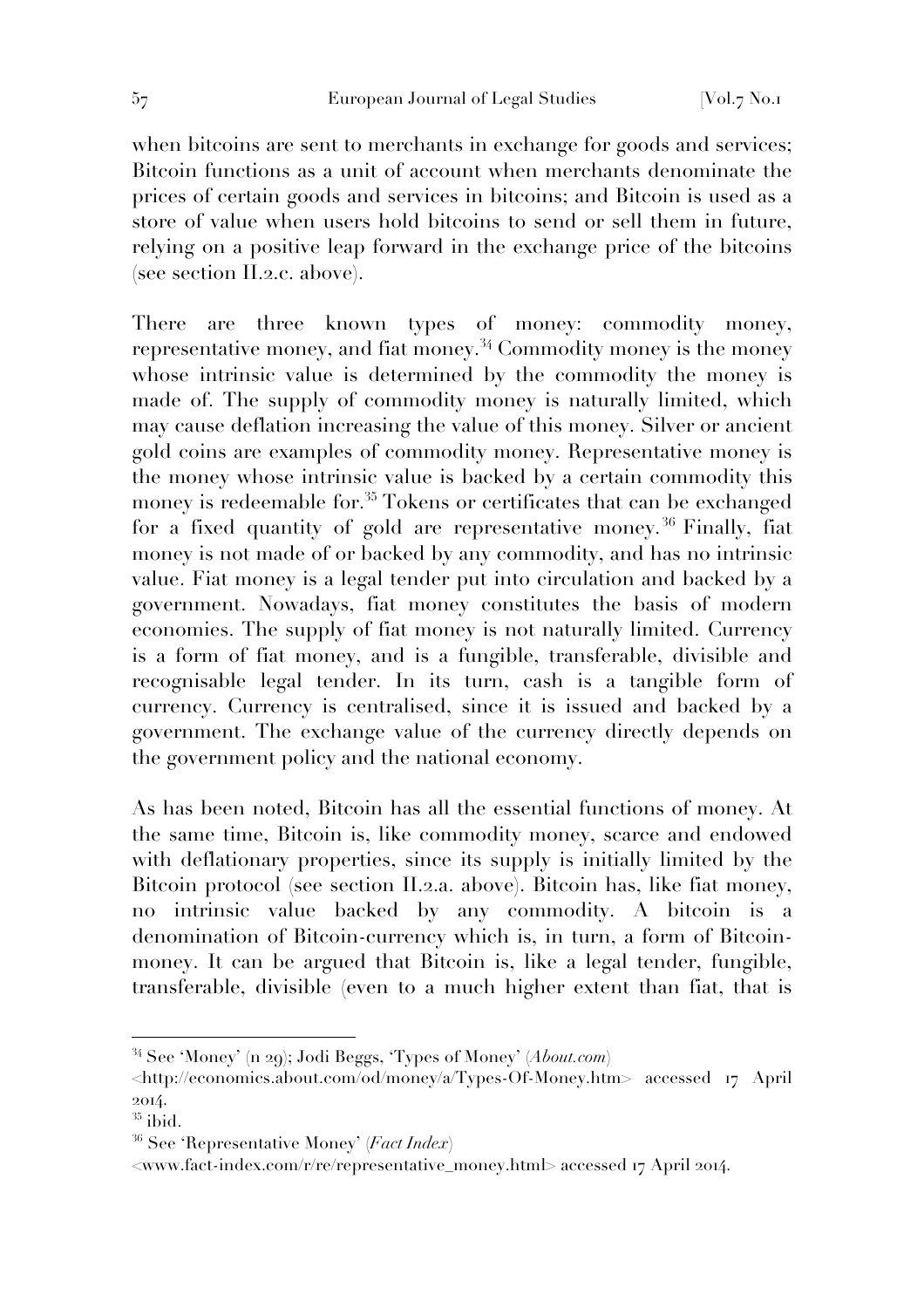traditional, currencies), and somewhat recognisable. Bitcoin fundamentally functions as digital cash. Since Bitcoin functions digitally, the concept of cash as a form of currency, and the concept of currency as a denomination of cash, merge into the one concept of Bitcoin.

At the same time, Bitcoin's lack of intrinsic value backed by a commodity distinguishes Bitcoin from commodity money. Bitcoin is, unlike fiat money, not backed by any entity. Bitcoin is decentralised, since it is not issued by any entity but created by the dispersed Bitcoin community itself. Furthermore, Bitcoin is, unlike representative money, not redeemable for any commodity.

Considering that Bitcoin shares certain common properties with commodity money and fiat money, and carries some novel characteristics not peculiar to any analysed type of money, it can be argued that Bitcoin may constitute a novel type of money and a new type of currency, not yet recognised anywhere as a legal tender.

# 3. **Bitcoin as a Commodity/Good**

Since the supply of Bitcoin is initially limited, and bitcoins are created by Bitcoin miners at an ever-decreasing pace due to the Bitcoin protocol, one may assume that Bitcoin shares common features with commodities. Though the EU supranational legislation does not provide a conventional definition of a commodity, this category is generally recognised as a homogeneous fungible good whose value is determined by supply and demand. $^{37}$ 

As Bitcoin is traded on exchange platforms for fiat currency, one may assume that Bitcoin is a good. Its standard definition can be found in the Agreement on the European Economic Area (EEA Agreement)<sup>38</sup> which defines a good as 'both materials and products'.<sup>39</sup> A material is defined as 'any ingredient, raw material, component or part, etc., used

<sup>37</sup> See 'Economics A-Z terms: Commodity' (*The Economist*)

<sup>&</sup>lt;www.economist.com/economics-a-to-z/c#node-21529407> accessed 17 April 2014.

<sup>&</sup>lt;sup>38</sup> Agreement on the European Economic Area [1994] OJ L1/3.

 $39$  Protocol 4 on the rules of origin to the Agreement on the European Economic Area  $[1994]$  OJ L $1/54$ , art 1 point (d).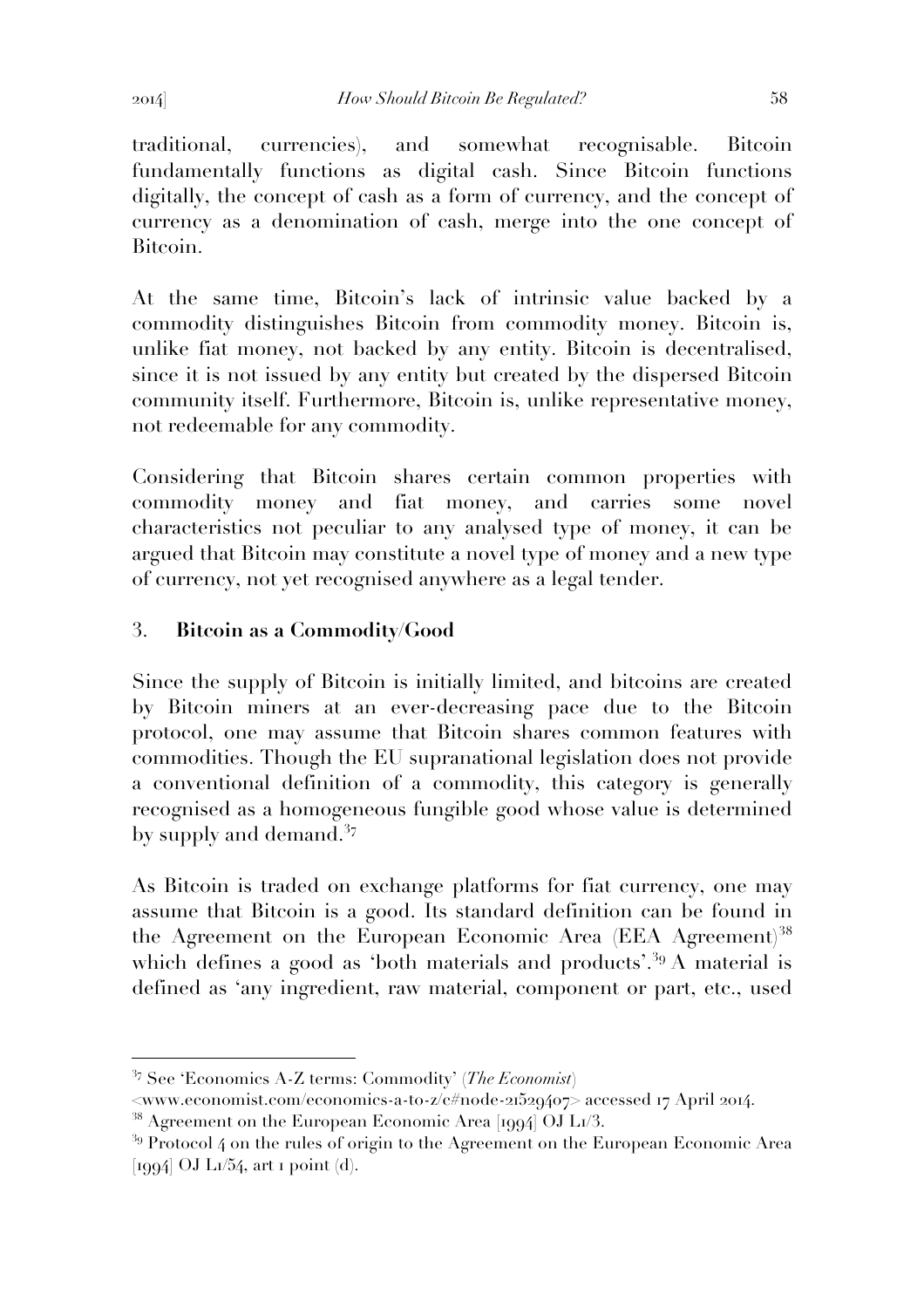in the manufacture of the product'.<sup>40</sup> A product means 'the product being manufactured, even if it is intended for later use in another manufacturing operation'.<sup>41</sup>

Bitcoin does not fall under the definition of a material, since Bitcoin is not tangible and is not used in any manufacturing process. Whether or not Bitcoin can be considered a product depends on the degree of congruence of the Bitcoin mining activity with the activity of manufacturing. Manufacture, pursuant to the EEA Agreement, is 'any kind of working or processing including assembly or specific operations'. <sup>42</sup> From this perspective the Bitcoin mining seems to be essentially similar to the process of manufacturing. But, the concept of manufacturing has been always considered from the industrial angle, which implies that there should be a certain manufacturer which intends to use produced goods and/or sell them to consumers. If so, Bitcoin cannot be classified as a good, since there cannot be determined a certain entity which produces bitcoins. However, if one considers the essence of the process, but not the implication stated previously, the Bitcoin mining may fall under the definition of manufacturing, and, therefore, Bitcoin may be theoretically considered a good.

Assuming that Bitcoin is a good, one can argue that Bitcoin is, just as a commodity, homogenous and fungible good, since Bitcoin is denominated in bitcoins, which are the units of the same nature. Bitcoin's value is determined by supply and demand. Therefore, Bitcoin may also theoretically fall under the definition of a commodity.

As can be seen from the discussion above, Bitcoin may in theory fall under the statutory definitions of a commodity and a good. However, though certain EU regulators have acknowledged that Bitcoin may be used as an article of commerce<sup> $43$ </sup>, both the EEA Agreement and the Harmonised Commodity Description and Coding System<sup>44</sup> perceive commodities and goods as tangible items and do not cover digital concepts such as Bitcoin.

 $40$  Protocol 4 (n 39), art 1 point (b).

 $4$ <sup>4</sup> Protocol 4 (n 39), art 1 point (c).

 $4^2$  Protocol 4 (n 39), art 1 point (a).

<sup>43</sup> '*Merkblatt - Hinweise zum Zahlungsdiensteaufsichtsgesetz (ZAG)*' (BaFin 2011)

<sup>&</sup>lt;www.bafin.de/SharedDocs/Veroeffentlichungen/DE/Merkblatt/mb\_111222\_zag.html> accessed 17 April 2014.

<sup>44</sup> 'HS Nomenclature 2012 Edition' (*World Customs Organization*)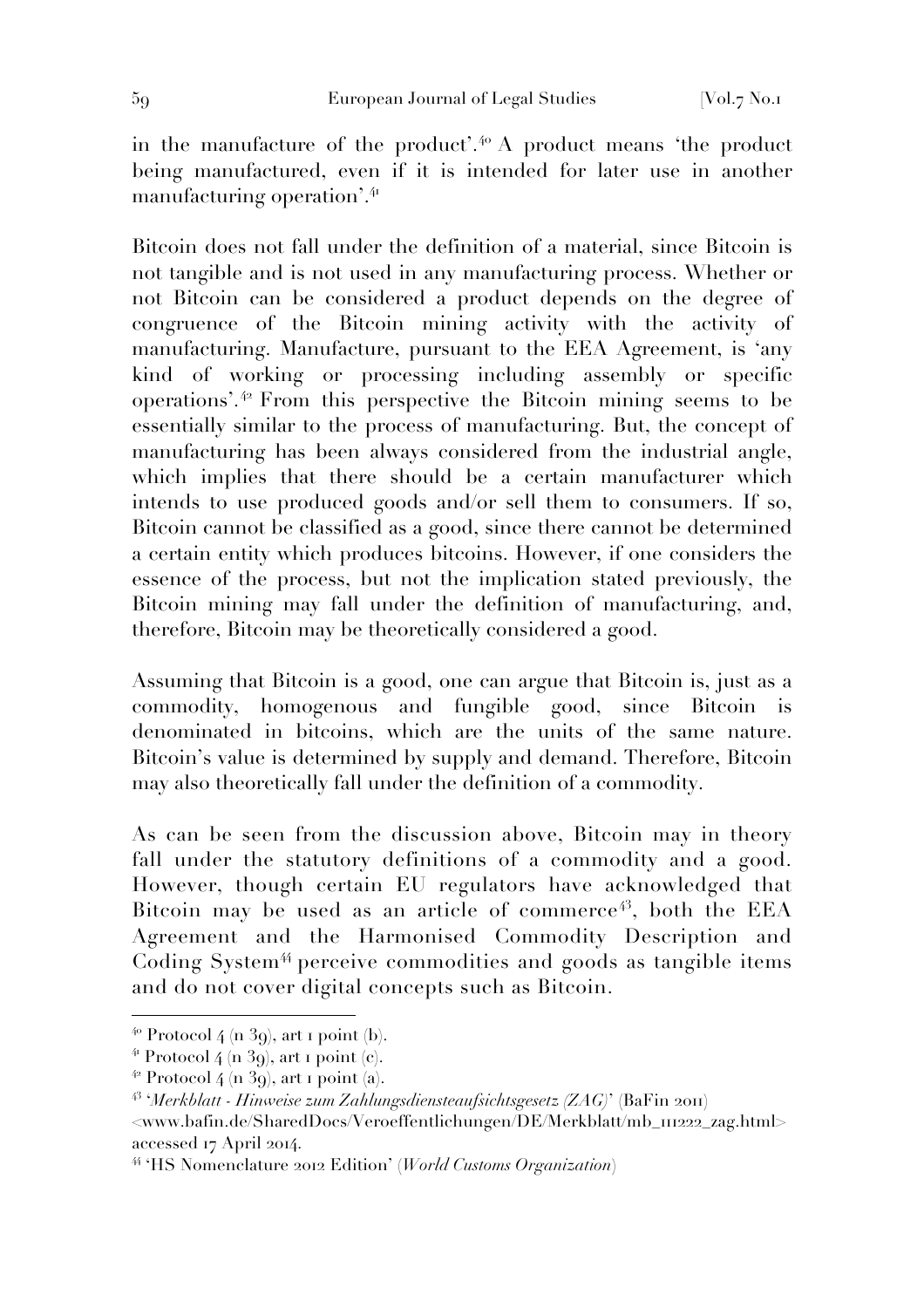# 4. **Bitcoin as a Payment Service Provider/E-Money/Payment Service/Payment System**

Since Bitcoin is essentially a platform for digital payments, one may assume that Bitcoin is a payment service provider. The Payment Services Directive  $(PSD)^{45}$  is applicable to payment services provided within the EU.<sup>46</sup> The PSD distinguishes several categories of payment service providers, among which are credit institutions, e-money institutions, and payment institutions. Pursuant to the Credit Institutions Regulation (CIR) <sup>47</sup> , which stipulates prudential requirements for credit institutions and investment firms supervised under the Credit Institutions Directive (CID) <sup>48</sup> , a credit institution means 'an undertaking the business of which is to take deposits or other repayable funds from the public and to grant credits for its own account'.<sup>49</sup> The E-Money Directive (EMD)<sup>50</sup>, which integrates e-money institutions into the regulatory framework of the  $PSD<sup>51</sup>$ , designates an emoney institution as a 'legal person that has been granted authorisation [...] to issue electronic money'.<sup>52</sup>

Bitcoin can neither be classified as a credit institution nor an e-money institution, as Bitcoin is not a legal entity. To the contrary, as we have

 $\overline{a}$ 

 $49$  CIR (n 47), art 4 para 1 point 1.

<sup>&</sup>lt;www.wcoomd.org/en/topics/nomenclature/instrument-and-

tools/hs\_nomenclature\_2012/hs\_nomenclature\_table\_2012.aspx> accessed 17 April 2014.

<sup>45</sup> Directive 2007/64/EC of the European Parliament and of the Council of 13 November 2007 on payment services in the internal market amending Directives 97/7/EC, 2002/65/EC, 2005/60/EC and 2006/48/EC and repealing Directive 97/5/EC [2007] OJ L319/1 ('PSD').

 $^{46}$  PSD (n  $45$ ), art 2 para 1.

 $47$  Regulation (EU) No 575/2013 of the European Parliament and of the Council of 26 June 2013 on prudential requirements for credit institutions and investment firms and amending Regulation (EU) No 648/2012 [2013] OJ L176/1 ('CIR').

<sup>48</sup> Directive 2013/36/EU of the European Parliament and of the Council of 26 June 2013 on access to the activity of credit institutions and the prudential supervision of credit institutions and investment firms, amending Directive 2002/87/EC and repealing Directives  $2006/48/EC$  and  $2006/49/EC$  [ $2013$ ] OJ L176/338 ('CID').

<sup>&</sup>lt;sup>50</sup> Directive 2009/110/EC of the European Parliament and of the Council of 16 September 2009 on the taking up, pursuit and prudential supervision of the business of electronic money institutions amending Directives 2005/60/EC and 2006/48/EC and repealing Directive 2000/46/EC [2009] OJ L267/7 ('EMD').

 $51$  ibid, recital 9.

 $52$  ibid, art 2 point 1.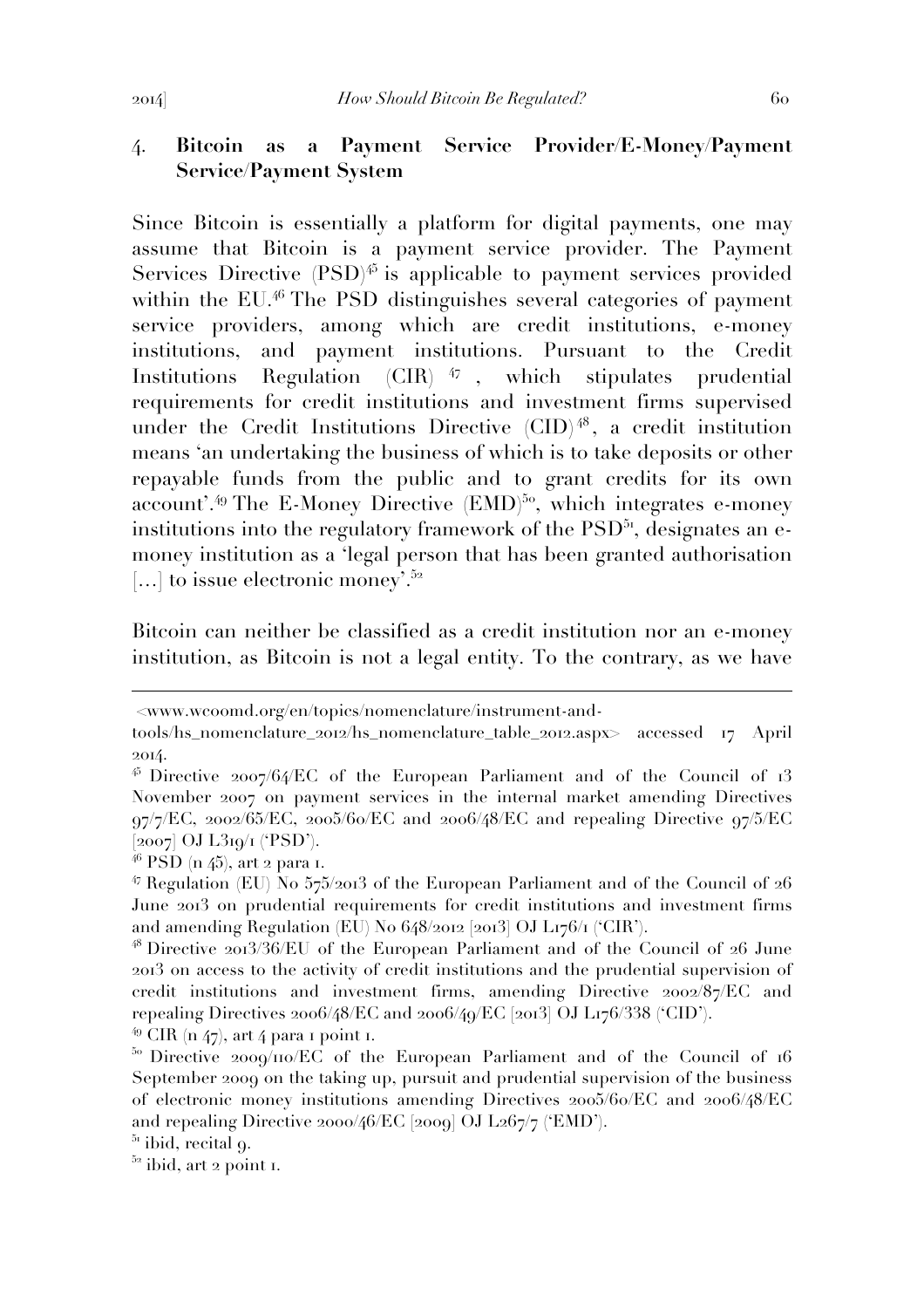seen before, Bitcoin is a decentralised virtual currency circulating within the Bitcoin peer-to-peer network which operates under the Bitcoin protocol and is not controlled or owned by any entity. Therefore, it should be analysed whether Bitcoin may constitute e-money.

The EMD defines e-money as

electronically […] stored monetary value as represented by a claim on the issuer which is issued on receipt of funds for the purpose of making payment transactions […], and which is accepted by a natural or legal person other than the electronic money issuer.<sup>53</sup>

The EMD distinguishes several categories of e-money issuers, among which are credit institutions and e-money institutions. Pursuant to the EMD, 'electronic money issuers issue e-money at par value on the receipt of the funds<sup>'54</sup>. Moreover, e-money issuers shall redeem, at any moment and at par value, the monetary value of e-money held upon request of the e-money holder<sup>55</sup>.

Considering whether the statutory definition of e-money is applicable to Bitcoin, it can be argued that Bitcoin is a monetary value stored electronically and accepted by a person other than the issuer. But it is clear that Bitcoin is not a monetary value represented by a claim on the issuer, and is not issued on receipt of funds. Moreover, 'issuing' is not the term to be applicable in the case of Bitcoin, since this term is usually used within the context of the centralised putting into circulation, and bitcoins are not issued by any entity but created by the disseminated community of Bitcoin miners, which essentially means that the Bitcoin network produces bitcoins itself without receipt of any funds. Furthermore, the principle of redemption of the monetary value of emoney set out in the PSD cannot be applied in the case of Bitcoin, since there is no legal entity in charge of issuing bitcoins on receipt of funds and the redemption of the monetary value of bitcoins upon request of the holder. Therefore, the current statutory definition of e-money is not applicable to Bitcoin. It can be concluded that Bitcoin clearly falls outside the scope of the EMD. Besides, the European Central Bank have also argued that the EMD does not seem to be applicable to Bitcoin.<sup>56</sup>

 $53$  ibid, art 2 point 2.

<sup>&</sup>lt;sup>54</sup> ibid, art 11 para 1.

<sup>55</sup> ibid, art 11 para 2.

 $56$  European Central Bank (n 29), 43.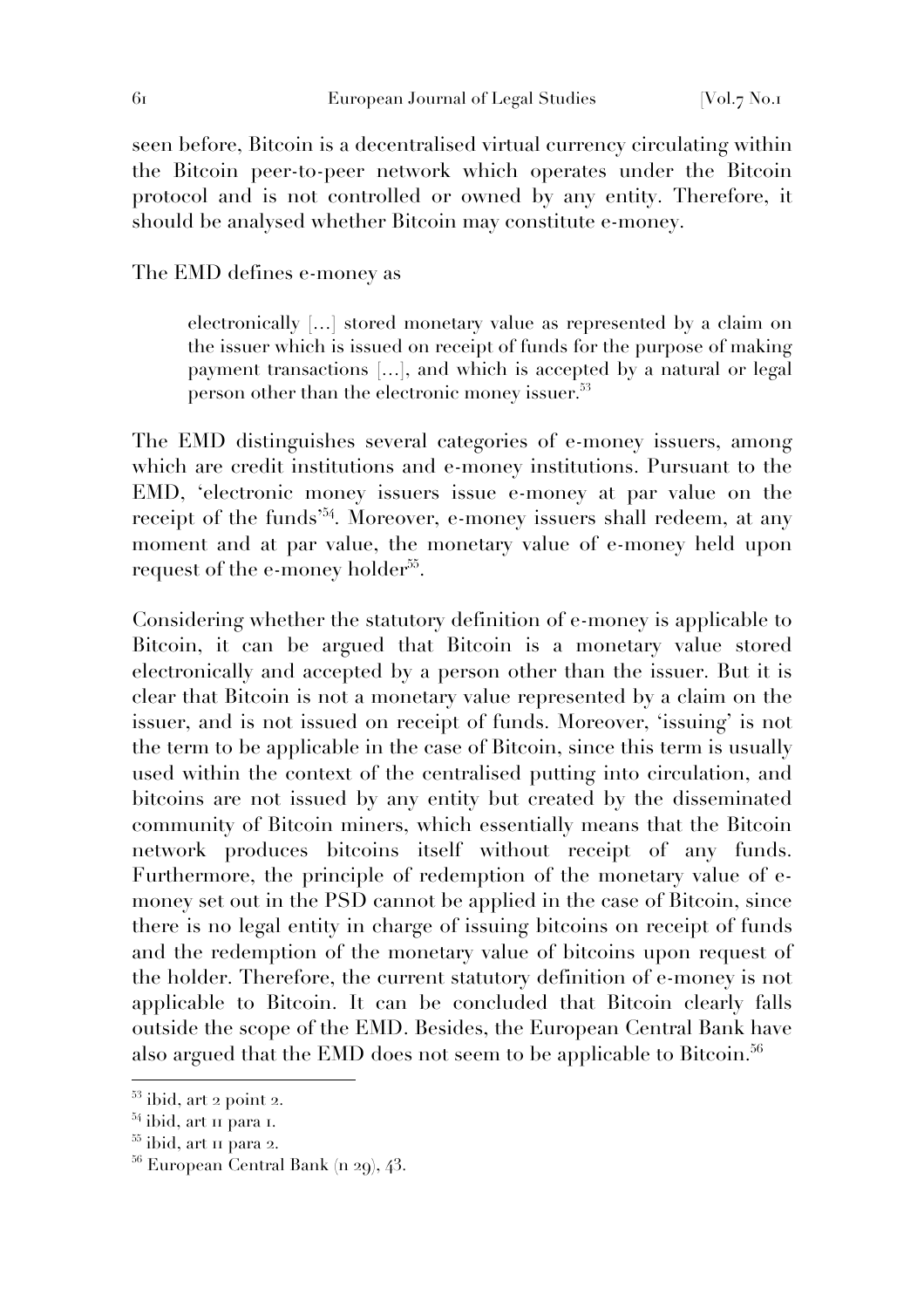The PSD does not regulate the issuance of e-money or amend the prudential regulation of e-money institutions and payment institutions

— the new category of payment service providers introduced by the PSD — are not allowed to issue e-money.<sup>57</sup> Payment institutions are also not entitled to take deposits and are subject to the single licensure<sup>58</sup> and the effective anti-money laundering requirements.  $59 A$  payment institution is designated by the PSD as 'a legal person that has been granted authorisation […] to provide and execute payment services throughout the Community'.<sup>60</sup> At the same time, a payment service, as determined by the PSD, includes, inter alia, services for execution of payment transactions and services for money remittance.<sup>61</sup>

Since Bitcoin is not a legal entity and is not controlled and/or owned by any legal entity, Bitcoin cannot be classified as a payment institution. However, considering the information stated above, one can assume that Bitcoin may be classified as a payment service since Bitcoin allegedly falls under the classification of a service for execution of payment transactions, and a money remittance service.

A payment transaction is defined by the PSD as 'an act, initiated by the payer or by the payee, of placing, transferring or withdrawing funds, irrespective of any underlying obligations between the payer and the payee'.<sup>62</sup> Funds, as defined by the PSD, means the 'banknotes and coins, scriptural money and e-money'.<sup>63</sup> As has been concluded above, Bitcoin is not e-money. It means that bitcoins are not funds within the statutory meaning prescribed by the PSD. Nevertheless, assuming that Bitcoin is money and a currency (see section III.2. above), it is reasonable to examine the issue further, since in this case a Bitcoin transaction constitutes a transfer of funds from the Bitcoin payer to the Bitcoin payee irrespective of any obligations between the transactors. This approach leads to the assumption that the Bitcoin transaction may be classified as a payment transaction within the meaning of the PSD. However, it should be considered if a Bitcoin user might be classified as a payer or a payee under the PSD.

 $57$  PSD (n 45), recital 9.

<sup>58</sup> ibid, recital 10.

 $59$  ibid, recital  $\text{II}$ .

 $60$  ibid, art 4 point 4.

 $61$  ibid, Annex.

 $62$  ibid, art 4 point 5.

 $63$  ibid, art 4 point 15.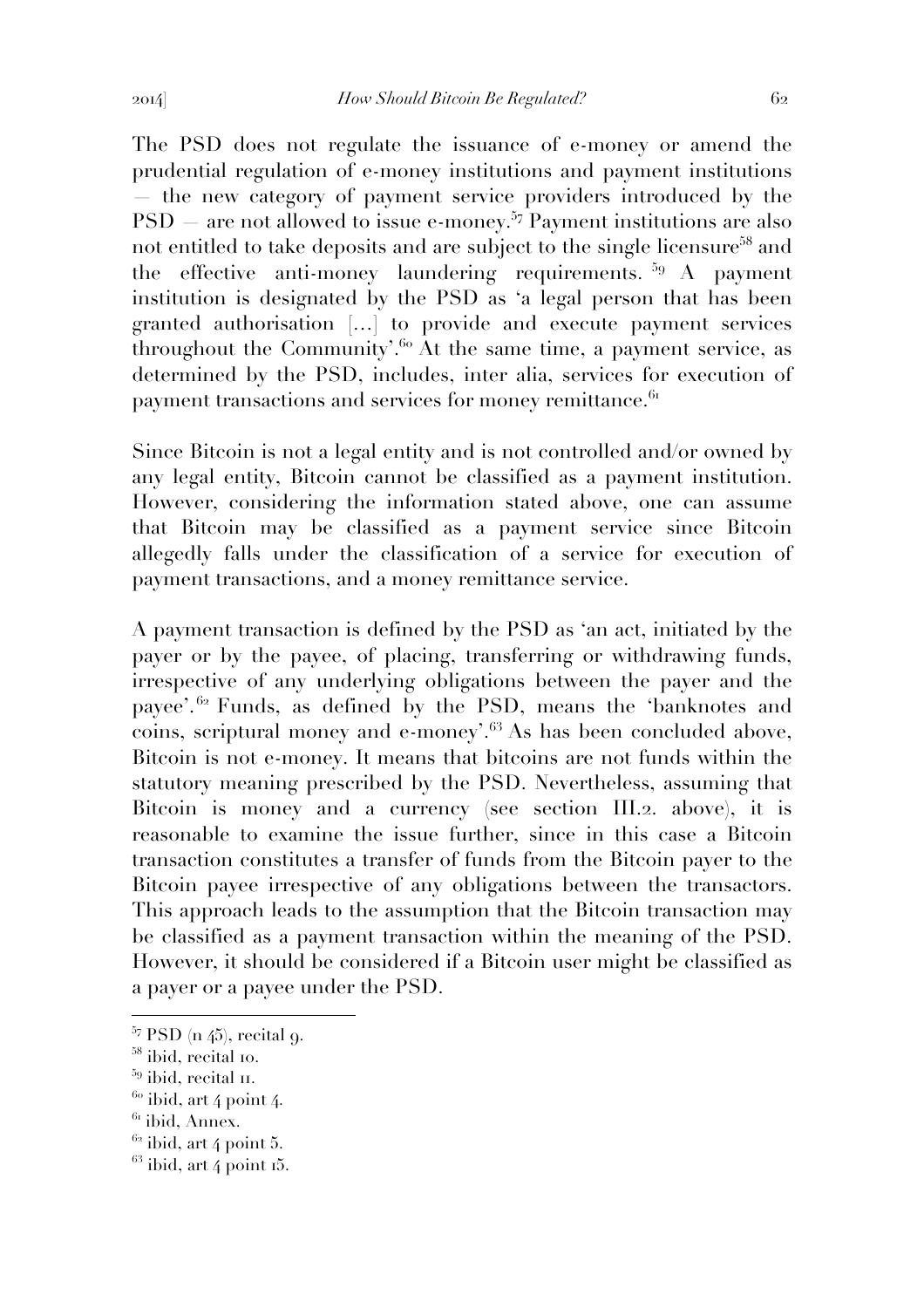A payer, according to the PSD, means 'a natural or legal person who holds a payment account and allows a payment order from that payment account, or, where there is no payment account, a natural or legal person who gives a payment order<sup>'.64</sup>

First, it is important to analyse whether a Bitcoin payer holds a payment account within the meaning of the PSD or not. Pursuant to the PSD, a payment account is 'an account held in the name of one or more payment service users which is used for the execution of payment transactions'. <sup>65</sup> As has been mentioned in section II.2.e. above, the interaction between Bitcoin users and the Bitcoin network is carried out through Bitcoin wallets. The installation and usage of a Bitcoin wallet does not require the provision of any identifying data from a user (see sections II.2.b. and II.2.e. above). Moreover, the wallet itself does not constitute a Bitcoin address used for receiving or sending bitcoins; the wallet generates such addresses on demand of the user. Since the Bitcoin address is essentially used for the execution of Bitcoin transactions, one may assume that the Bitcoin address is a payment account kept within the Bitcoin wallet. But, pursuant to the PSD, a payment account should be tied to the identity of the user. Since the Bitcoin address is not held in the name of the user, this address does not constitute a payment account within the meaning of the PSD. Neither does the Bitcoin wallet.

The next issue to consider is whether the execution of a Bitcoin transaction may include the placement of a payment order. A payment order, according to the PSD, is 'any instruction by a payer or payee to his payment service provider requesting the execution of a payment transaction'. <sup>66</sup> It can be argued that the execution of a Bitcoin transaction does not include the placement of a payment order, since a Bitcoin user just sends the message to the Bitcoin network, not to any legal entity, and the network represented by miners ensures the processing, clearing and settlement of the transaction. Therefore, the Bitcoin payer cannot be considered a payer within the meaning of the PSD, as the Bitcoin payer does not hold a payment account and/or place a payment order.

 $64$  ibid, art 4 point 7.

 $65$  ibid, art 4 point 14.

 $66$  ibid, art 4 point 16.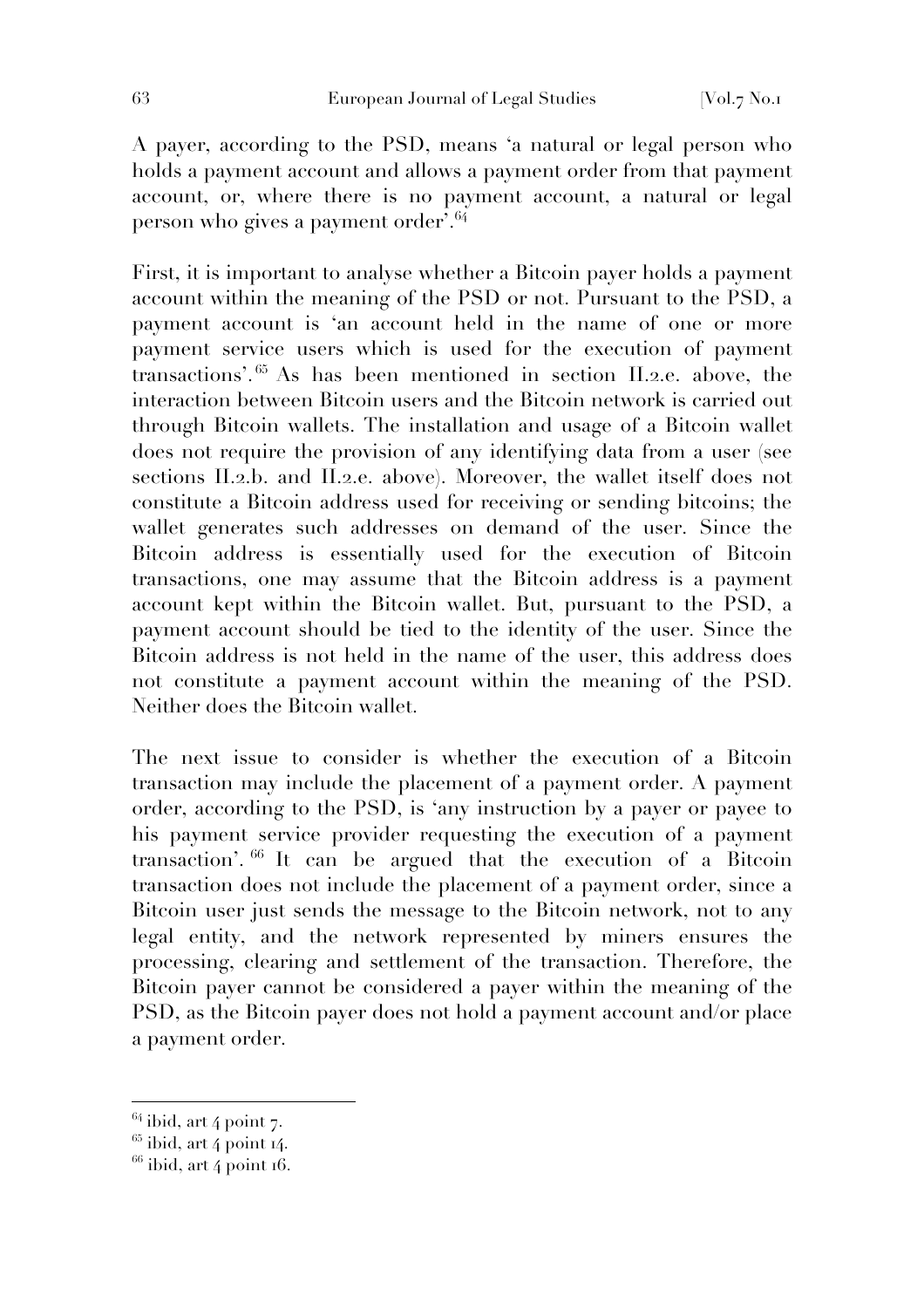A payee, according to the PSD, is 'a natural or legal person who is the intended recipient of funds which have been the subject of a payment transaction'.<sup>67</sup> Assuming that bitcoins are funds, one can assume that the Bitcoin payee is a payee within the meaning of the PSD. However, reverting to the definition of a payment transaction under the PSD, a Bitcoin transaction would be considered a payment transaction only if the Bitcoin transaction is initiated by a payer or a payee. It is the Bitcoin payer who initiates the Bitcoin transaction by signing and sending the message about the transaction. However, since the Bitcoin payer does not fall under the category of a payer envisaged in the PSD, the Bitcoin transaction does not meet the definition of a payment transaction under the PSD. This fact entails that Bitcoin does not fall under the classification of a payment service for execution of payment transactions within the meaning of the PSD, even if one considers bitcoins to be funds pursuant to the PSD.

The next issue to analyse is whether Bitcoin may constitute a payment service for money remittance within the meaning of the PSD. Money remittance is defined by the PSD as:

a payment service where funds are received from a payer (criterion 1), without any payment accounts being created in the name of the payer or the payee (criterion 2), for the sole purpose of transferring a corresponding amount to a payee or to another payment service provider acting on behalf of the payee, and/or where such funds are received on behalf of and made available to the payee (criterion  $3$ ).<sup>68</sup>

As we have seen, bitcoins are not funds as defined by the PSD, and a Bitcoin user cannot fall under the category of a payer pursuant to the PSD. However, to better understand the extent of potential applicability of the PSD to Bitcoin, the issue can be reasoned from the assumption that bitcoins constitute funds and the Bitcoin payer may be classified as a payer within the meaning of the PSD.

Applying this approach, one can argue that the Bitcoin transaction constitutes the process of transferring the payer's funds to the payee. Thus, the first criterion of the definition of a money remittance may be

 $67$  ibid, art 4 point 8.

 $68$  ibid, art 4 point  $13$ .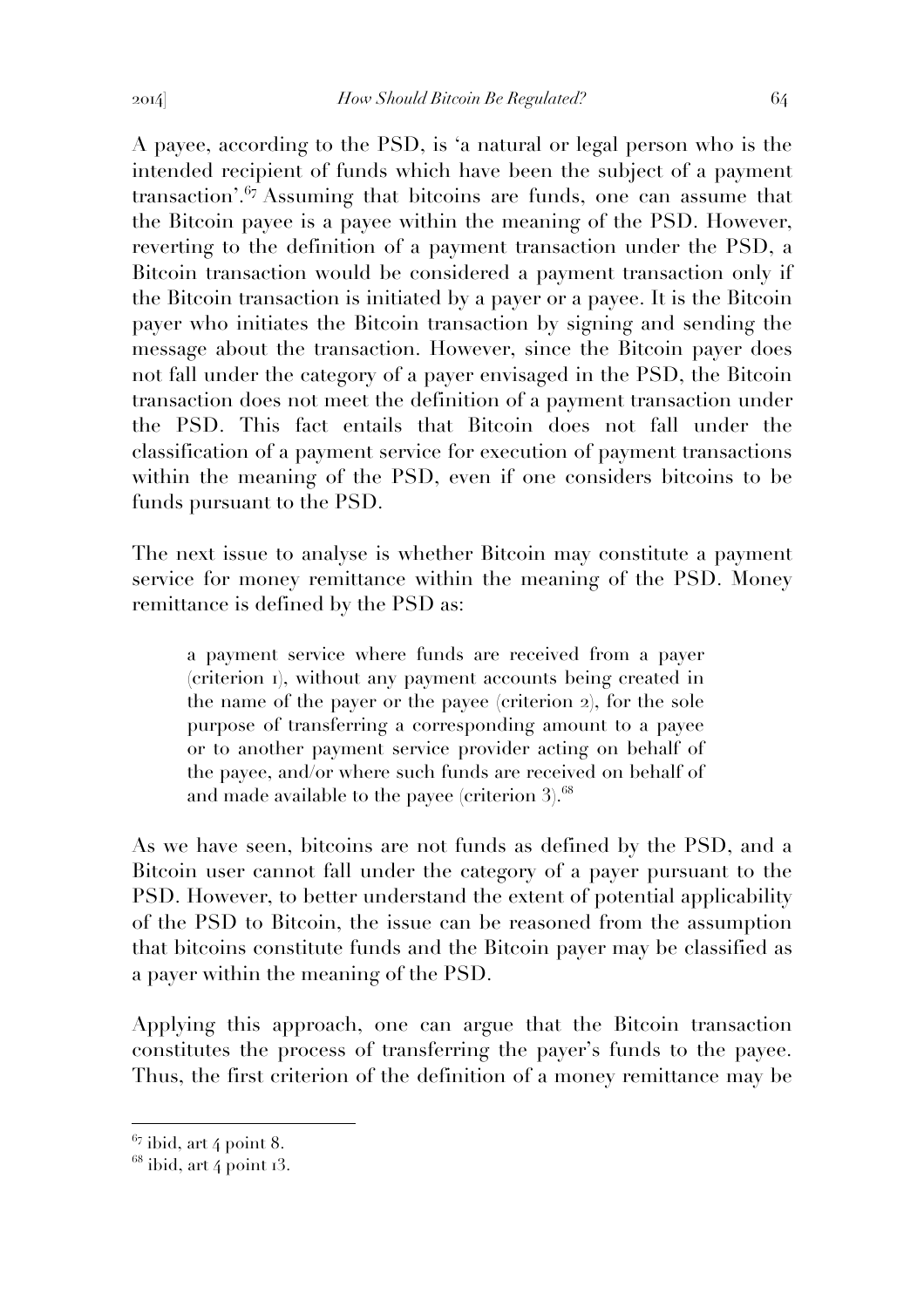fulfilled. Second, since it has been reasoned that Bitcoin wallets and Bitcoin addresses do not constitute payment accounts within the meaning of the PSD, the second criterion of the above definition may also be fulfilled. Third, the definition of money remittance provides for the receipt of funds from the payer for their subsequent transfer to the payee. This criterion is used in the context of services provided by a payment service provider as a legal entity. According to the PSD, money remittance is 'usually based on cash provided by a payer to a payment service provider, which remits the corresponding amount […] to a payee or to another payment service provider acting on behalf of the payee'.<sup>69</sup> But, in the case of Bitcoin, it is clear that the funds of the payer are not received by any trusted party to ensure their transfer to the payee. These funds are generated by the Bitcoin network itself. Moreover, Bitcoin users solely determine the purpose of use of their bitcoins which already exist within the Bitcoin network. Since the transfer of funds from the Bitcoin payer to the Bitcoin payee does not involve any trusted party, the third criterion of the above definition of money remittance cannot be fulfilled. Therefore, Bitcoin cannot be classified as a money remittance service within the meaning of the PSD, even if one assumes that bitcoins are funds and the Bitcoin payer is a payer under the PSD.

The other important issue to analyse is whether Bitcoin may fall under the statutory definition of a payment system. According to the PSD, a payment system means a 'funds transfer system with formal and standardised arrangements and common rules for the processing, clearing and/or settlement of payment transactions'<sup>70</sup>. Pursuant to the PSD, payment service providers should have the possibility 'to access the services of technical infrastructures of payment systems.<sup>71</sup>

Applying the assumption that bitcoins are funds, Bitcoin can be perceived as a funds transfer system. The question may be whether standardised arrangements and common rules stipulated in the above definition pertain to Bitcoin. As can be reasoned from sections II.2.a. and II.2.e., the Bitcoin protocol solely determines the rules under which Bitcoin operates. Under the Bitcoin protocol, Bitcoin transactions are processed, cleared, and settled by the community of Bitcoin miners. It can be argued that these rules somewhat constitute common rules and

 $69$  ibid, recital 7.

 $7°$  ibid, art 4 point 6.

 $7<sup>T</sup>$  ibid, recital 16.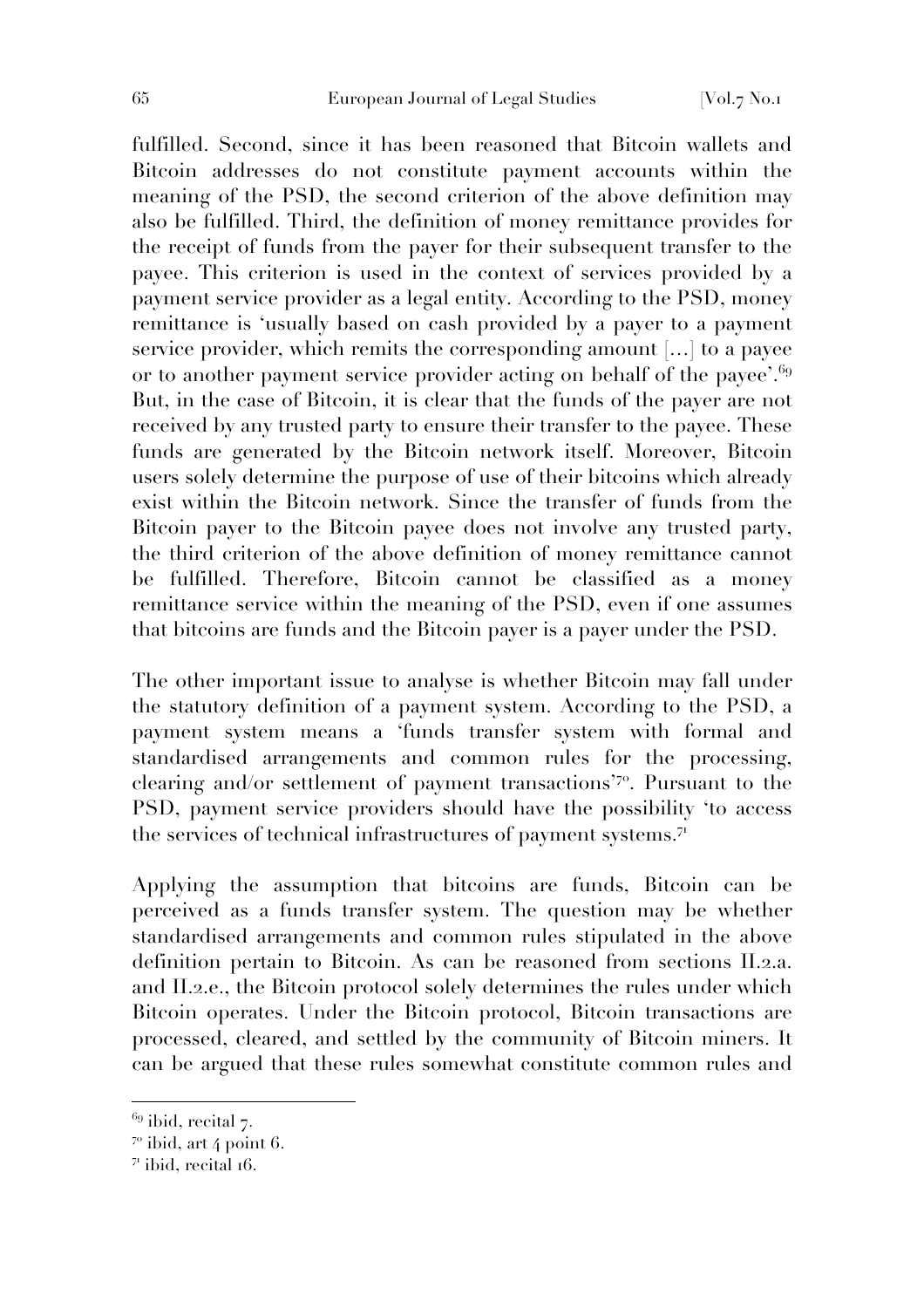standardised arrangements within the meaning of the PSD, even though they are not explicitly communicated to Bitcoin users prior to or during the usage of Bitcoin. That is why Bitcoin theoretically may fall under the definition of a payment system stipulated in the PSD, if one assumes that bitcoins constitute funds.

As has been concluded before, Bitcoin cannot be classified as a payment service within the meaning of the PSD. Even if it could, the provision of payment services is deemed to be a priori carried out by payment service providers.<sup>72</sup> However, if one assumes that bitcoins are funds within the relevant statutory meaning, Bitcoin may fall under the definition of a payment system envisaged in the PSD. But, again, payment systems are provided by payment service providers. <sup>73</sup> Since it is impossible to determine a certain service provider in the case of Bitcoin, Bitcoin clearly falls outside the scope of the PSD. Incidentally, the European Central Bank has also concluded that the PSD is inapplicable in the case of Bitcoin.<sup>74</sup> Moreover, the new European Commission's Proposal<sup>75</sup>, which incorporates and repeals the effective PSD, does not intend to change the situation: The concept of Bitcoin is still not covered by the proposed new version of the PSD.<sup>76</sup>

Since Bitcoin is not a legal entity and is not controlled and/or owned by any legal entity, the Anti-Money Laundering Directive (AMLD)<sup>77</sup>, which sets out anti-money laundering requirements in relation to, inter alia, credit institutions, investment firms, and other financial institutions, is also not applicable to Bitcoin.

 $7<sup>2</sup>$  ibid, art 29.

 $7<sup>3</sup>$  ibid, recital 46.

<sup>74</sup> European Central Bank (n 29), 43.

 $\frac{75}{2}$  European Commission, 'Proposal of 24 July 2013 for a Directive of the European Parliament and of the Council on payment services in the internal market and amending Directives 2002/65/EC, 2013/36/EU and 2009/110/EC and repealing Directive 2007/64/EC' COM (2013) 547 final.

 $^{76}$  ibid,  $9-12$ .

<sup>77</sup> Directive 2005/60/EC of the European Parliament and of the Council of 26 October 2005 on the prevention of the use of the financial system for the purpose of money laundering and terrorist financing [2005] OJ L309/15 ('AMLD').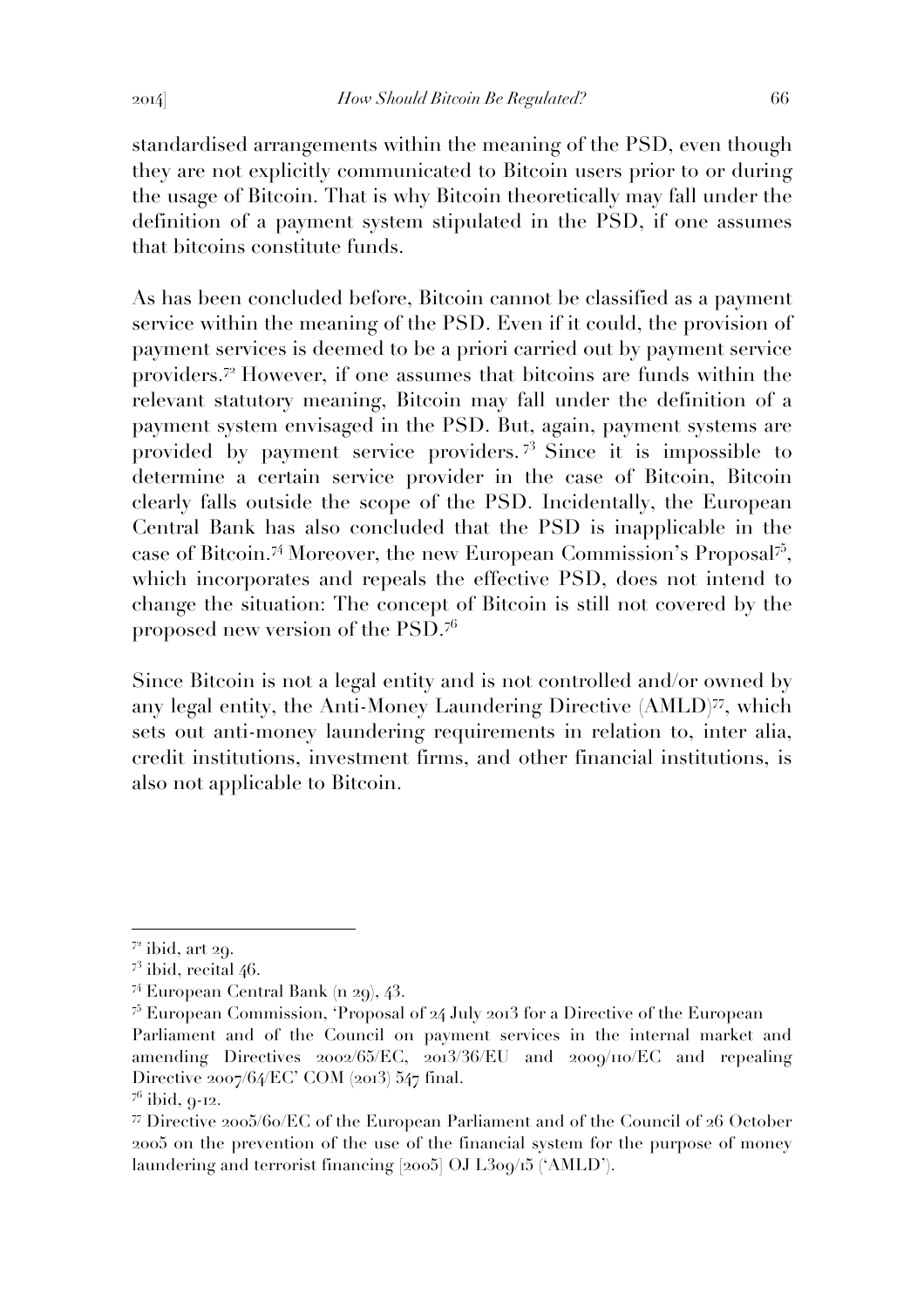## 5. **A Bitcoin as a Financial Instrument**

Since Bitcoin carries a value derived from the market demand and supply, one can assume that Bitcoin represents the ownership over a financial asset, and therefore is a financial instrument. The Markets in Financial Instruments Directive (MFID) <sup>78</sup> 'cover[s] undertakings the regular occupation or business of which is to provide investment services and/or perform investment activities on a professional basis'79, and protects investors within the  $EU^{80}$ . The MFID applies to, inter alia, investment firms and credit institutions providing payment services.<sup>81</sup> Since Bitcoin is not an undertaking, the MFID is not applicable to Bitcoin itself. At the same time, the degree of legal commonality of a bitcoin with a financial instrument may determine the extent of the applicability of the MFID to Bitcoin stakeholders.

As can be seen from section II.2.e. above, the Bitcoin stakeholders encompass such main categories as, inter alia, merchants, and exchanges. According to the MFID, an investment firm is 'any legal person whose regular occupation or business is the provision of one or more investment services to third parties and/or the performance of one or more investment activities on a professional basis'. <sup>82</sup> Bitcoin merchants do not comply with this definition, since the legal relationship between a merchant and a Bitcoin user is limited to the purchase of certain goods and services by means of the Bitcoin transaction. The question is whether Bitcoin exchanges may comply with the above classification of an investment firm. As has been mentioned, the degree of a bitcoin's legal commonality with a financial instrument should clarify the issue.

Pursuant to the MFID, the concept of a financial instrument includes, inter alia, transferable securities. <sup>83</sup> The MFID defines transferable securities as:

 $7^8$  Directive 2004/39/EC of the European Parliament and of the Council of 21 April 2004 on markets in financial instruments amending Council Directives 85/611/EEC and 93/6/EEC and Directive 2000/12/EC of the European Parliament and of the Council and repealing Council Directive 93/22/EEC [2004] OJ L145/1 ('MFID').

<sup>&</sup>lt;sup>79</sup> MFID, recital 7.

 $80$  ibid, recital 31.

 $81$  ibid, art 1.

 $82$  ibid, art 4 para 1 point 1.

 $83$  ibid, annex I (C).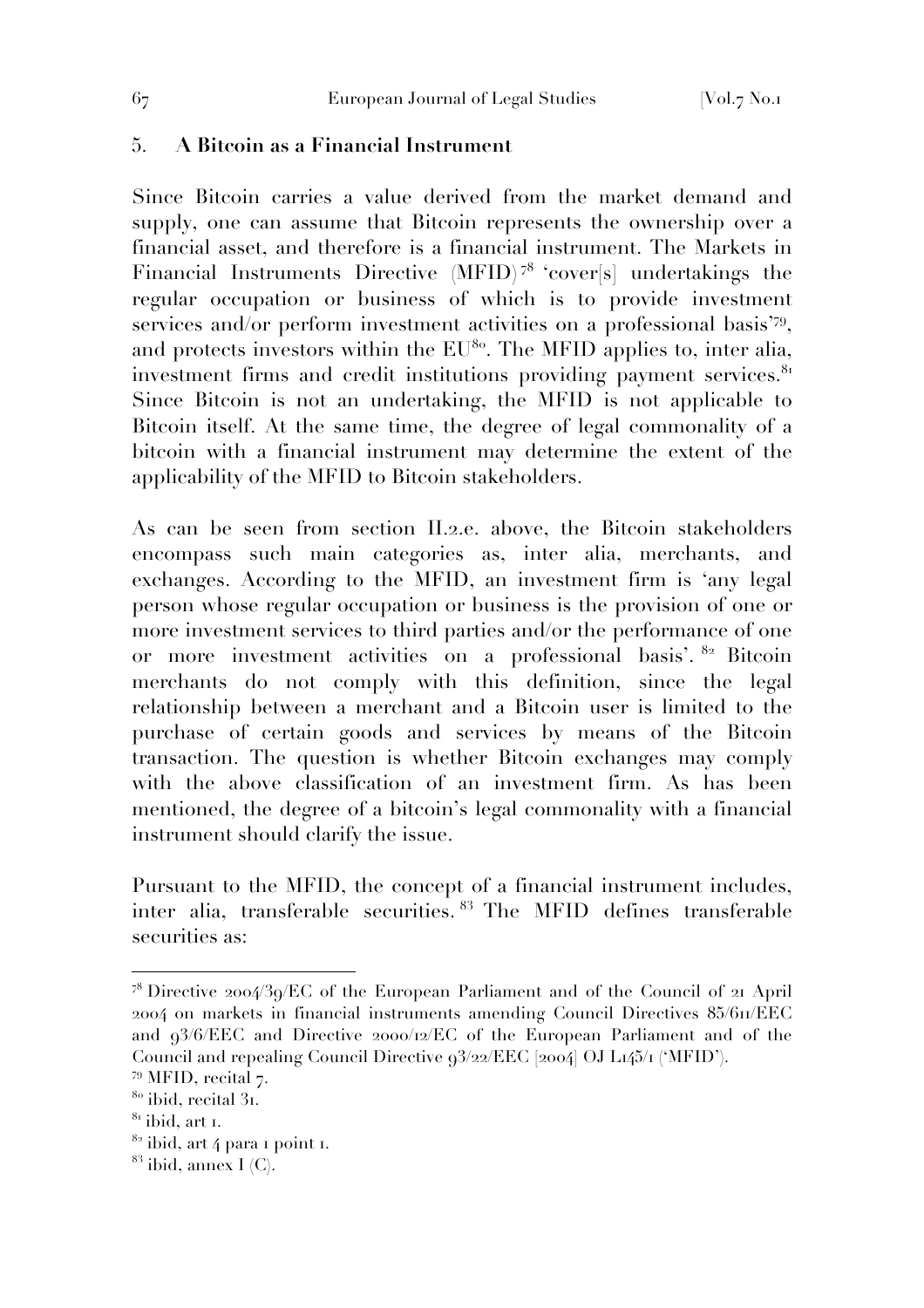those classes of securities which are negotiable on the capital market, with the exception of instruments of payment, such as [inter alia] securities giving the right to acquire or sell any such transferable securities or giving rise to a cash settlement determined by reference to transferable securities, currencies, interest rates or yields,

Securities are essentially a cash financial instrument, which means that the value is determined directly by the relevant market.<sup>85</sup> In the case of Bitcoin, it can be argued that Bitcoin's value is determined directly by supply and demand in the financial market (see section II.2.c. above). Bitcoin is also negotiable, since its exchange price is very volatile which can be seen from a wide range of available ask and bid prices.<sup>86</sup>

commodities or other indices or measures.<sup>84</sup>

At the same time, the definition of transferable securities excludes instruments of payment. The MFID does not provide the definition of an instrument of payment. It is possible to apply the wording of the PSD, which defines a payment instrument as 'any personalised device(s) and/or set of procedures agreed between the payment service user and the payment service provider and used by the payment service user in order to initiate a payment order'.<sup>87</sup> It is important to establish, first, whether the legal relations between Bitcoin users and Bitcoin exchanges imply that the users act as payment service users, and the exchanges act as payment service providers.

According to the PSD, a payment service user is 'a natural or legal person making use of a payment service in the capacity of either payer or payee, or both'.<sup>88</sup> In this situation, the legal status of a Bitcoin user who has entered the legal relations with a Bitcoin exchange directly depends on the fact whether the exchange is a payment service provider which provides the user a payment service related to Bitcoin. The PSD distinguishes several categories of payment service providers, among

 $84$  ibid, art 4 para 1 point 18 (emphasis added).

<sup>85</sup> See 'Financial instrument' (*Wikipedia*)

<sup>&</sup>lt;http://en.wikipedia.org/wiki/Financial\_instrument> accessed 17 April 2014.

<sup>86</sup> See 'Markets' (*Bitcoin Charts*) <http://bitcoincharts.com/markets/> accessed 17 April 2014.

 $87$  PSD (n 45), art 4 point 23.

 $88$  PSD (n  $45$ ), art 4 point 10.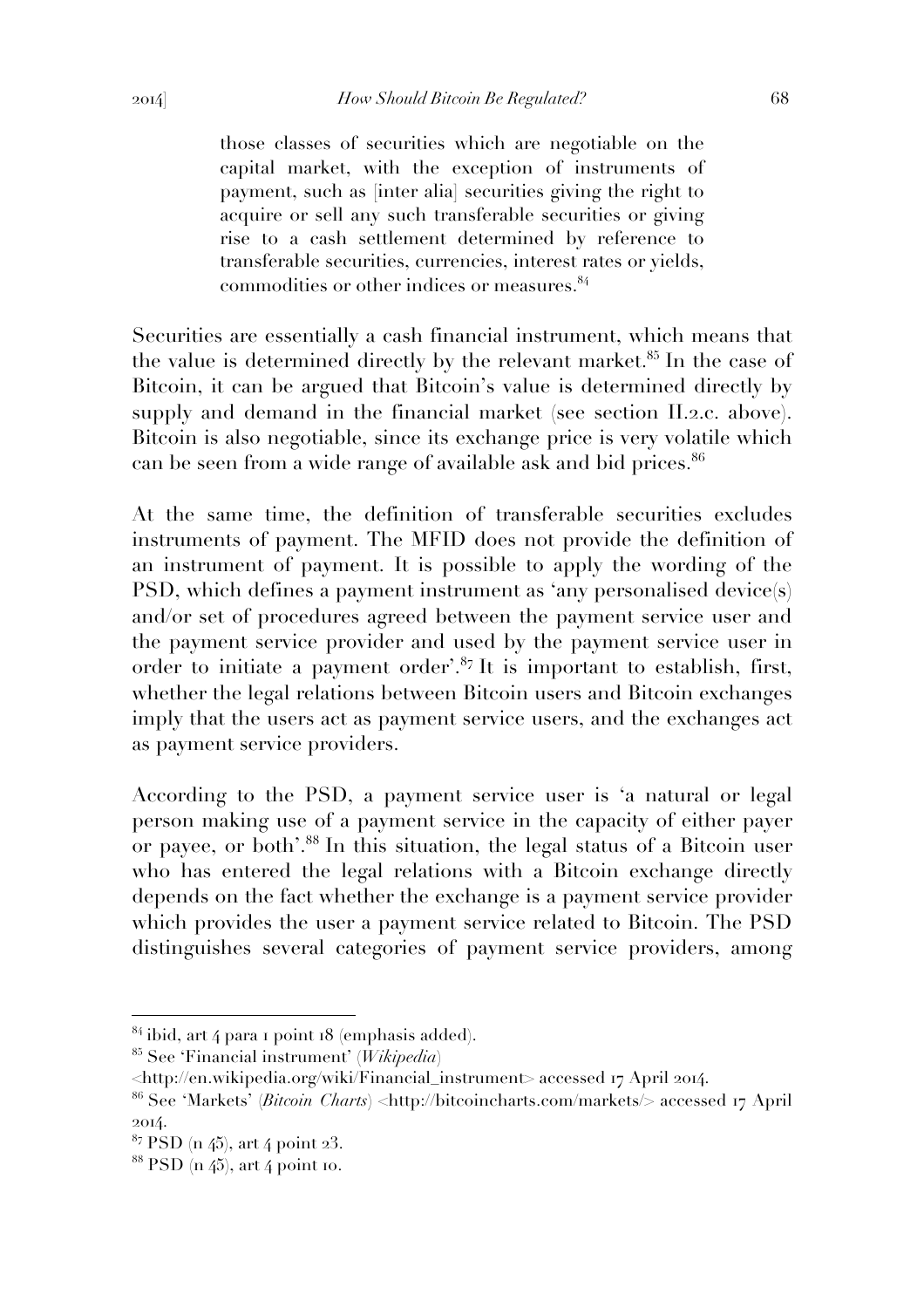which are credit institutions, electronic money institutions, and payment institutions.

Pursuant to the CIR, a credit institution means 'an undertaking the business of which is to take deposits or other repayable funds from the public and to grant credits for its own account'.<sup>89</sup> A deposit is generally considered to be a repayable sum of money placed by a person on a person's individual account in a credit institution for the purposes of safekeeping. According to the Court of Justice of the European Union,

the term 'other repayable funds' […] refers not only to financial instruments which possess the intrinsic characteristic of repayability, but also to those which, although not possessing that characteristic, are the subject of a contractual agreement to repay the funds paid. $9^{\circ}$ 

One may assume that a Bitcoin exchange accepts member's funds as a deposit or other repayable funds, since the member's funds are kept on the member's verified individual account and withdrawn, that is repaid, on demand of the member.<sup>91</sup> However, the exchange does not grant any credits for its own account (see section II.2.e. above). Therefore, the Bitcoin exchange does not meet the definition of a credit institution prescribed by the CIR.

As has been mentioned in section II.2.e. above, to use an exchange platform, a Bitcoin user should become a member of the platform by registering and verifying an account. The status of a member encompasses both the status of a seller, and the status of a buyer. The seller is the member who creates an ask position on the exchange platform to sell bitcoins. A buyer is a member who, alternatively, creates a bid position on the exchange platform to buy bitcoins. When these two positions, the ask and the bid, are met, or, in other words, when the prices of the ask and the bid match, a bitcoins exchange transaction takes place. Bitcoin exchanges usually imply that they do not act as any party in such transactions and their role is limited to the provision of the trading platforms. In this case, the exchange acts as an intermediary,

 $89$  CIR (n 47), art 4 para 1 point 1 (emphasis added).

<sup>90</sup> Case C-366/97 *Romanelli* [1999] ECR I-855, para 17 (emphasis added).

<sup>&</sup>lt;sup>91</sup> See 'Coinfloor Terms and Conditions' (*Coinfloor*) <https://coinfloor.co.uk/legal> accessed 17 April 2014.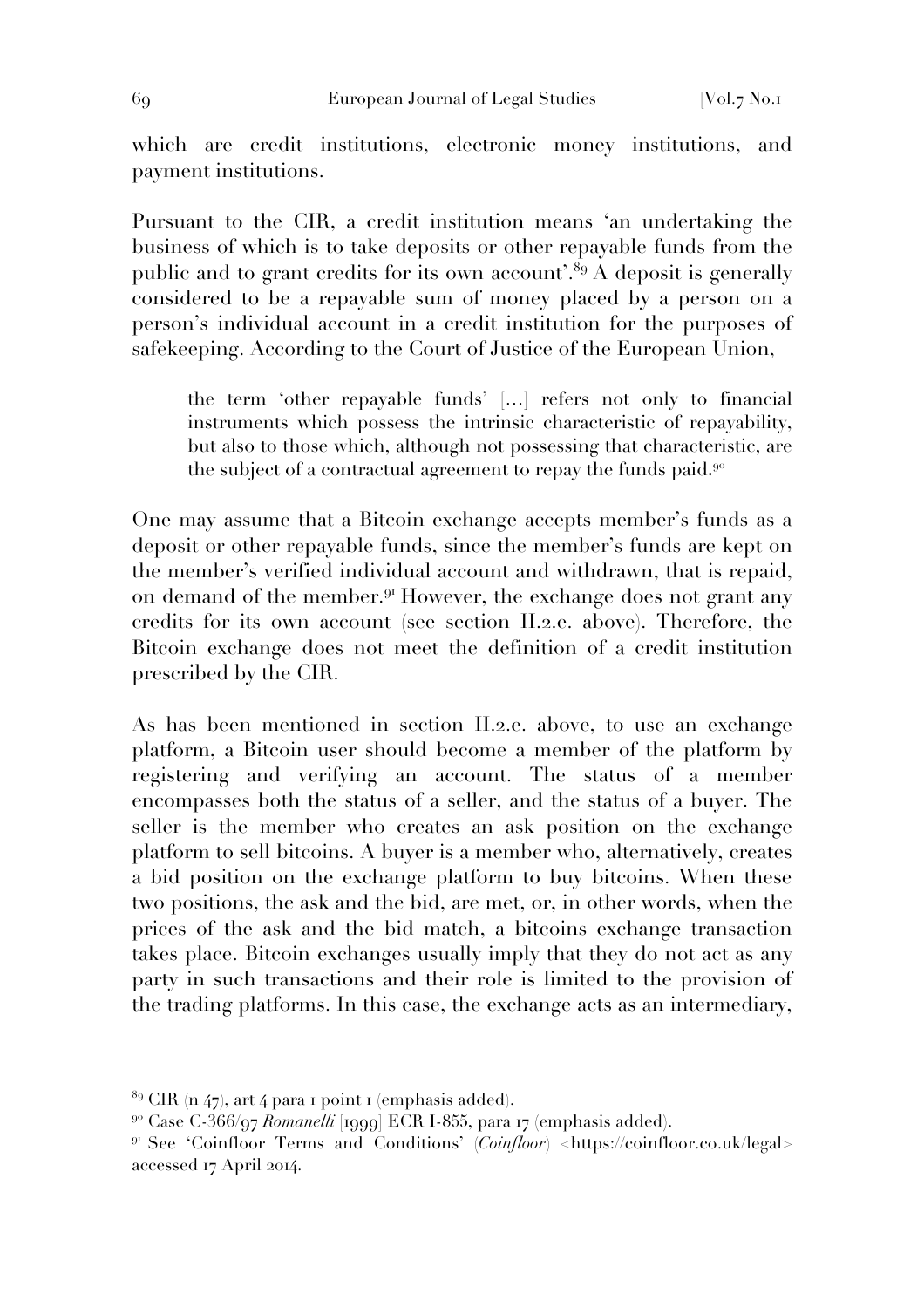while the buyer and the seller are the parties of the agreement on bitcoins exchange transaction.<sup>92</sup>

Since a Bitcoin exchange usually acts as an intermediary in bitcoins exchange transactions, the exchange does not take part in the creation of any funds, including e-money issuance, within the exchange platform. Therefore, Bitcoin exchanges fall outside the categories of an e-money issuer and e-money institution respectively.

Another issue to analyse is whether a Bitcoin exchange may be legally classified as a payment institution. Payment institutions are designated by the PSD as 'a legal person that has been granted authorisation […] to provide and execute payment services throughout the Community'.<sup>93</sup> As has been mentioned in section III.4. above, payment institutions are not entitled to take deposits or issue e-money. At the same time, payment services, according to the PSD, include, inter alia, services for execution of payment transactions, and services for issuance and/or acquisition of payment instruments.<sup>94</sup>

As for the services for execution of payment transactions, it is important to define whether transactions within an exchange platform can be classified as payment transactions. The PSD defines a payment transaction as 'an act, initiated by the payer or by the payee, of placing, transferring or withdrawing funds, irrespective of any underlying obligations between the payer and the payee'<sup>95</sup>. Funds, as defined by the PSD, are the 'banknotes and coins, scriptural money and e-money'<sup>96</sup>.

As has been discussed in section II.2.e. above, a member of an exchange can top up his/her verified account with fiat currency through a bank transfer. It can be argued that the money placed on the member's account constitutes funds.

A payer is defined as 'a natural or legal person who holds a payment account and allows a payment order from that payment account, or,

<sup>&</sup>lt;sup>92</sup> See 'Terms of Use' (*Bitstamp*) <www.bitstamp.net/terms-of-use/> accessed 17 April 2014; 'Terms of Service of Bitcoin-Central.Net' (*Bitcoin-Central*)

<sup>&</sup>lt;https://bitcoin-central.net/page/tos> accessed 17 April 2014.

 $9<sup>3</sup>$  PSD (n 45), art 4 point 4.

<sup>&</sup>lt;sup>94</sup> ibid, Annex.

 $9^5$  ibid, art 4 point 5.

 $9^6$  ibid, art 4 point 15.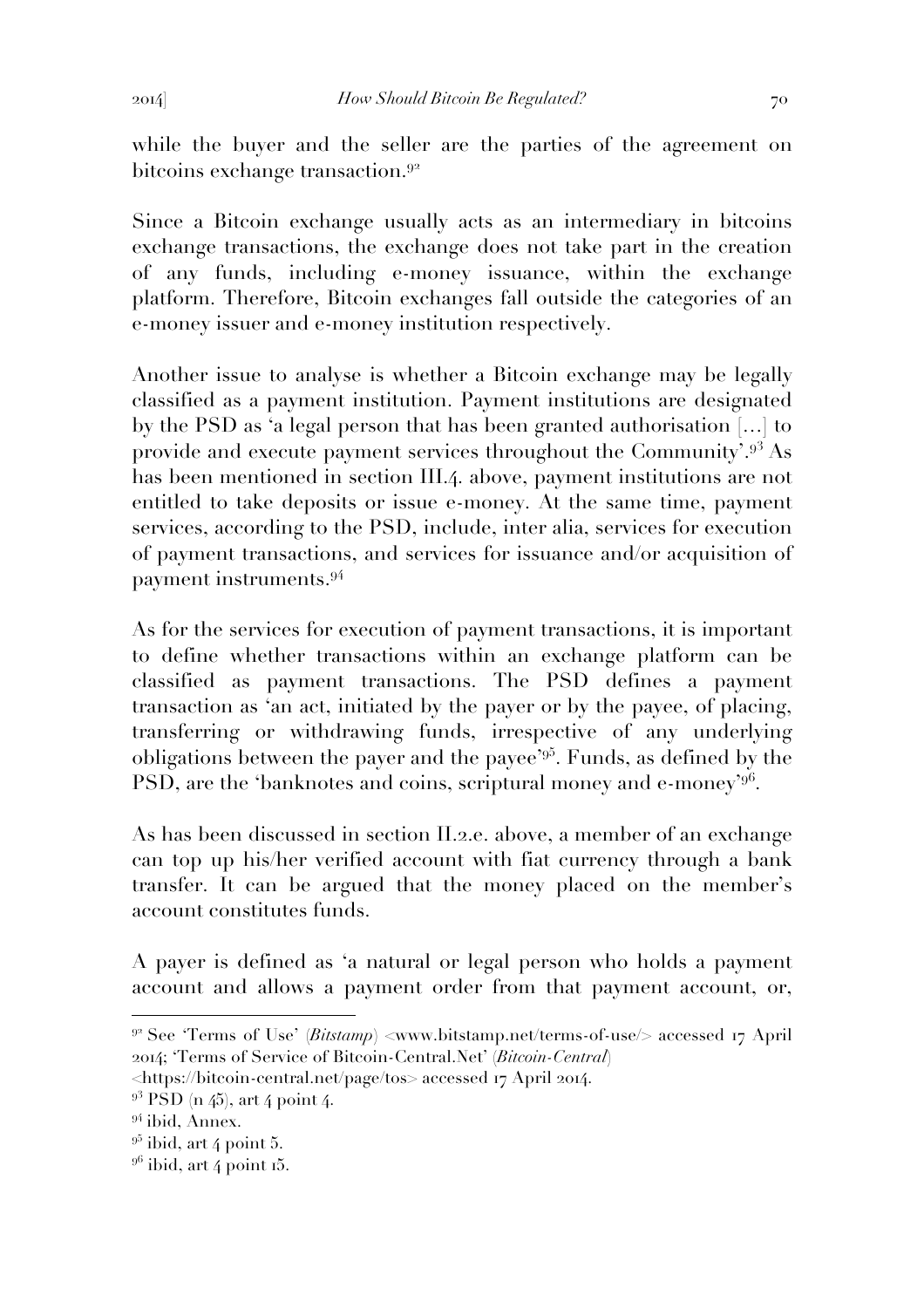where there is no payment account, a natural or legal person who gives a payment order'.<sup>97</sup> A payee, pursuant to the PSD, is 'a natural or legal person who is the intended recipient of funds which have been the subject of a payment transaction'.<sup>98</sup> Pursuant to the PSD, a payment account is 'an account held in the name of one or more payment service users which is used for the execution of payment transactions'.<sup>99</sup> A payment order, according to the PSD, is 'any instruction by a payer or payee to his payment service provider requesting the execution of a payment transaction'.<sup>100</sup>

It can be argued that the member's verified account is held in the name of the member and used for the execution of bitcoins exchange transactions. It also can be reasoned that the member submits the exchange an instruction to execute a payment transaction when the member places the ask/bid price on the exchange platform. Therefore, the member may be regarded as a payment service user and thus both as a payer and a payee within the meaning of the PSD. Since it is a payer or a payee who initiates a bitcoins exchange transaction, and the transaction necessitates the transferring of funds from the payer (buyer) to the payee (seller), the bitcoins exchange transaction falls under the definition of a payment transaction prescribed by the PSD. Therefore, the Bitcoin exchange provides the services for execution of payment transactions which are payment services under the PSD.

The next issue to examine is whether a Bitcoin exchange provides services for issuance and/or acquisition of payment instruments. The PSD defines a payment instrument as 'any personalised device(s) and/or set of procedures agreed between the payment service user and the payment service provider and used by the payment service user in order to initiate a payment order'.<sup>101</sup>

As can be seen from the previous discussion, a Bitcoin exchange can be classified as a payment service provider, and its members can be defined as payment service users within the meaning of the PSD. An exchange provides its members with technical tools to place ask/bid prices on the

 $97$  ibid, art 4 point 7.

 $9^8$  ibid, art 4 point 8.

<sup>99</sup> ibid, art 4 point 14.

 $100$  ibid, art 4 point 16.

 $101$  ibid, art 4 point 23.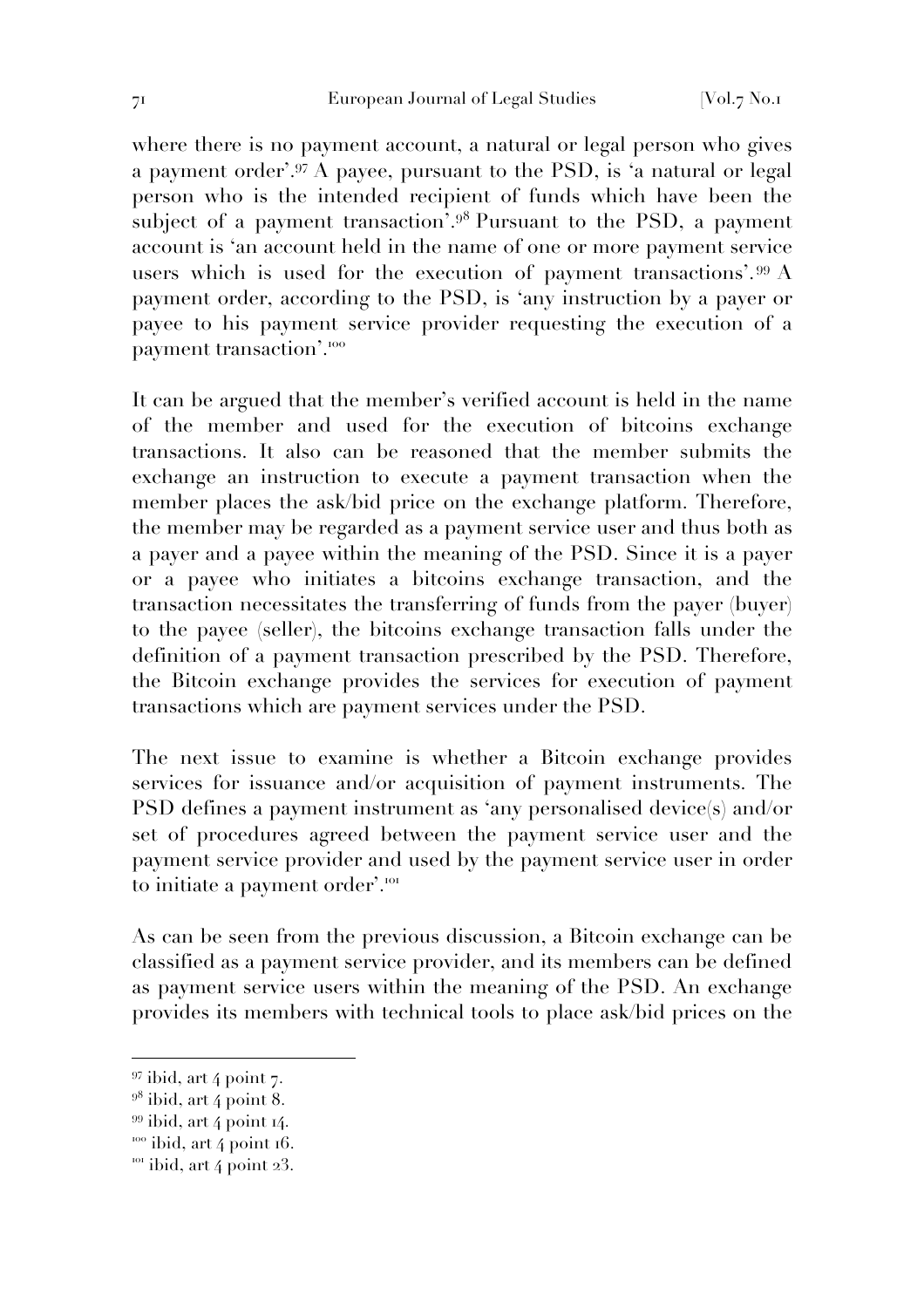exchange platform. Since, as has been concluded above, the placement of ask/bid prices can be regarded as a payment order, such tools may be classified as payment instruments. Therefore, it can be argued that the Bitcoin exchange provides the services for acquisition of payment instruments which are payment services under the PSD.

The analysis carried out above discovers a number of important facts.

First, Bitcoin exchanges are not credit institutions within the meaning of the CIR as the exchanges do not provide services for granting credits for their own account. Therefore, the CIR together with the CID are not applicable to Bitcoin exchanges as credit institutions.

Second, Bitcoin exchanges may be classified as payment institutions, since they provide members with payment services. Such a classification means that Bitcoin exchanges can be regarded as payment service providers under the PSD. Therefore, the PSD may be applicable to Bitcoin exchanges. Incidentally, the Bank of France has argued that Bitcoin exchanges should be regarded as payment service providers pursuant to the PSD.<sup>102</sup> The above classification entails that the AMLD laying down the anti-money laundering requirements in relation to, inter alia, financial institutions including payment service providers $103$ , may also be applicable to Bitcoin exchanges.

Third, members of a Bitcoin exchange may have the legal statuses of payment service users, since such members use the payment service provided by the exchange which is a payment service provider.

Fourth, bitcoins do not fall under the definition of a payment instrument specified in the MFID, as they cannot be regarded as a set of instructions for the placement of a payment order within

<sup>102</sup> Bank of France, '*Les dangers liés au développement des monnaies virtuelles: l'exemple du bitcoin*' (Bank of France 2013)

<sup>&</sup>lt;www.banque-

france.fr/fileadmin/user\_upload/banque\_de\_france/publications/Focus-10-stabilitefinanciere.pdf> accessed 17 April 2014.

 $103$  AMLD (n 77), art 3 point 2; PSD (n 45), art 91 para 1; CID (n 48), Annex I para 4.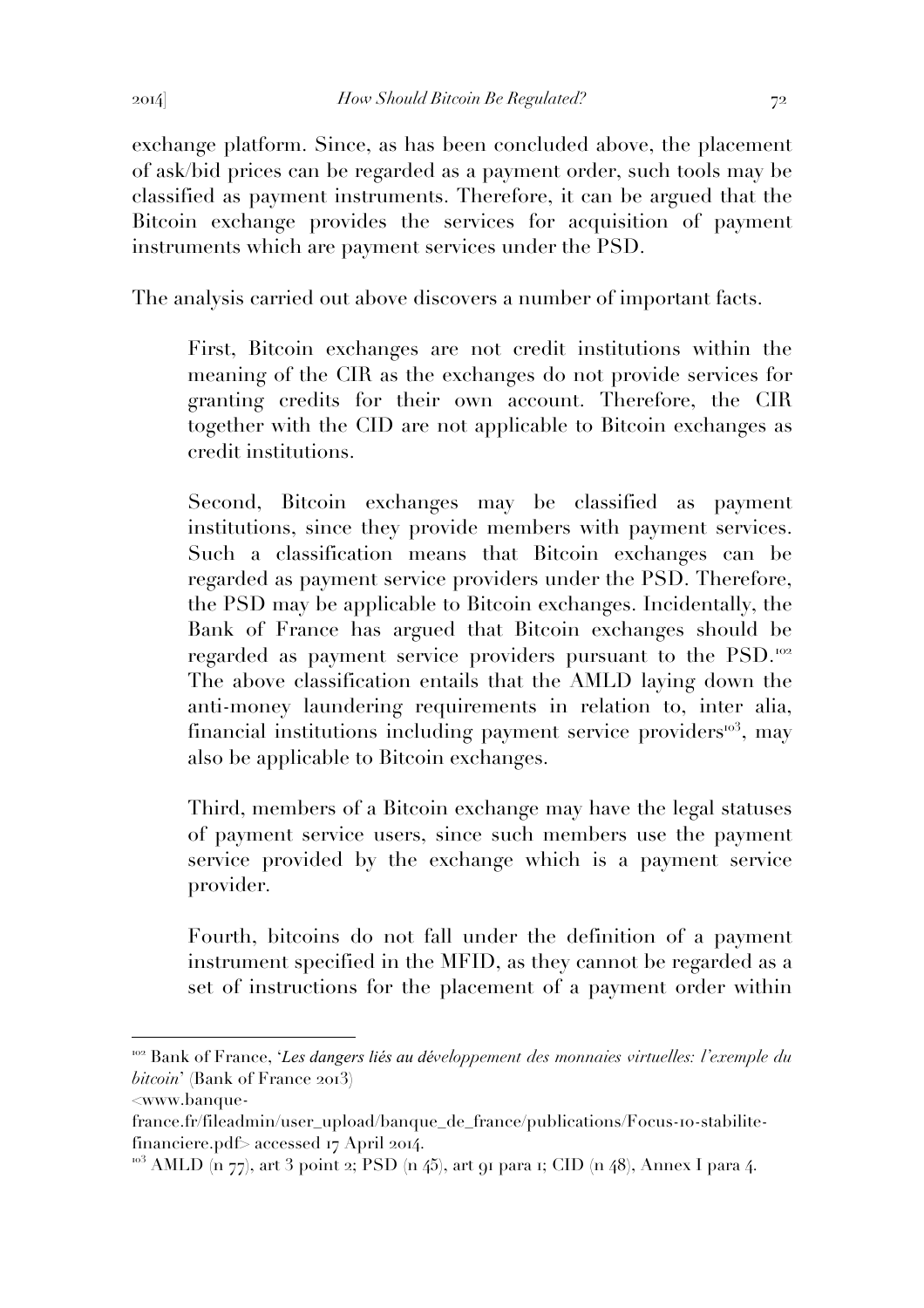the exchange platform. This fact allows us to continue analysing Bitcoin from the perspective of the definition of transferable securities envisaged in the MFID.

Again, the MFID defines transferable securities as:

those classes of securities which are negotiable on the capital market, with the exception of instruments of payment, such as [inter alia] securities giving the right to acquire or sell any such transferable securities or giving rise to a cash settlement determined by reference to transferable securities, currencies, interest rates or yields, commodities or other indices or measures.<sup>104</sup>

It has been concluded that Bitcoin is negotiable, since its exchange price is very volatile which results in a wide range of available ask/bid prices. As has been discussed in section II.2.e. above, a holder of bitcoins can send these bitcoins to another Bitcoin user directly not involving any intermediary, or sell these bitcoins to another Bitcoin user through an exchange platform. The settlement of such transactions necessitates the transfer of the ownership over the bitcoins sent from the payer to the payee or sold from the seller to the buyer respectively. Since bitcoins can be acquired and sold with the concurrent transfer of the ownership over them, bitcoins are transferable. Therefore, one of the criteria of transferability is met, and bitcoins may be classified as transferable securities within the meaning of the MFID. Since transferable securities are the form of financial instruments, bitcoins may be classified as financial instruments under the MFID.

The next issue to analyse is to what extent the MFID may be applicable to Bitcoin exchanges which provide the platforms for trading bitcoins. The MFID applies to, inter alia, credit institutions providing investment services and activities, and investment firms<sup>105</sup> designated as 'any legal person[s] whose regular occupation or business is the provision of one or more investment services to third parties and/or the performance of one or more investment activities on a professional basis'.<sup>106</sup> As we have seen, Bitcoin exchanges do not fall under the category of credit institutions within the meaning of the CIR. It is therefore important to

 $104$  MFID (n 78), art 4 para 1 point 18 (emphasis added).

 $105$  ibid, art 1.

 $10^{106}$  ibid, art 4 para 1 point 1.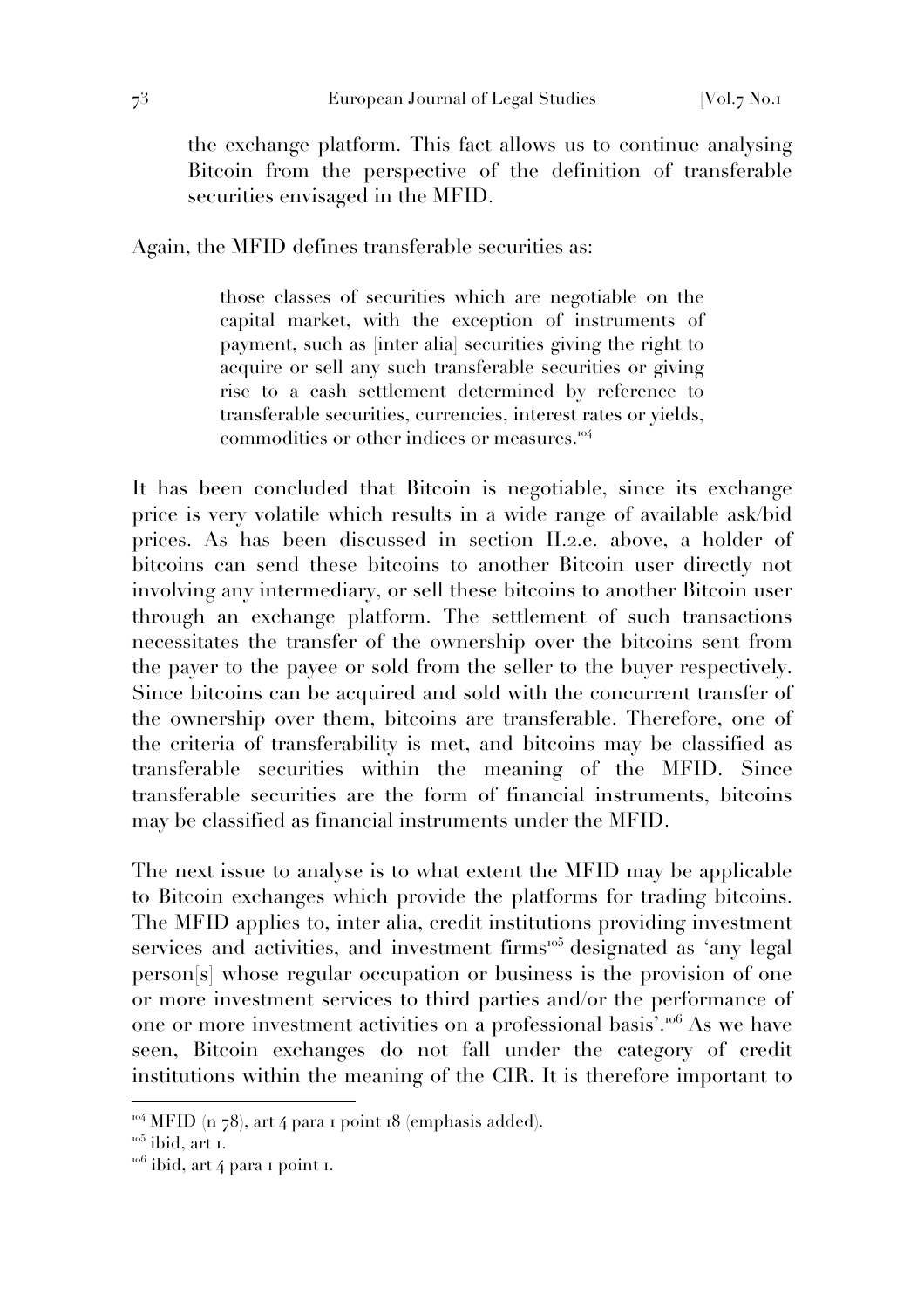determine whether Bitcoin exchanges may be classified as investment firms providing investment services and/or performing investment activities.

The MFID distinguishes a number of investment services and activities, among which is the '[r]eception and transmission of orders in relation to one or more financial instruments'.<sup>107</sup> A Bitcoin exchange provides a platform for trading bitcoins. It has been concluded that the members of the platform place payment orders in relation to bitcoins by submitting relevant ask/bid prices on the exchange platform. Therefore, it can be argued that the Bitcoin exchange receives and transmits the payment orders in relation to bitcoins. Since bitcoins may be regarded as financial instruments, such services may meet the definition of investment services and activities provided above. As the Bitcoin exchange is a legal entity whose regular business is the provision of such services to third parties, the Bitcoin exchange may fall under the definition of an investment firm, and the member of the Bitcoin exchange may be considered a client of the investment firm<sup>108</sup> under the MFID. Therefore, the MFID may be applicable to Bitcoin exchanges considered investment firms. Moreover, the CIR together with the CID may also be applicable to Bitcoin exchanges as investment firms, since both the CIR and the CID are applicable to credit institutions and investment firms.<sup>109</sup>

Interestingly in Germany, the Federal Financial Supervisory Authority (BaFin) and the Federal Ministry of Finance have also argued that a bitcoin may be classified as a financial instrument within the meaning of the German Banking Act<sup>110</sup> which defines financial instruments as, inter alia, securities.<sup>111</sup>

 $107$  ibid, annex I (A).

 $108$  ibid, art 4 para 1, point 10.

<sup>&</sup>lt;sup>109</sup> CID (n 48), arts 1, 2 para 1, 3 para 1 points 1, 2, 3; CIR, arts 1, 4 para 1 points 1, 2, 3. <sup>110</sup> 1961 German Banking Act (*Gesetz über das Kreditwesen*) ('FRG'), s 1.

<sup>&</sup>lt;sup>111</sup> ibid; '*Merkblatt-Hinweise zum Zahlungsdiensteaufsichtsgesetz (ZAG)*' (BaFin 2011)

<sup>&</sup>lt;www.bafin.de/SharedDocs/Veroeffentlichungen/DE/Merkblatt/mb\_111222\_zag.html> accessed 17 April 2014; Letter from Federal Ministry of Finance of Germany to Frank Schaeffler (7 August 2013)

<sup>&</sup>lt;www.frank-schaeffler.de/wp-content/uploads/2013/08/2013\_08\_07-Antwort-Koschyk-Bitcoins-Umsatzsteuer.pdf> accessed 17 April 2014.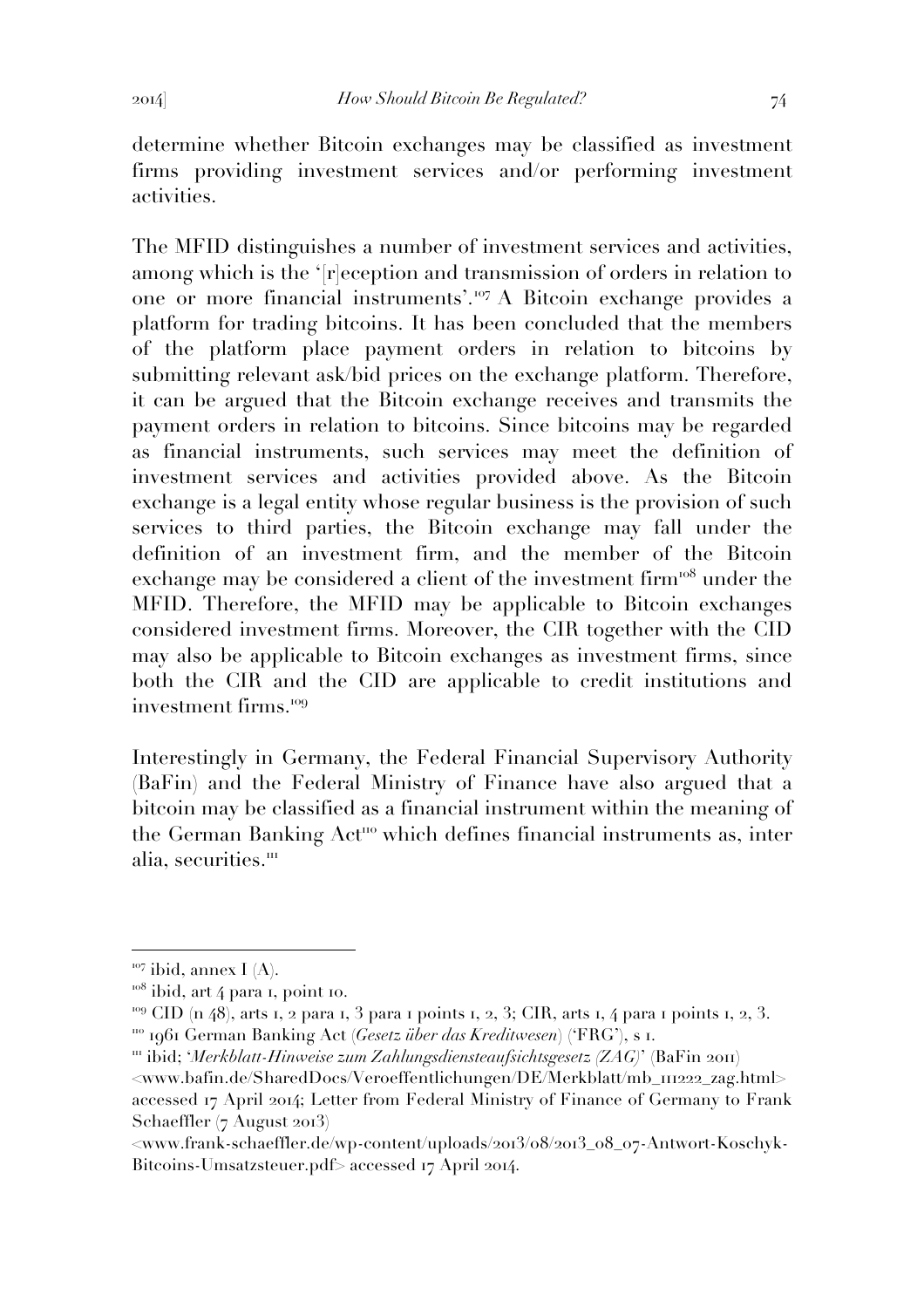### 6. **Bitcoin and E-Commerce**

### *a. Bitcoin as an Information Society Service*

Considering the nature of Bitcoin and Bitcoin transactions, it is reasonable to assume that Bitcoin is an information society service (ISS) within the meaning of the E-Commerce Directive (ECD)<sup>112</sup> that constitutes a substantial part of the EU legislation covering ISSs. In defining an ISS, the ECD refers to the ISS Directive<sup> $n<sup>3</sup>$ </sup> which, in turn, designates an ISS as 'any service normally provided for remuneration (criterion 1), at a distance (criterion 2), by electronic means (criterion 3) and at the individual request of a recipient of services (criterion  $4$ )'.<sup>114</sup>

First, Bitcoin is not a service provided for remuneration, since Bitcoin is publicly accessible and is not provided by any entity which could implement the relevant remuneration policy. Second, it can be argued that Bitcoin as a virtual payment system is provided at a distance, since, according to the ISS Directive, 'at a distance' means 'that the service is provided without the parties being simultaneously present'.<sup>115</sup> Third, 'by electronic means', pursuant to the ISS Directive, means 'that the service is sent initially and received at its destination by means of electronic equipment for the processing […] and storage of data, and entirely transmitted, conveyed and received by wire, by radio, by optical means or by other electromagnetic means'.<sup>116</sup> Bitcoin seems to meet this criterion as well. Fourth, 'at the individual request of a recipient of services' means 'that the service is provided through the transmission of data on individual request'.<sup>117</sup> The relation of Bitcoin user to the Bitcoin network should be analysed to determine whether Bitcoin meets the last criterion of the definition of an ISS stipulated by the ISS Directive.

 $112$  Directive 2000/31/EC of the European Parliament and of the Council of 8 June 2000 on certain legal aspects of information society services, in particular electronic commerce, in the Internal Market (Directive on electronic commerce) [2000] OJ L178/1 ('ECD').

 $113$  Directive  $98/34$ /EC of the European Parliament and of the Council of 22 June 1998 laying down a procedure for the provision of information in the field of technical standards and regulations and of rules on Information Society services [1998] OJ L204/37 ('ISS Directive').

 $\frac{114}{155}$  Directive, art 1 para 1 point 2.

 $115$  ibid.

 $116$  ibid.

 $117$  ibid.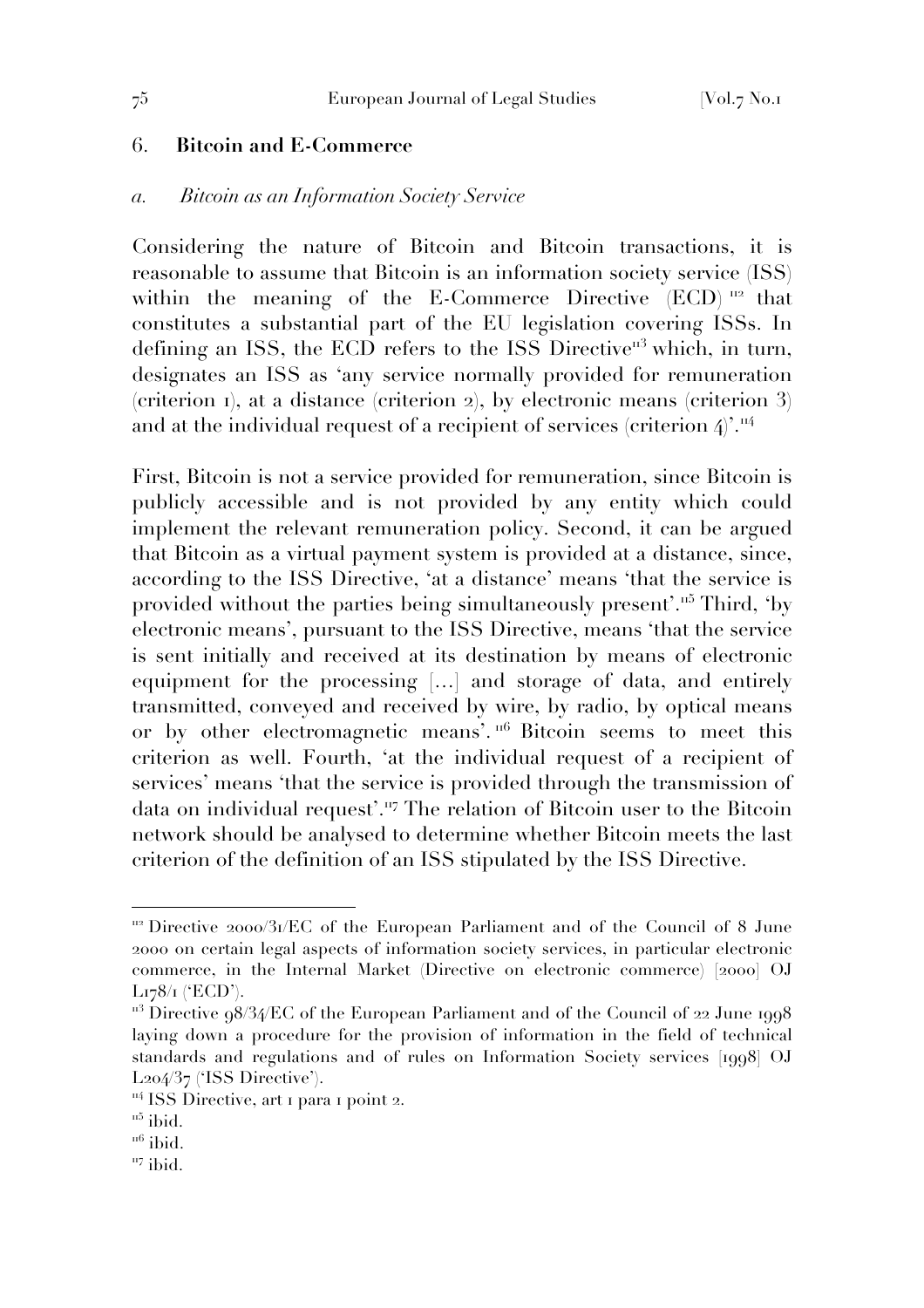A Bitcoin user, as has been mentioned in section II.2.e. above, interacts with the Bitcoin network by means of a Bitcoin wallet. It can be assumed that the installation of the Bitcoin wallet constitutes a kind of a request for the service. It should be noted that the ISS Directive distinguishes a number of services that are not considered to be provided at the individual request of a recipient. These are the services 'provided by transmitting data without individual demand for simultaneous reception by an unlimited number of individual receivers (point to multipoint transmission)<sup>'  $\pi$ 8</sup>, and include TV broadcasting, radio broadcasting, and teletext.<sup>119</sup> One may assume that Bitcoin combines the elements of services provided and not provided at individual request. On the one hand, the Bitcoin user installs the Bitcoin wallet, gets a generated Bitcoin address, and sends a message about an upcoming transaction to the Bitcoin network, which constitutes a request for the service for the processing of the upcoming transaction. On the other hand, by the analogy with the definition given by the ISS Directive, Bitcoin is a payment platform available free of charge and accessible anywhere and anytime to anyone having the necessary technical equipment such as computers or smartphones (see section II.2.e. above).

As we see, the legal presence or absence of an individual request within the provision of a certain service both depend on whether the service is transmitted to the user via a somewhat shielded point-to-point channel or is transmitted to the public through a generally accessible point-tomulti-point connection. In the case of Bitcoin, there is no point-to-point channel of the transmission of the service, since the user receives the service from the Bitcoin network supported by the community of Bitcoin miners. From the other perspective, a point-to-multi-point transmission also does not take place in the Bitcoin scheme, since the service is not centralised. It can be argued that Bitcoin as a service is transmitted to the user through a kind of multi-point-to-point platform, whose concept is not considered by the ISS Directive. Therefore, Bitcoin does not meet the first criterion and the fourth criterion of an ISS and is not an ISS under the ISS Directive. Moreover, both the ISS Directive and the ECD regard ISSs as services provided by ISS providers which are natural or legal persons. There is no Bitcoin provider as Bitcoin has a dispersed nature and is not controlled and/or

 $118$  ibid, annex V para 3.

 $119$  ibid.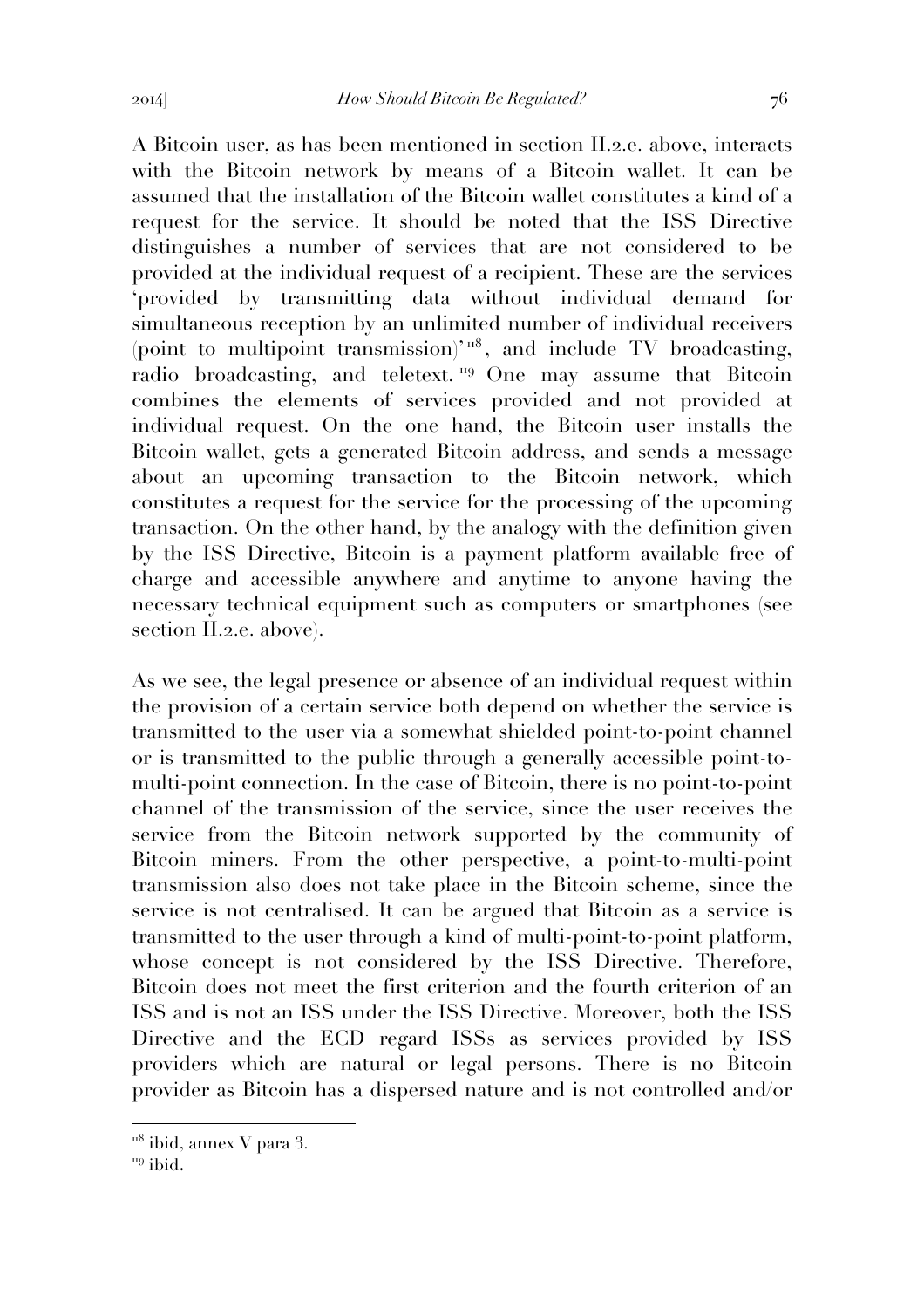owned by anyone. Consequently, the ECD and the ISS Directive are definitely not applicable to Bitcoin itself. Incidentally, the European Central Bank have also concluded that the ECD does not seem to cover Bitcoin transactions.<sup>120</sup>

The other question is whether the ECD may be applicable to the Bitcoin stakeholders such as merchants and exchanges. Since Bitcoin is not an ISS, the determination of whether the Bitcoin stakeholders are ISS providers solely depends on the nature of services provided by these stakeholders.

# *b. Bitcoin Merchants and Their Customers*

Bitcoin merchants are retail and online businesses that sell goods/services for bitcoins. The acceptance of bitcoins by the merchant is usually carried out through the Internet-connected Bitcoin electronic payment processor (see section II.2.e. above) which denominates the prices of merchant's goods and services in bitcoins and carries out the checkout process including either the forwarding of the received bitcoins to the merchant's Bitcoin wallet or the conversion of these bitcoins into traditional fiat currency with its subsequent transfer to the merchant's bank account. The conversion of the bitcoins is carried out in accordance with the Bitcoin exchange price effective at the time of the checkout.

Importantly, a Bitcoin user who buys goods or services from the Bitcoin merchant enters a traditional contractual relationship with this merchant by concluding corresponding contracts. The only distinctive feature of these legal relations is the payment aspect, since the payment for goods or services is carried out through the irreversible Bitcoin transaction. Therefore, the mere fact that the payment is made in bitcoins does not affect the applicability of traditional contract law to the relations between the Bitcoin merchant and its customer.

The applicability of the business-specific legislation such as the ECD to this contractual relationship solely depends on the nature of the merchant's business activity. If the merchant is a retail business accepting bitcoins from the customers directly on its premises, the traditional national contract law will be applicable to such legal

 $120$  European Central Bank (n 29), 44-45.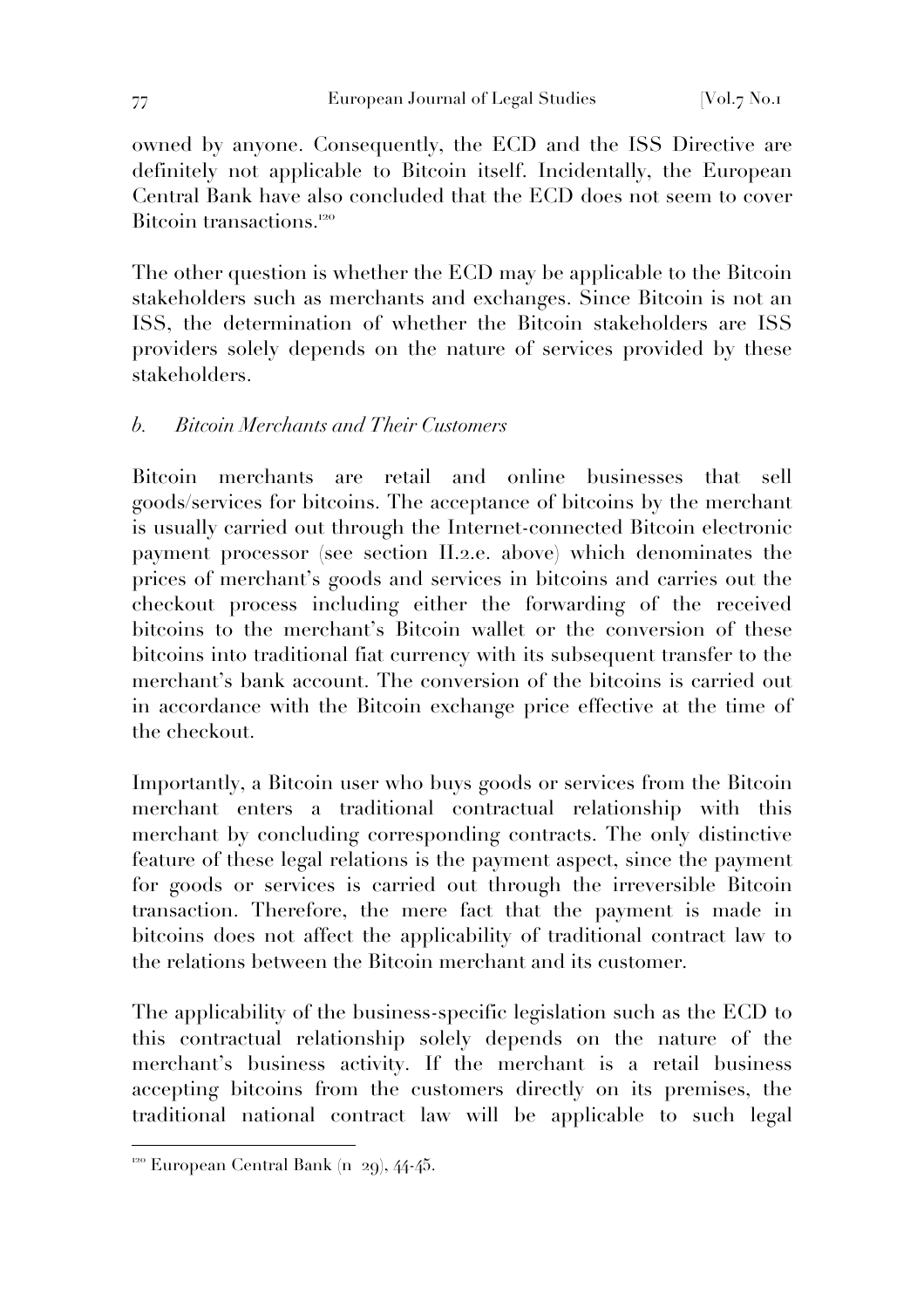relations. At the same time, if the Bitcoin merchant provides ISSs and is an ISS provider under the ECD, both the national contract law and the ECD will be applicable to the merchant. Moreover, the requirements of the Consumer Rights Directive (CRD) <sup>121</sup> that covers the contracts concluded between the traders and the consumers should also be taken into account. While it is clear that the CRD is not applicable to Bitcoin itself, as there is no legal entity in charge of Bitcoin, the CRD is applicable to the Bitcoin merchants which act as traders within the meaning of the CRD, whereas their customers have the status of consumers within the meaning of the CRD.<sup>122</sup>

However, there are certain unclear issues stemming from the consumer's payment in bitcoins. For example, it is unclear how to apply taxation rules to such Bitcoin transactions. Though certain national regulatory authorities within the EU have argued that Bitcoin transactions are subject to taxation under the relevant tax law, none of these regulatory bodies have clarified in what way this taxation should be implemented.<sup>123</sup> As we have seen, the Bitcoin merchant has two available options on receipt of the bitcoins from the consumer: Option one is to forward these bitcoins to the merchant's wallet, and option two is to convert the bitcoins into fiat currency with its subsequent transfer to the merchant's bank account. One can argue that the latter option makes it possible to impose a tax on the corresponding sum placed on the merchant's bank account after the settlement of the Bitcoin transaction. But if the merchant chooses the former option, it is unclear how it would be achievable – within a certain financial reference period

— to levy a tax on the sum denominated in bitcoins held in the merchant's Bitcoin wallet.

<sup>&</sup>lt;sup>121</sup> Directive 2011/83/EU of the European Parliament and of the Council of 25 October 2011 on consumer rights, amending Council Directive 93/13/EEC and Directive 1999/44/EC of the European Parliament and of the Council and repealing Council Directive 85/577/EEC and Directive 97/7/EC of the European Parliament and of the Council [2011] OJ L304/64 (CRD).

 $122$  ibid, art 2 points 1, 2.

<sup>&</sup>lt;sup>123</sup> See Letters from Federal Ministry of Finance of Germany to Frank Schaeffler (20 June 2013, 7 August 2013) <www.frank-schaeffler.de/wpcontent/uploads/2013/08/2013\_06\_20-Antwort-Bitcoin-Koschyk.pdf> accessed 17 April 2014; Tax Administration of Finland, '*Virtuaalivaluuttojen tuloverotus*' (Tax Administration of Finland 2013) <http://vero.fi/fi-FI/Syventavat\_veroohjeet/Verohallinnon\_ohjeet/Virtuaalivaluuttojen\_tuloverotus> accessed 17 April 2014.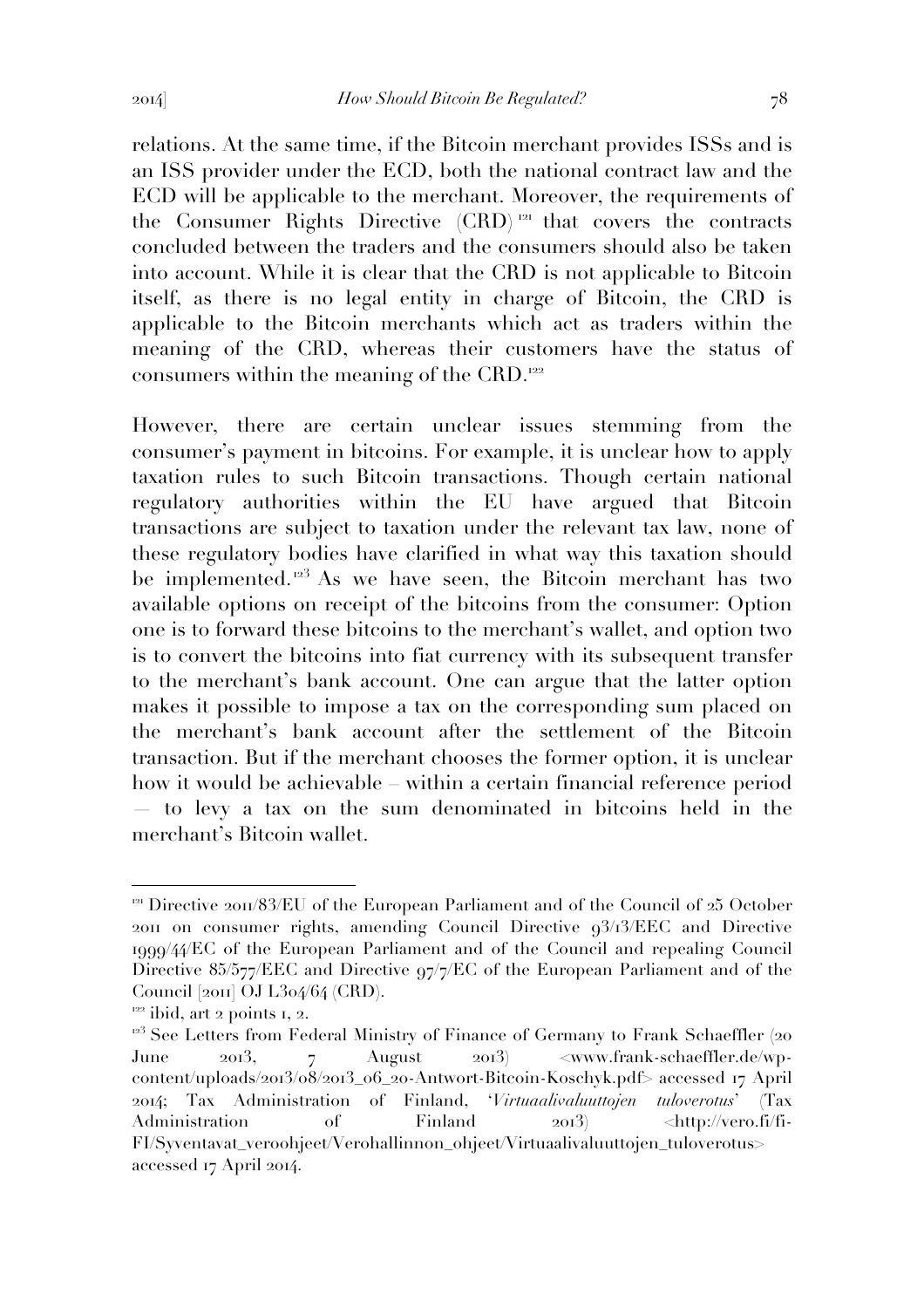The lack of clarity on the issue of taxation of Bitcoin transactions entails the uncertainty of the mechanism of compliance with the relevant requirements of the ECD and the CRD. Pursuant to the ECD, '[…] where information society services refer to prices, these are to be indicated clearly and unambiguously and, in particular, must indicate whether they are inclusive of tax and delivery costs'.<sup>124</sup> At the same time, the CRD states that prior to the conclusion of a contract the trader should provide the consumer with, inter alia, the 'total price of the goods or services inclusive of taxes, or where the nature of the goods or services is such that the price cannot reasonably be calculated in advance, the manner in which the price is to be calculated'. $25^{\circ}$  Currently, these requirements simply cannot be met because it is unclear for the merchants whether and how they should withhold a tax from Bitcoin transactions.

On the other hand, it is unclear how the reimbursement of the sums paid by the consumer should be carried out by the merchant in the case if the consumer exercises the right of withdrawal envisaged in the CRD. In this case, according to the CRD:

> [t]he trader shall reimburse all payments received from the consumer […]. The trader shall carry out the reimbursement (…) using the same means of payment as the consumer used for the initial transaction, unless the consumer has expressly agreed otherwise and provided that the consumer does not incur any fees as a result of such reimbursement.<sup>126</sup>

The payments received from the consumer should mean the precise amount of money paid by the consumer to the merchant. But it is still unclear whether the bitcoins paid may constitute money in the traditional legal meaning. This makes the perspective of the reimbursement of the sums to the consumer very uncertain. Moreover, even if one qualifies Bitcoin as money and subject to the reimbursement principle under the CRD, there are still definite risks faced by the merchant and by the consumer. First, if the merchant has to carry out the reimbursement using the same means of payment, this actually means that the repayment should be carried out in bitcoins. Since the

 $124$  ECD (n 112), art 5 para 2.

<sup>&</sup>lt;sup>125</sup> CRD (n 121), arts 5 para 1 point (c), 6 para 1 point (e).

 $126$  ibid, art 13 para 1.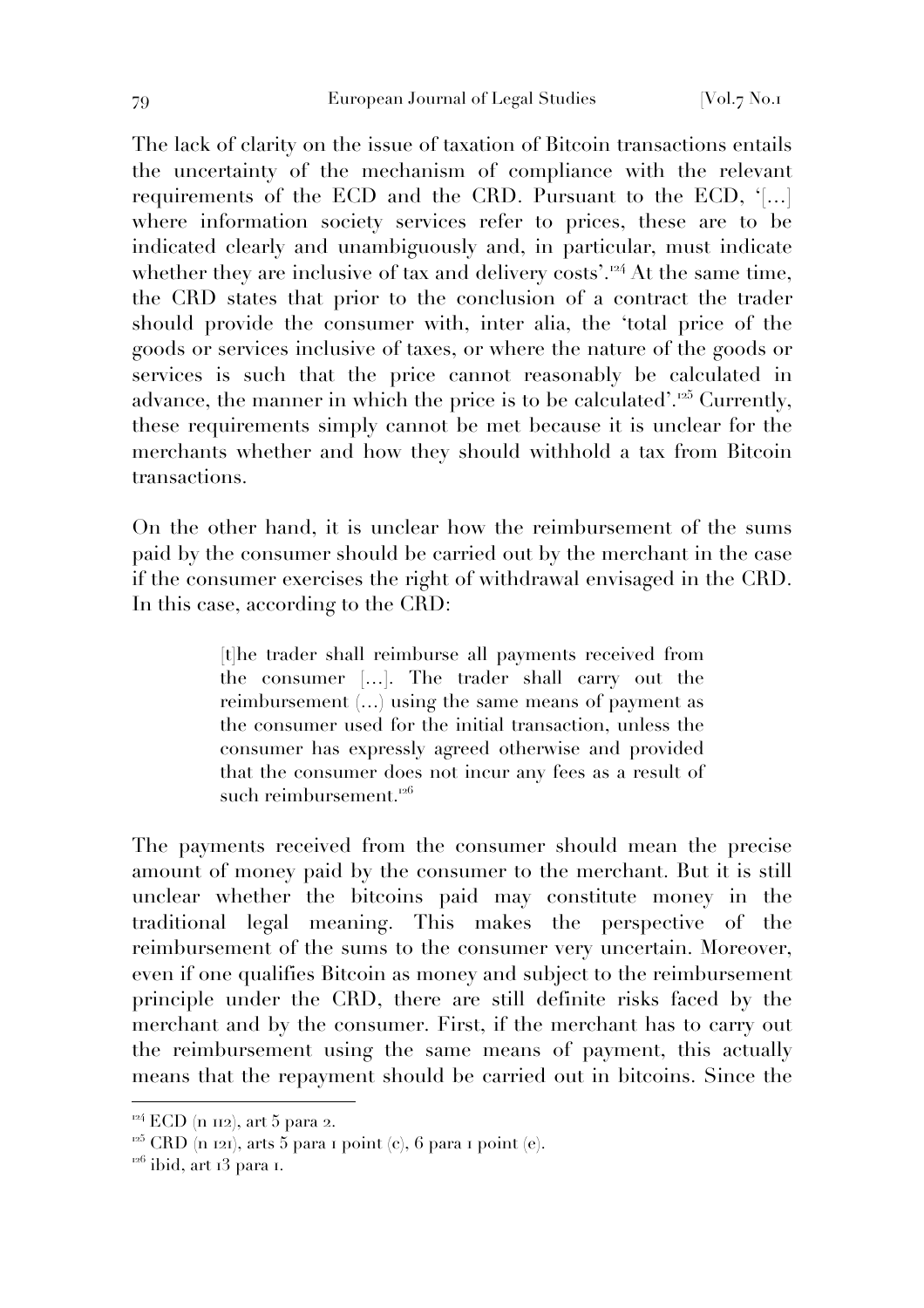Bitcoin transaction is irreversible, the possible reimbursement would be carried out only through a new separate Bitcoin transaction but not by means of the cancellation of the initial one. In this case, the merchant and the consumer face substantial economic risks due to Bitcoin's high volatility. Second, in case if the reimbursement should be made using other payment methods, it would be unclear how the amount of money to be paid should be calculated: whether on the basis of the Bitcoin exchange price effective at the moment of reimbursement or on the basis of the Bitcoin exchange price effective at the moment of the settlement of the initial Bitcoin transaction. The lack of clarity on this issue also poses considerable economic risks to both the merchant and the consumer. Furthermore, the lack of clarity about the mechanism of the merchant's compliance with the requirements of the CRD concerning the process of reimbursement of the consumer's payments necessitates substantial legal risks to the merchant.

### *c. Bitcoin Exchanges and Their Customers*

As has been reasoned above, the possibility of legal classification of Bitcoin exchanges as ISS providers depends solely on the nature of services provided by such exchanges. The ISS Directive defines an ISS as 'any service normally provided for remuneration, at a distance, by electronic means and at the individual request of a recipient of services'.<sup>127</sup> It can be argued that the services for trading bitcoins are provided for remuneration, since the exchange usually charges a commission from an amount of any such transaction converted into fiat currency.<sup>128</sup> The services provided by the Bitcoin exchange are provided at a distance and by electronic means. It can be reasoned that the bitcoins exchange services provided by the Bitcoin exchange are provided at the individual request of a recipient of these services, since the member of the exchange submits an instruction to execute an exchange transaction by placing an ask/bid price on the exchange platform. Therefore, the bitcoins exchange services may be regarded as ISSs within the meaning of the ECD. Since the ECD designates an ISS provider as 'any natural or legal person providing an information society service' <sup>129</sup>, Bitcoin exchanges may fall under this definition.

 $127$  ISS Directive (n 113), art 1 para 1 point 2.

<sup>&</sup>lt;sup>128</sup> See 'Fee Schedule' (*Bitstamp*) <www.bitstamp.net/fee\_schedule/> accessed 17 April 2014.

 $129$  ECD (n 112), art 2 point (b).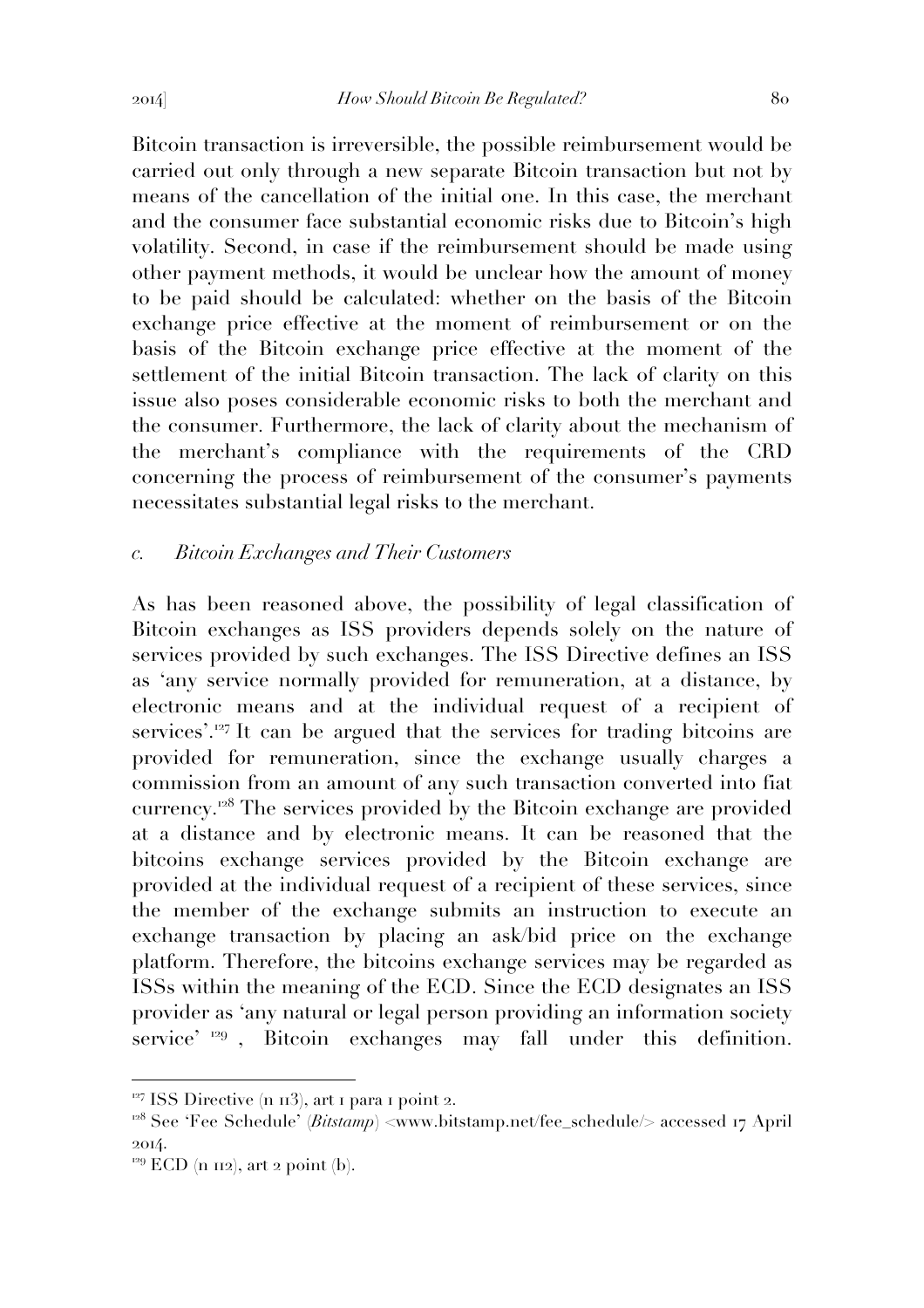Consequently, the ECD requirements may be applicable to Bitcoin exchanges.

The Consumer Financial Services Directive (CFSD)<sup>130</sup>, which covers the distance marketing of consumer financial services and recognises a financial service as 'any service of a banking, credit, insurance, personal pension, investment or payment nature<sup>731</sup>, may also be applicable to Bitcoin exchanges, since, as has been concluded above, they may be classified as payment service providers under the PSD and investment firms under the MFID.

Importantly, the potential applicability of the ECD and the CFSD complements the potential applicability of the PSD or the MFID together with the CIR and the CID to Bitcoin exchanges, since both the ECD and the CFSD 'contribute […] to the creating of a legal framework for the on-line provision of financial services'.<sup>32</sup> Moreover, according to the PSD, consumers should also be protected pursuant to, inter alia, the ECD and the CFSD, and 'the additional provisions in [these] Directives continue to be applicable'.<sup>133</sup>

Another question is whether the CRD may be applicable to Bitcoin exchanges. Importantly, the CRD is not applicable to contracts for financial services.<sup>134</sup> A financial service is defined as 'any service of a banking, credit, insurance, personal pension, investment or payment nature'.<sup>135</sup> As has been concluded in section III.5. above, the services for trading bitcoins may fall under the definition of investment services and activities under the MFID. Therefore, if one reasons from the assumption that bitcoins are financial instruments, the CRD is not applicable to bitcoins exchange transactions within the exchange platforms. However, if one reasons from the fact that bitcoins may be money, a currency, a good, or a commodity, the issue of the applicability of the CRD to Bitcoin exchanges should be revised.

 $130$  Directive 2002/65/EC of the European Parliament and of the Council of 23 September 2002 concerning the distance marketing of consumer financial services and amending Council Directive 90/619/EEC and Directives 97/7/EC and 98/27/EC [2002] OJ L271/16 ('CFSD').

 $\overline{1}^{31}$  ibid, art 2 point (b).

 $132$  ECD (n 112), recital 27.

 $133$  PSD (n 45), recital 22.

 $134$  CRD (n 121), art 3 para 3 point (d).

 $135$  ibid, art 2 point 12.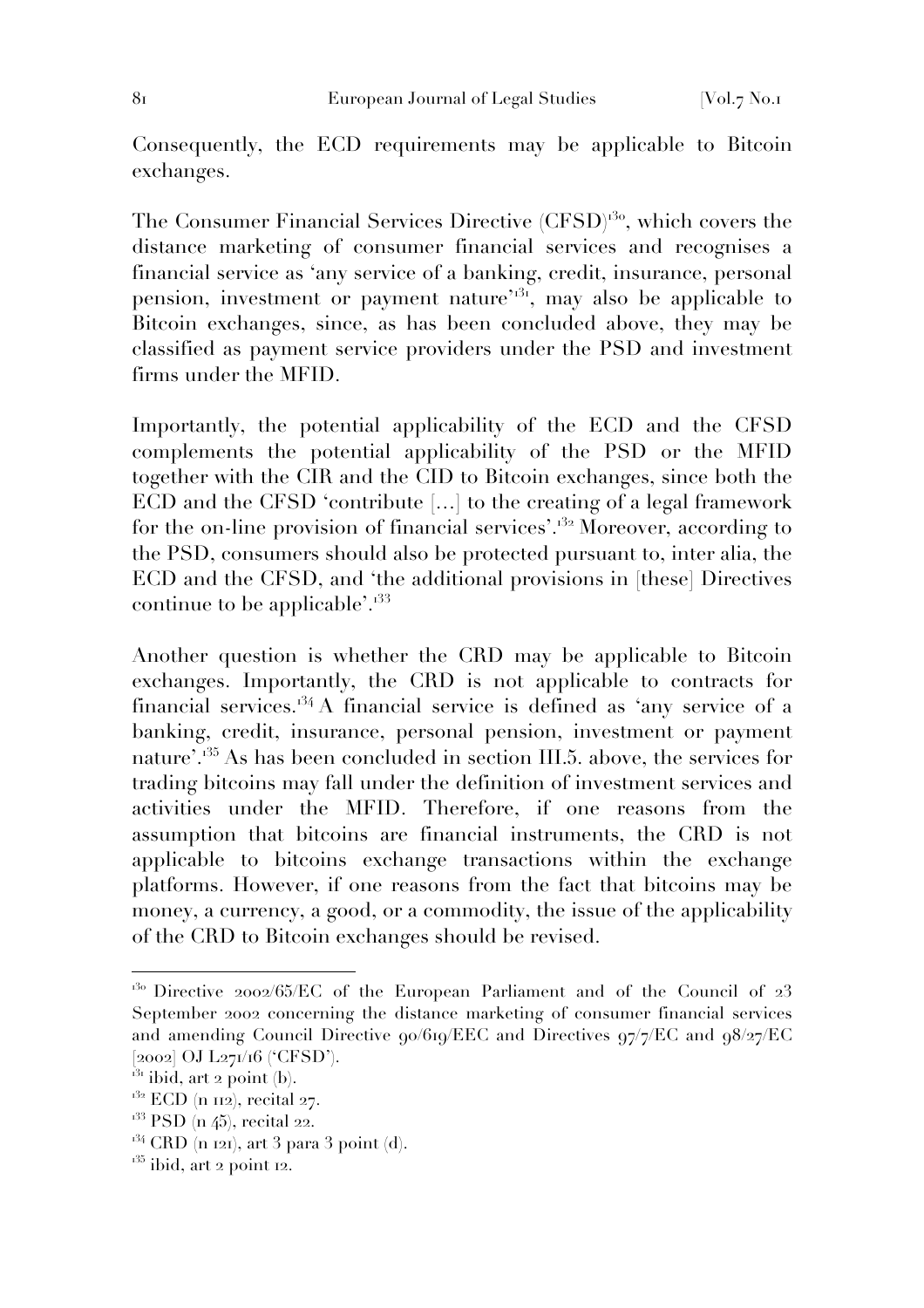The CRD is applicable to 'any contract concluded between a trader and a consumer'.<sup>36</sup> Since a user interacts with an exchange online, and online contracts the CRD is applicable to are distance contracts<sup>37</sup>, one may assume that a contract which may be concluded by the Bitcoin user with/on the Bitcoin exchange is a distance contract which is defined as:

> any contract concluded between the trader and the consumer under an organised distance sales or serviceprovision scheme without the simultaneous physical presence of the trader and the consumer, with the exclusive use of one or more means of distance communication up to and including the time at which the contract is concluded.<sup>138</sup>

The issue to analyse is whether bitcoins exchange transactions are subject to distance contracts between the Bitcoin exchange and its members. Bitcoin exchanges usually imply that a bitcoins exchange transaction constitutes an agreement between the buyer and the seller, and the exchange acts as a mere intermediary not being any part of this agreement (see section III.5. above). If one considers the bitcoins goods, or commodities (see section III.3. above), one can assume that the seller acts as a trader in the exchange transaction, and the payer acts as a consumer. However, the CRD defines goods as 'any tangible movable items'.<sup>139</sup> It means that bitcoins are not goods within the meaning of the CRD, and the CRD is not applicable to the agreement between the buyer and the seller. Even if one ignores the fact that the bitcoins do not meet the definition of goods under the CRD, it would still be unclear whether the contract between the buyer and the seller would comply with such an above criterion as the conclusion 'under an organised distance sales or service-provision scheme<sup>'140</sup>, since the exchange transaction is carried out when the seller's ask price randomly matches the buyer's corresponding bid price on the third party exchange platform. Therefore, the CRD is not applicable to bitcoins exchange transactions and Bitcoin exchanges providing the tools for the execution of such transactions.

 $136$  ibid, art 3 para 1.

 $137$  ibid, recital 20.

 $138$  ibid, art 2 point 7.

 $139$  ibid, art 2 point 3.

 $140$  ibid, art 2 point 7.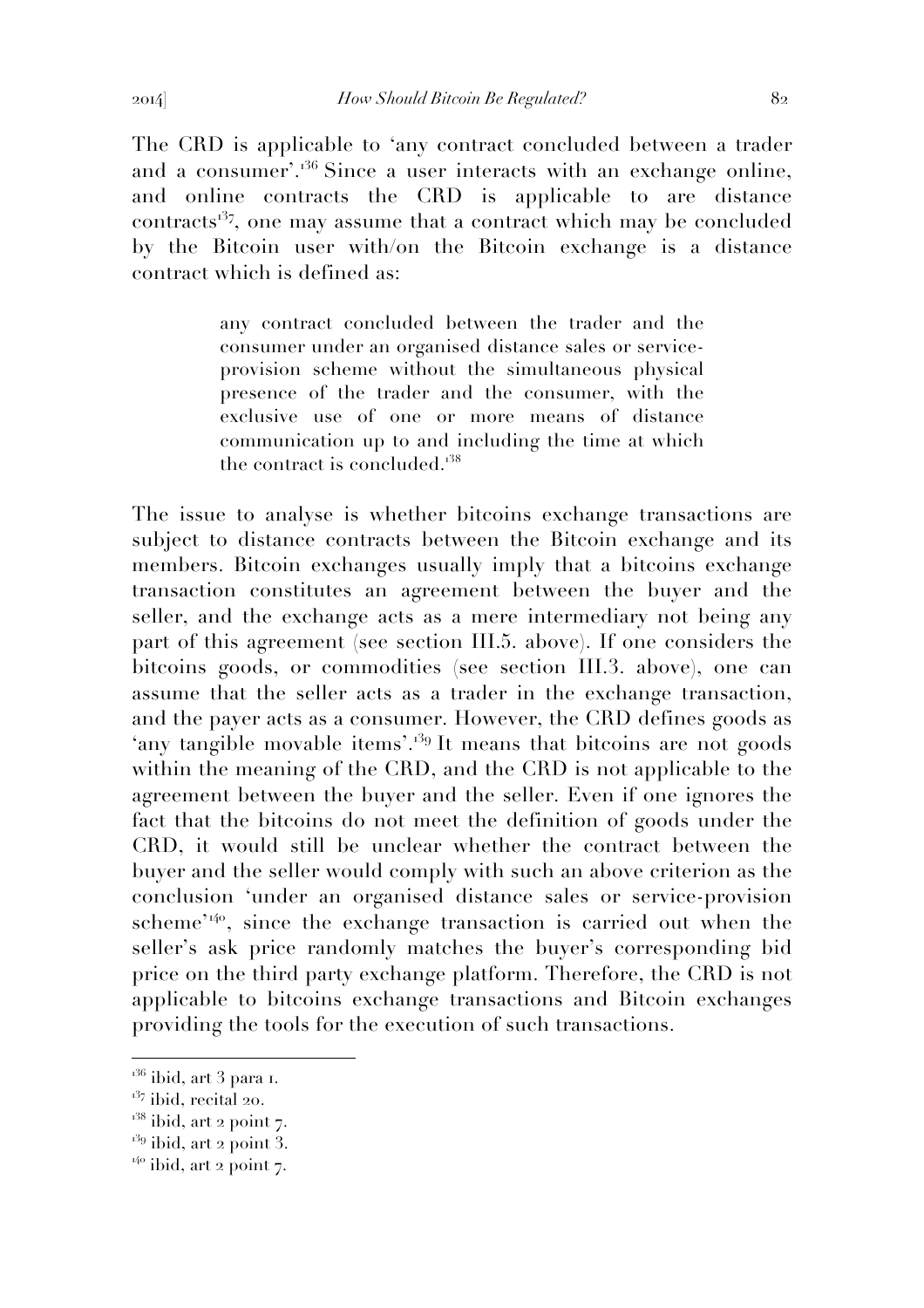### 7. **Closing Remarks**

As can be seen from the above discussion, the issue of legal classification of Bitcoin and Bitcoin stakeholders is very complex. As concerns Bitcoin, it may constitute a novel type of money and a currency, may be considered a good, a commodity, and may fall under the statutory definition of a transferable security which is a financial instrument. If one assumes that Bitcoin is money or a currency, Bitcoin may also be classified as a payment system, but this reasoning does not affect the inapplicability of the PSD in relation to Bitcoin since payment systems are a priori provided by payment service providers which are legal entities. At the same time, it has been proved that Bitcoin cannot be classified as a payment instrument, an e-money/e-money institution, a credit institution, an investment firm, a payment service/payment service provider, or an ISS/ISS provider. Therefore, the PSD, the EMD, the CIR, the CID, the CRD, the ECD, the CFSD, the ISS Directive, and the AMLD are not applicable to Bitcoin.

The legal analysis carried out above also sheds some light on the issue of legal treatment of Bitcoin stakeholders. As has been argued above, a Bitcoin exchange may be classified as a payment institution, a payment service provider, an ISS provider, or an investment firm. This fact necessitates that the CIR, the CID, the PSD, the ISS Directive, the ECD, the CFSD, the MFID, and the AMLD are potentially applicable to Bitcoin exchanges. At the same time, it has been concluded that a Bitcoin exchange cannot be considered a credit institution, an e-money issuer/e-money institution, or a trader within bitcoins exchange transactions. Therefore, neither the EMD nor the CRD is applicable to Bitcoin exchanges.

In the case of Bitcoin merchants, the applicability of national contract law and the requirements of the CRD is not affected by the mere fact that the payment for goods or services is made in bitcoins. If a merchant provides an ISS to the customers, the ECD requirements will also be applicable to the merchant. However, the lack of clarity of the ECD and the CRD in relation to Bitcoin transactions poses substantial economic and legal risks to Bitcoin merchants.

Bitcoin users and miners, not involved into any legal relations with either Bitcoin exchanges or Bitcoin merchants, do not have any legal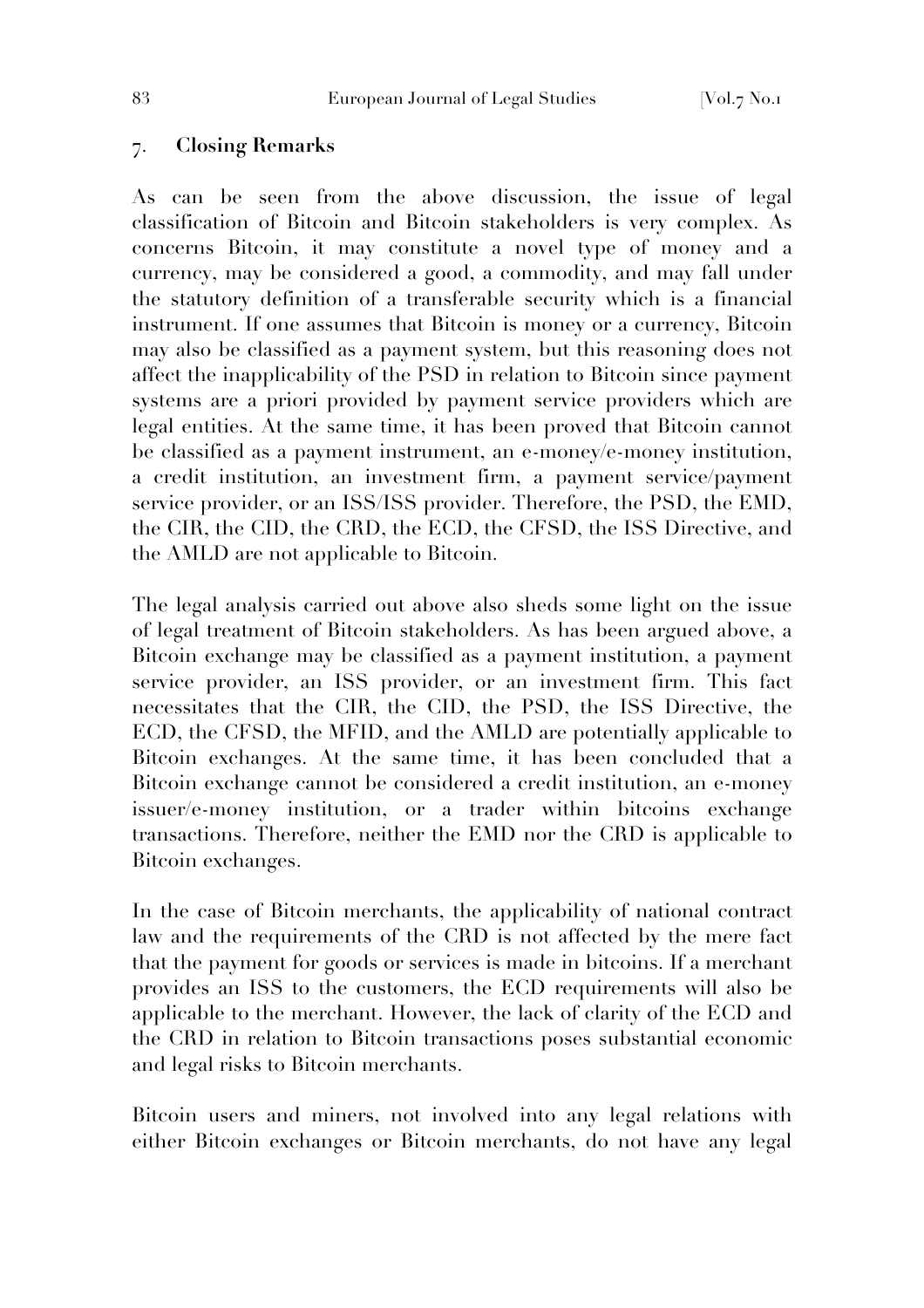statuses under the analysed legislation. However, a Bitcoin user or a miner, who is a member of an exchange platform and who uses this platform for trading bitcoins, may have the status of a payment service user given that the Bitcoin exchange is a payment service provider. Therefore, the PSD, the ECD, and the CFSD may be applicable to such legal relations. However, if the Bitcoin exchange is considered an investment firm, the member of the exchange may be regarded as a client of the investment firm under the CIR, the CID, and the MFID, and these laws together with the ECD and the CFSD would be applicable to such legal relations. In this case, the PSD would not be applicable, since investment services and activities are not payment services, and an investment firm is not a payment service provider within the PSD (see section III.4. above).

When the Bitcoin user or the miner enters legal relations with a Bitcoin merchant, such relations are covered by the national contract law and the CRD, and the user or the miner is considered a consumer. Depending on the nature of the merchant's business activity, the applicable law may also include the ECD. But, once again, the lack of clarity in the ECD and the CRD in relation to Bitcoin transactions poses substantial economic risks to the consumers.

In the next section, the author focuses on the possible strategy of the regulation of Bitcoin which aims to reach the balance between the interests of Bitcoin stakeholders and regulatory bodies.

# IV. **STRATEGY FOR REGULATION OF BITCOIN**

## 1. **The Balance of Interests**

In analysing the issue of regulation of Bitcoin, it is important to consider the interests of Bitcoin stakeholders and the relevant interests of regulatory bodies.

It can be argued that Bitcoin stakeholders are not only interested in the preservation of the existing benefits Bitcoin may offer, but also in the mitigation of existing economic and legal risks within the usage of Bitcoin: Bitcoin users are interested in being legally protected in relations with other Bitcoin stakeholders; Bitcoin exchanges are interested in the clear determination of their legal statuses and the legal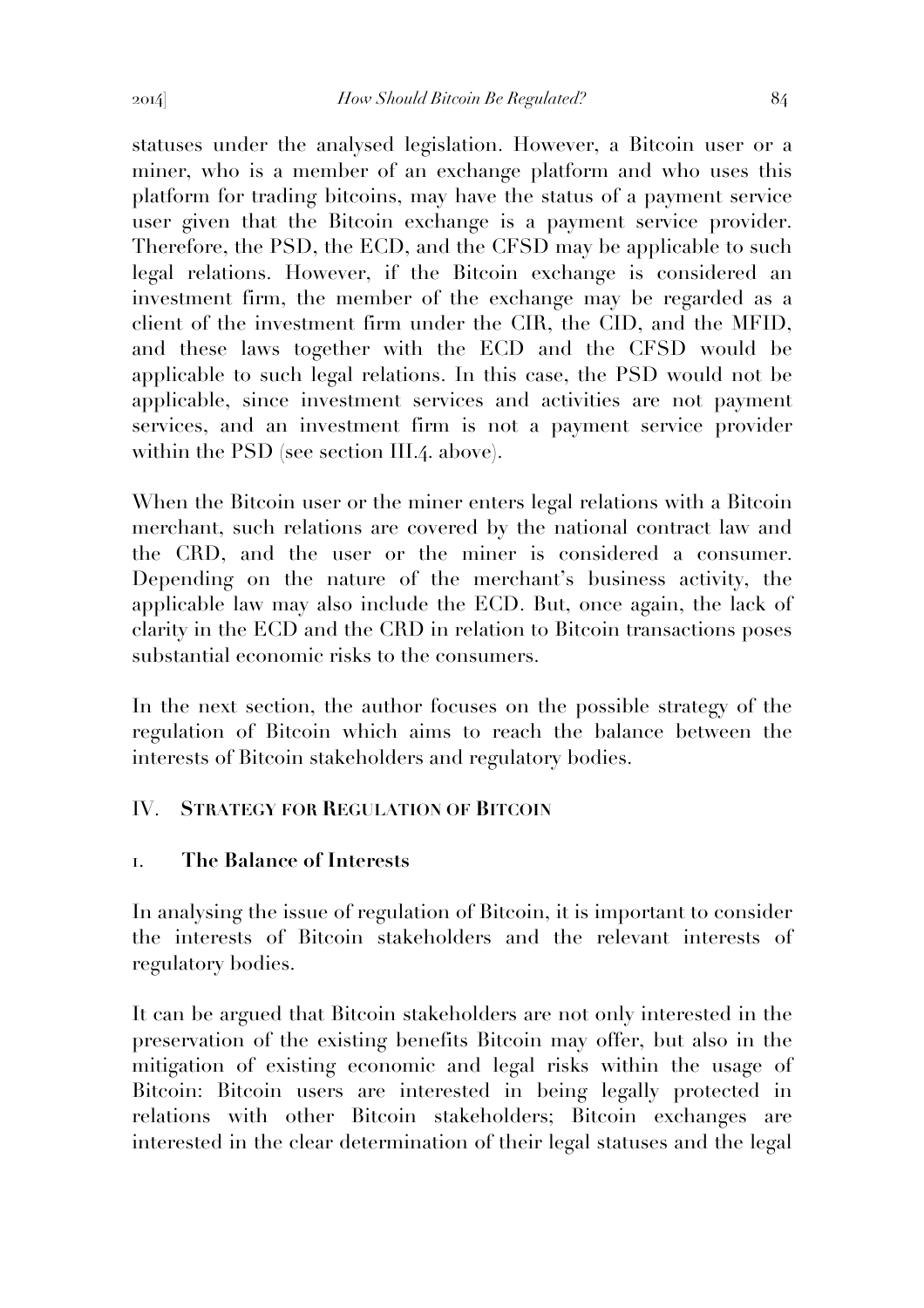requirements they should comply with; Bitcoin merchants are interested in the presence of a clear mechanism of compliance with the effective legal requirements of the applicable legislation. At the same time, regulatory bodies are interested in obtaining the efficient legal tools necessary for ensuring the compliance of Bitcoin stakeholders with the relevant legal requirements. Both the Bitcoin stakeholders and the regulatory bodies can be considered the participants in the issue of the regulation of Bitcoin. The best solution to the issue will be the regulation ensuring the balance of the participants' interests. The sought balanced regulation of Bitcoin would mitigate the existing risks and facilitate the development of the innovative potential of Bitcoin.

## 2. **Initial Considerations**

Relying on the conducted legal analysis, one may assume that the major obstacle on the way toward the balanced regulation is the uncertainty of the legal classification of Bitcoin, since this uncertainty hurdles the determination of what legal rules should apply to Bitcoin, in what way and to what extent, and how and what regulatory bodies should oversee the compliance of Bitcoin stakeholders with these rules. Reasoning from this assumption, it is important to recall the relevant legal findings from the previous section.

Bitcoin as a concept may theoretically be considered money, a currency, a good, or a commodity. Interestingly, the determination of Bitcoin as money and a currency also entails the classification of Bitcoin as a payment system. It means that Bitcoin shares common properties with all the above categories. At the same time, the clarity of the legal classification of Bitcoin is impossible to reach by simply changing the wordings of the relevant statutory definitions, since EU law does not even imply the possibility of existence of the concept of decentralised payment mechanisms. The mere recognition of Bitcoin as one of the above categories within the current legal framework would not have any practical effect, since Bitcoin still would contradict the traditional angle of legal reasoning based on the centralised approach to money, payments, and financial services. Therefore, it does not seem to be possible to include the concept of Bitcoin into the current legal framework.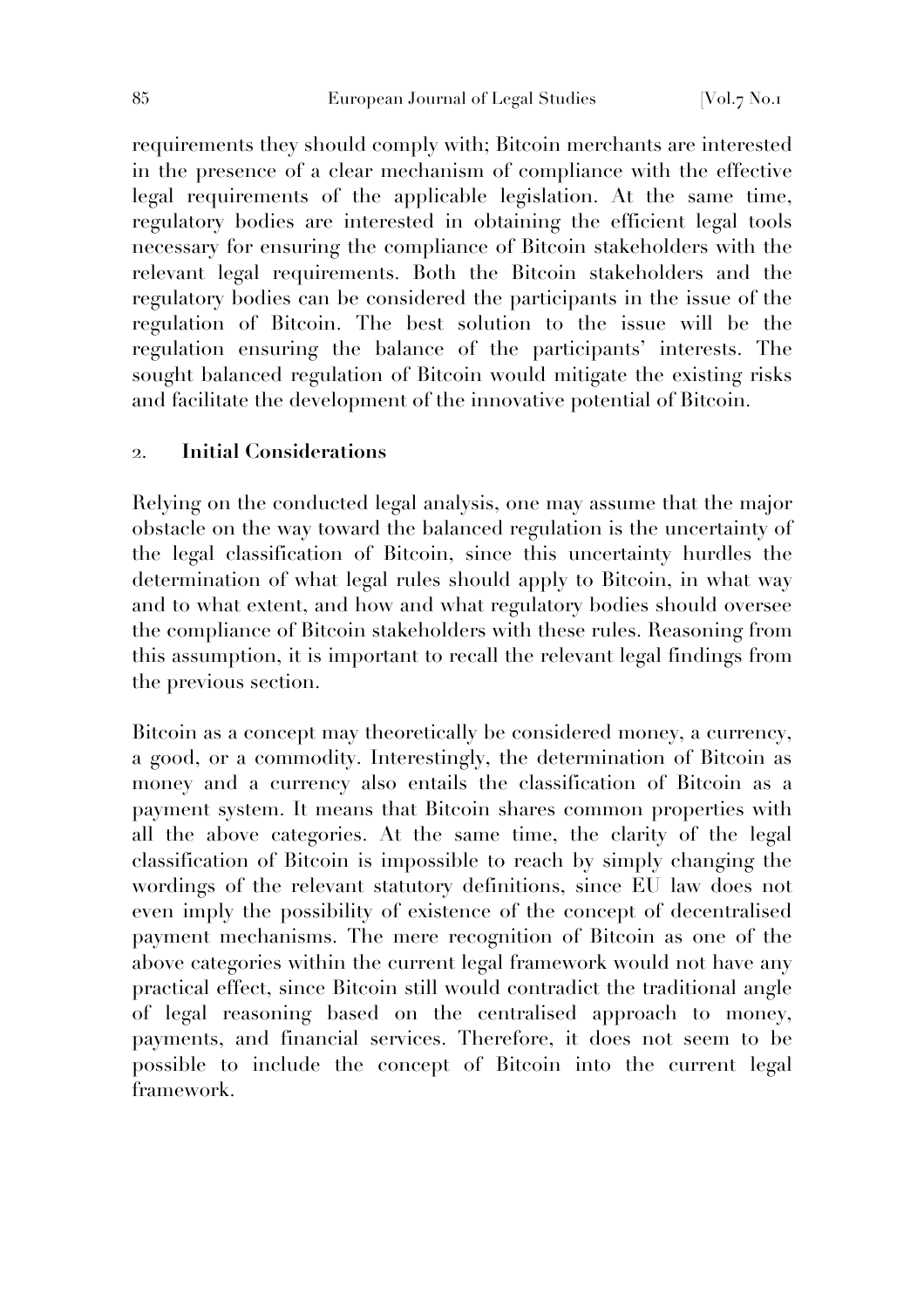Then, one may assume that the regulation of Bitcoin requires the implementation of a conceptually new legislation. However, such legislation would not affect or change the decentralised nature of Bitcoin based on a global peer-to-peer network functioning under the Bitcoin protocol (see section II.2. above). Moreover, the requirements of such legislation would be practically impossible to impose on the Bitcoin network, since it is practically impossible to amend the Bitcoin protocol without the consensus of the majority of Bitcoin stakeholders (see section II.2.a. above). It is hard to imagine how modifications of the protocol, representing the interests of certain European regulatory bodies, can be embraced by the majority of the Bitcoin community being international per se. Therefore, it is practically impossible to impose on Bitcoin any regulatory requirements–aiming to reach the balance between the interests of Bitcoin stakeholders and the interests of regulatory authorities–by merely modifying the Bitcoin protocol's code. Even if this scenario were possible, the protocol's open-source nature would pre-empt any warranty of that the protocol would not be subsequently amended in any other way considered more beneficial for the majority of Bitcoin stakeholders.

Therefore, it is not the lack of clarity about Bitcoin's legal classification that hinders the implementation of regulation, but the a priori unregulated nature of Bitcoin itself. This conclusion leads to another question: is the balanced regulation mentioned above practically achievable? The answer is yes, reasoning from the consideration that the balanced regulation is the partial regulation of the usage of Bitcoin ensuring the maximum possible balance between the interests of Bitcoin stakeholders and the interests of regulatory bodies, but is not a full comprehensive regulation covering all the aspects of the usage of Bitcoin. As has been concluded above, such full regulation is achievable only on paper through the implementation of a conceptually new legislation which, as we have seen, would not have any practical effect.

## 3. **The Strategy of the Balanced Regulation**

The sought balanced regulation of Bitcoin can be reached through the implementation of the strategy comprising of four interconnected aspects covering different levels of the functionality of Bitcoin.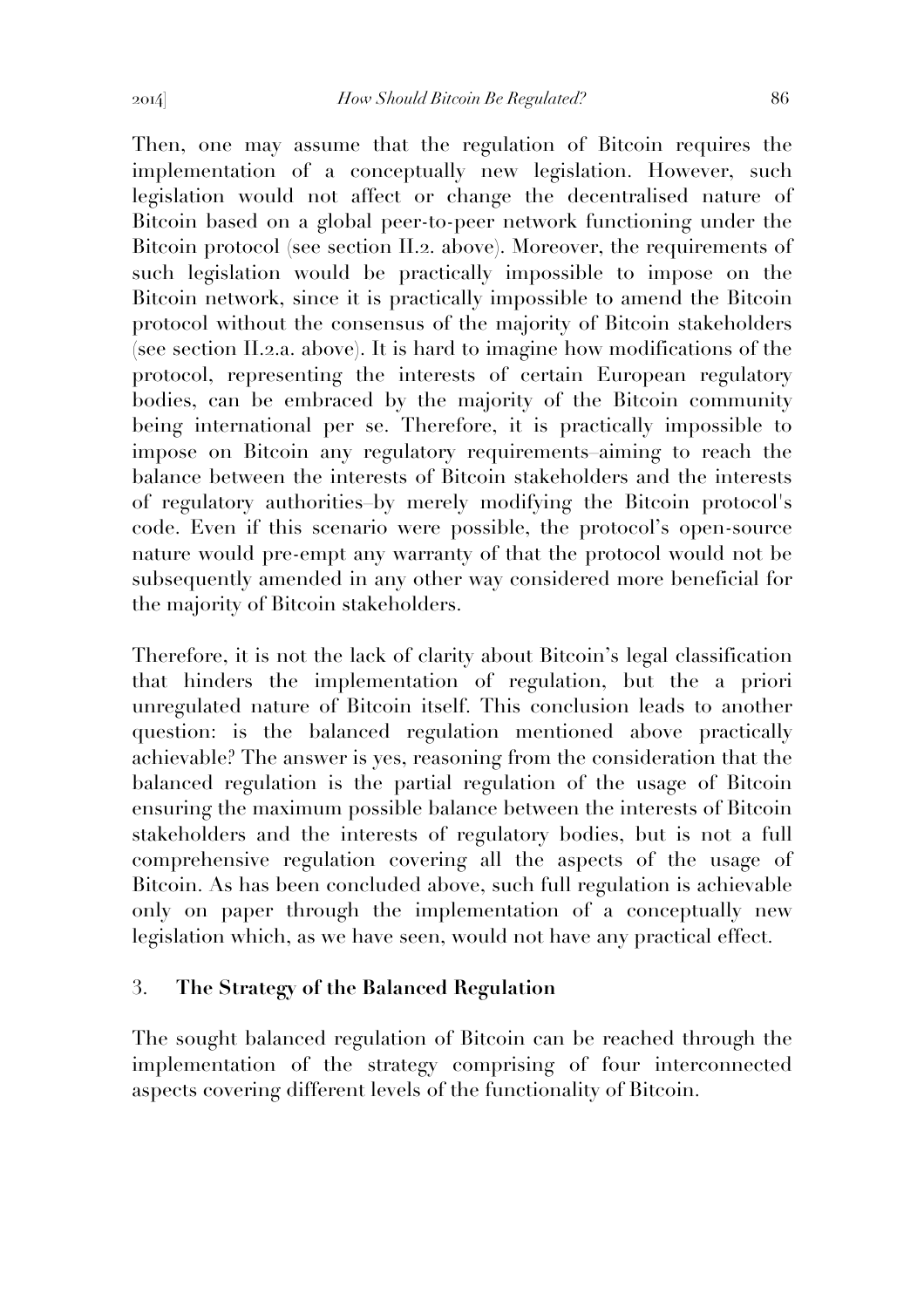### *a. Aspect 1 — The Conceptual Level*

At the conceptual level, Bitcoin may be considered by analogy with decentralised neutral technologies such as email or Internet telephony which also function within the Internet at a protocol level (see section II.2.a. above). <sup>141</sup> These technologies are decentralised, not owned or controlled by any entity, and are unregulated. However, the services based on these technologies are provided by the respective email and VoIP service providers which are usually subject to legal regulation. These services, in turn, provide users with the access to the underlying technologies. The situation is different in the case of Bitcoin: there are no Bitcoin providers, since Bitcoin is itself a publicly accessible technology and a service. This difference is not relevant in the light of the above analogous consideration, since the regulation covers not email and Internet telephony as technologies but the services based on these technologies. As there are no Bitcoin providers and Bitcoin is publicly accessible, Bitcoin should be officially recognised as an unregulated technology.

The above measure should be carried out through the release of relevant official statements on the treatment of Bitcoin by regulatory bodies. This measure is the only reasonable solution possible at the conceptual level of Bitcoin's functionality.

## *b. Aspect 2 — The Level of User Interaction*

The implementation of the above approach to Bitcoin will mean that Bitcoin users who transact directly between each other should be considered unregulated and unprotected. Bitcoin miners also should be officially excluded from the scope of regulatory scrutiny. At the same time, to mitigate the existing risks, the user community should be officially informed of the underlying principles of Bitcoin's functionality and the risks stemming from the usage of Bitcoin. The risks may be explained by drawing analogy with cash which can be irreversibly transferred in private without any records, obligations, and

<sup>141</sup> See 'Simple Mail Transfer Protocol' (*Wikipedia)*

<sup>&</sup>lt;http://en.wikipedia.org/wiki/Simple\_Mail\_Transfer\_Protocol> accessed 17 April 2014; 'Voice over IP' (*Wikipedia)* <http://en.wikipedia.org/wiki/Voice\_over\_IP> accessed 17 April 2014.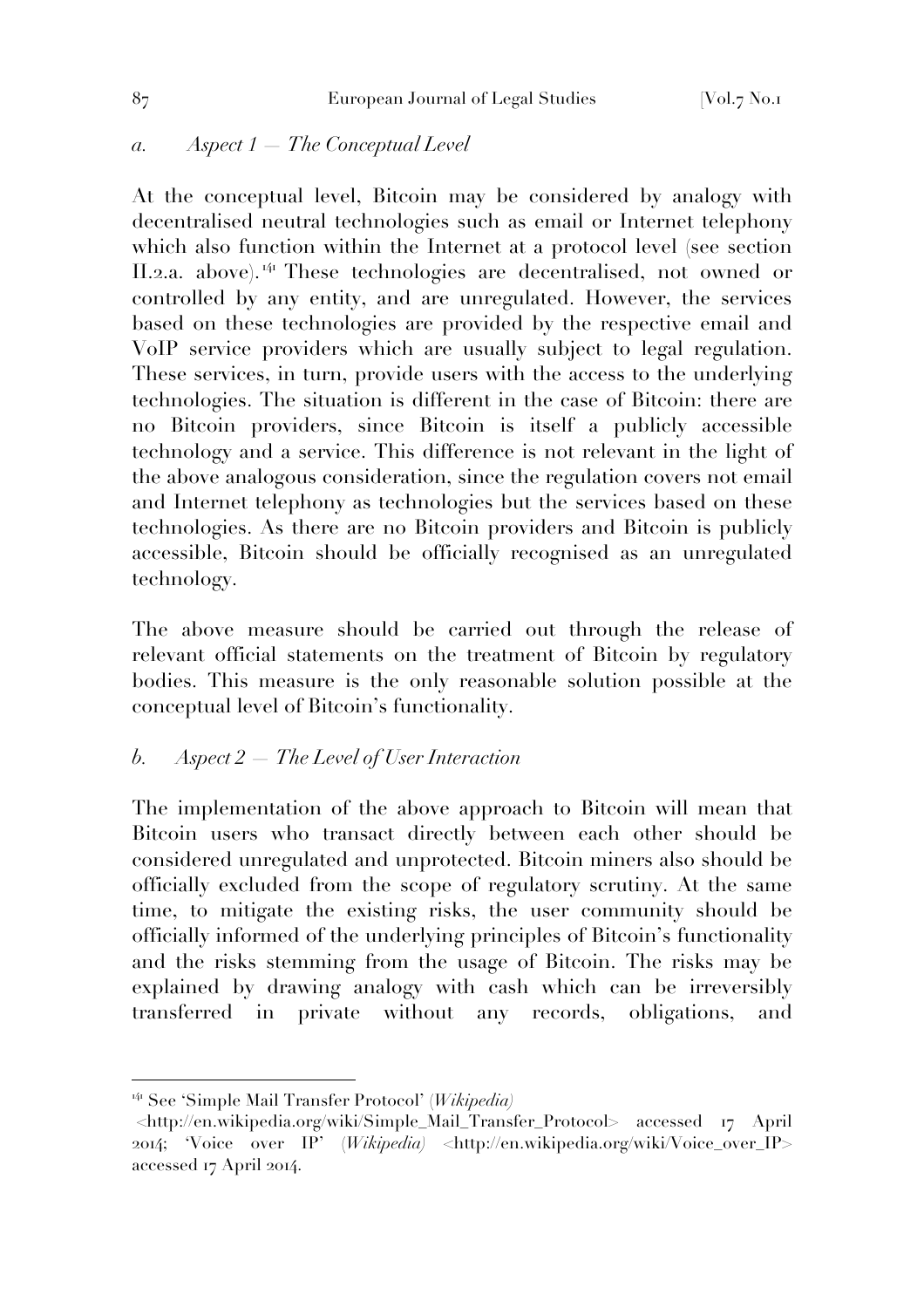responsibility. Therefore, it should be explicitly communicated that Bitcoin users use Bitcoin at their own risk.

The above measures should be achieved through the issuance of relevant official statements and/or warnings by regulatory bodies. These measures will mitigate the risks posed by Bitcoin users' lack of information on the principles of Bitcoin's functionality, and exclude potential legal risks faced by Bitcoin miners because of the initiation of creation of bitcoins.<sup>142</sup>

# *c. Aspect 3 — The Level of Interaction Between Users and Merchants*

Bitcoin merchants and the legal relations between Bitcoin merchants and their consumers are subject to the requirements of the relevant law (see section III.6.b. above). However, there are a number of risks stemming from the consumer's payment in bitcoins. The legal analysis has determined such problems as the lack of clarity concerning the applicability of taxation rules to Bitcoin transactions, and the uncertainty of the mechanism of reimbursement of consumer's payments by the merchant when the consumer exercises the right of withdrawal.

As for the first problem, since the profit of the Bitcoin merchant as a taxpayer can be denominated either in fiat currency or in bitcoins, the only visible solution to tax the merchant's profit is to impose the tax on the sum denominated in fiat currency. Therefore, Bitcoin merchants should be allowed to accept bitcoins as a payment only on conditions that the bitcoins will be subsequently converted into traditional currency with the following placement of the funds on the merchant's bank account. The tax amount to be paid should be calculated from these funds. The total price inclusive of all taxes should be interpreted in accordance with the Bitcoin exchange price effective on the date of the transaction. To enforce the requirement that the received consumer's bitcoins should be converted into fiat currency, the

<sup>&</sup>lt;sup>142</sup> See Tax Administration of Finland, '*Virtuaalivaluuttojen tuloverotus*' (according to the document, the income from mining of bitcoins should be taxable as earned income under the Finnish tax legislation, Tax Administration of Finland 2013) <http://vero.fi/fi-

FI/Syventavat\_veroohjeet/Verohallinnon\_ohjeet/Virtuaalivaluuttojen\_tuloverotus> accessed 17 April 2014.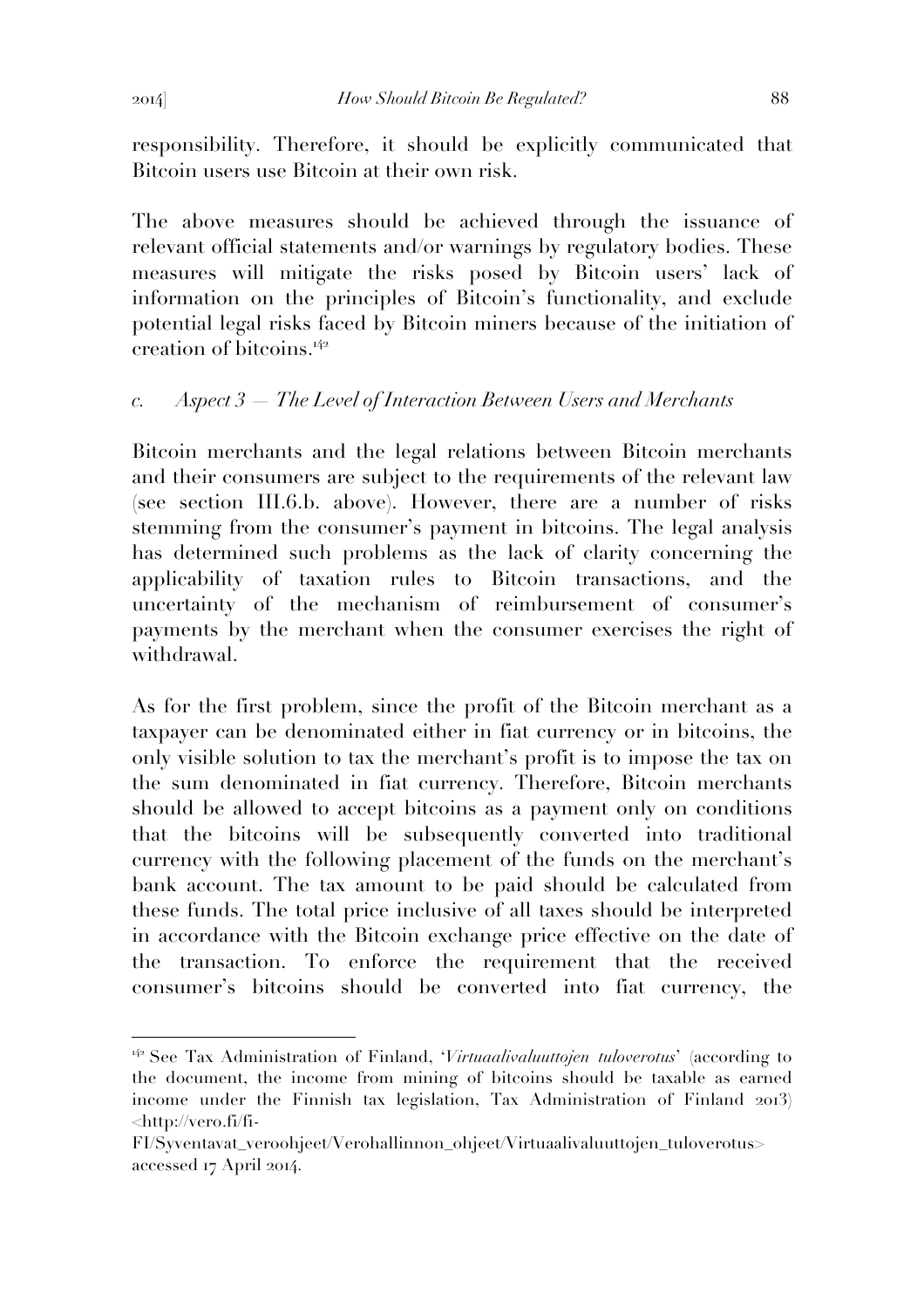merchants also should be obliged to implement know-your-customer and anti-money laundering policies. This measure will ensure that the merchants conduct the relevant record keeping concerning the details of every transaction. This measure will also ensure that the merchants possess the identifying information on their consumers, and will, thus, mitigate the risks related to the use of Bitcoin for the purposes of money laundering.

As regards the second problem, to mitigate the relevant risks faced by the merchant and the consumer the amount of reimbursement of the payments received from the consumer should constitute the total price paid by the consumer calculated in the way described above. Although this approach contradicts the-same-means-of-payment principle stipulated in the CRD<sup> $43$ </sup>, it is the only visible way to reimburse the payments while mitigating the economic risks faced by the both parties, and the legal risks faced by the merchant.

The above requirements should be envisaged in relevant official guidance issued by regulatory bodies. Moreover, since the legal analysis carried out herein is limited by the scope of the paper, there may be other relevant issues stemming from the lack of clarity about the current legislation in respect of Bitcoin transactions. The official guidance should therefore also include the determination and clarification of such issues. The above measures will mitigate the existing economic and legal risks related to the use of Bitcoin by Bitcoin merchants and their consumers.

# *d. Aspect 4 — The Level of Interaction Between Users and Exchanges*

A Bitcoin exchange may be considered a payment institution which is a payment service provider being under the scope of the PSD and the AMLD. The Bitcoin exchange may also be recognised as an investment firm being under the scope of the MFID, the CIR, the CID, and the AMLD. When the provision of payment or investment services is carried out online, the ECD and the CFSD are also applicable.

The designation of Bitcoin exchanges as one of the above statutory categories together with the subsequent bringing of them under the scope of the above legislation will ensure the implementation of know-

<sup>143</sup> CRD (n 121), art 13 para 1.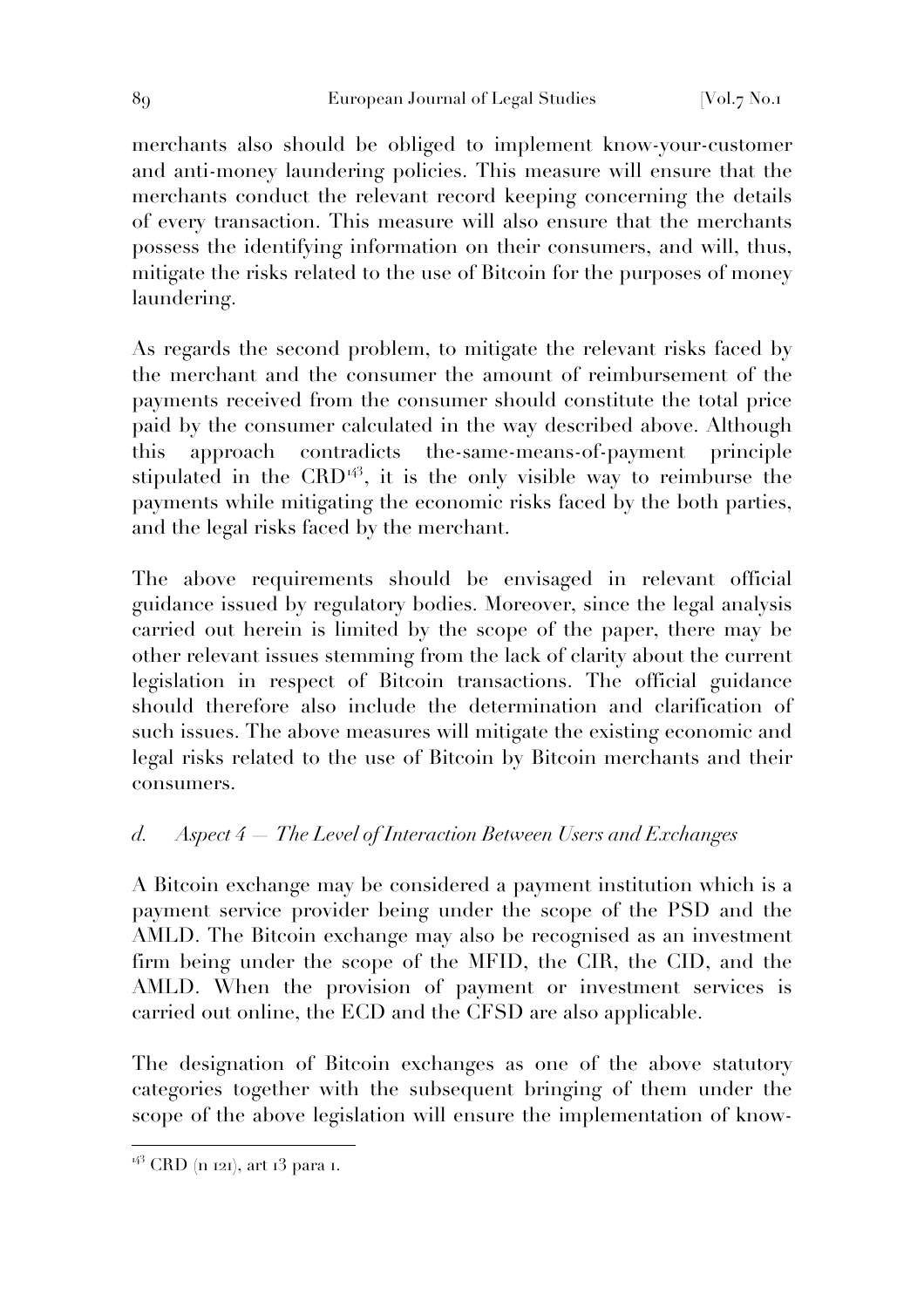your-customer and anti-money laundering policies by such exchanges, which will substantially lessen the scale of the usage of Bitcoin for the purposes of money laundering. This measure will also ensure a certain level of legal protection of the members of the exchange who will be considered payment service users or clients of the investment firm. In particular, the safety of the funds denominated in fiat currency and kept on the members' payment accounts will be within the exchange's responsibility.<sup>144</sup> At the same time, the safeguarding of bitcoins placed on the members' accounts will not be guaranteed due to the unregulated technical nature of Bitcoin (see section IV.2. above). This is the issue Bitcoin exchanges should be obliged to notify their customers of prior to the use of the exchange platforms.

Since the analysis of the business activities of Bitcoin exchanges carried out herein is limited by the scope of the paper, there may be a number of other relevant issues stemming from the unregulated nature of Bitcoin. The practical solutions to such issues in the light of the above legislation should also be officially determined and clarified.

The above measures should be implemented through the issuance of relevant statements on the treatment of Bitcoin exchanges by regulatory bodies. These measures will mitigate the existing economic and legal risks faced by Bitcoin users and Bitcoin exchanges.

# 4. **Closing Remarks**

The balanced regulation of Bitcoin that is sought is achievable in the form of the partial regulation of the usage of Bitcoin through the implementation of the described strategy which covers four different levels of Bitcoin's functionality and, particularly, the rational application of existing legal mechanisms to Bitcoin stakeholders by regulatory authorities.

# V. **CONCLUSION**

 $\overline{a}$ 

In analysing the issue of the regulation of Bitcoin, the author has carried out the technical analysis of the functionality of Bitcoin and the legal analysis of Bitcoin and the Bitcoin stakeholders. The technical analysis has shown that Bitcoin is a novel decentralised payment mechanism

<sup>&</sup>lt;sup>144</sup> PSD (n 45), art 9; MFID (n  $-78$ ), art 13 para 8.